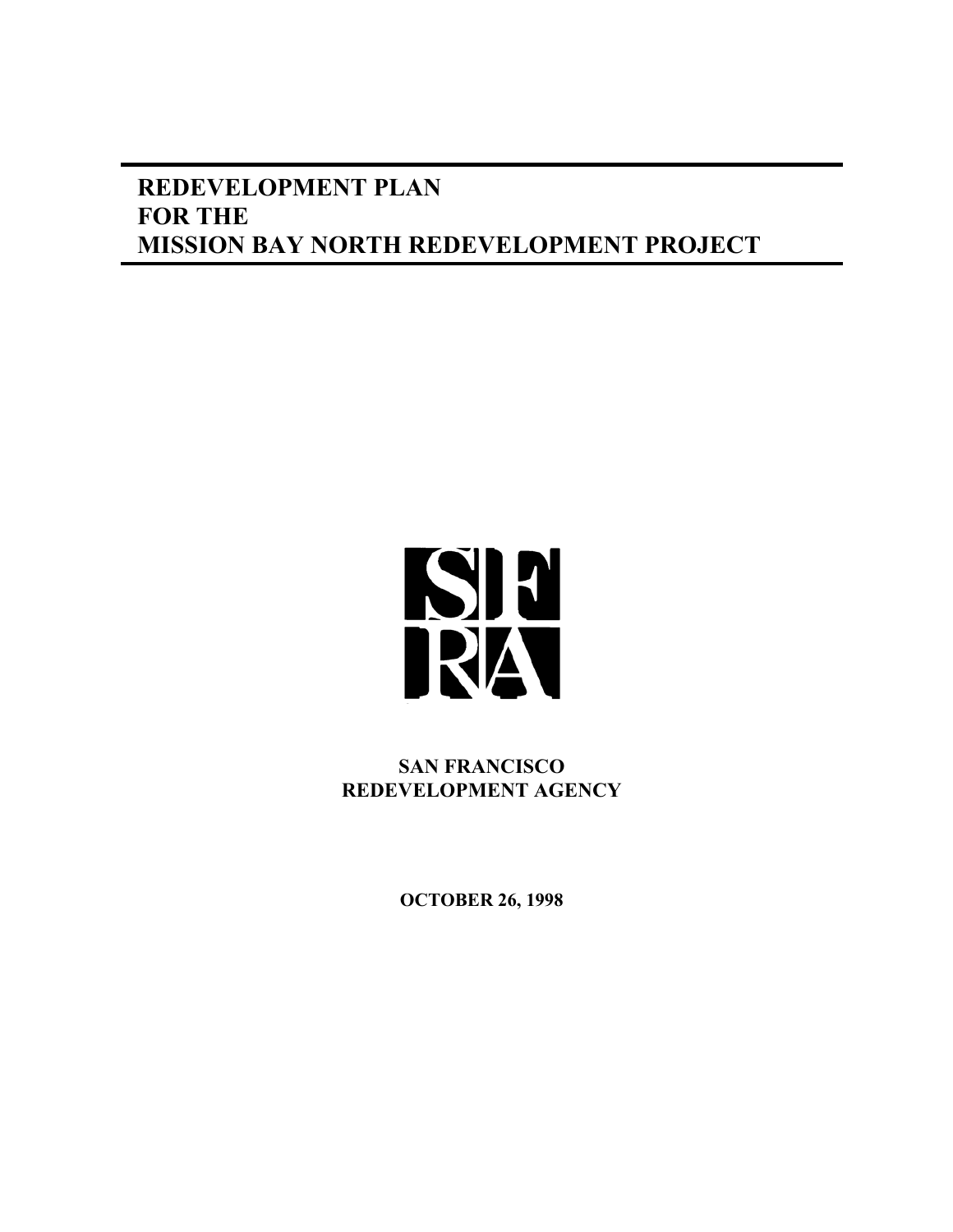# **REDEVELOPMENT PLAN for the MISSION BAY NORTH PROJECT AREA**

**Approved and Adopted by the Board of Supervisors of the City and County of San Francisco Ordinance No. 327-98, October 26, 1998**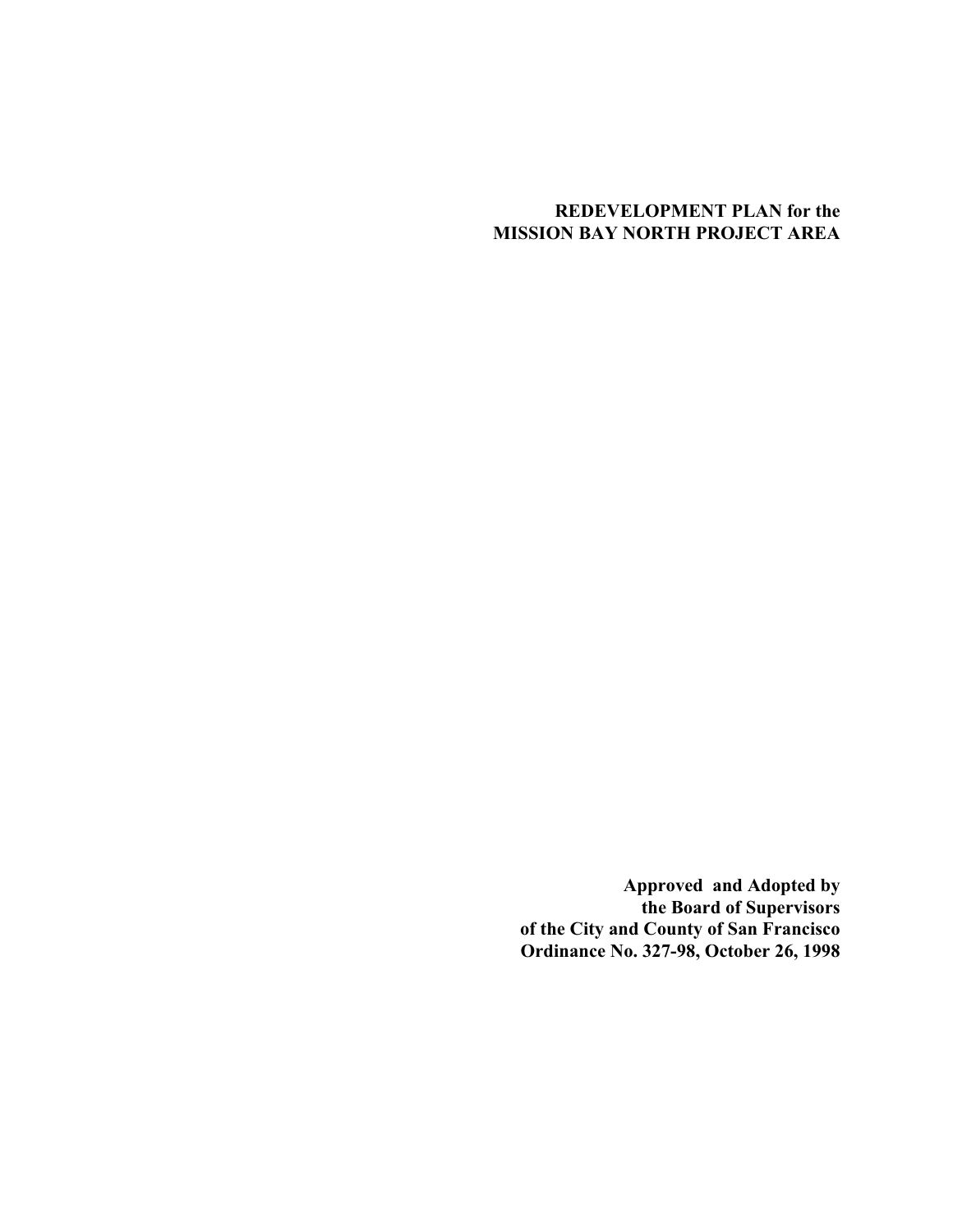# **TABLE OF CONTENTS**

| <b>SECTION</b>                                           | <b>PAGE</b> |
|----------------------------------------------------------|-------------|
|                                                          |             |
|                                                          |             |
|                                                          |             |
|                                                          |             |
|                                                          |             |
|                                                          |             |
|                                                          |             |
|                                                          |             |
|                                                          |             |
|                                                          |             |
|                                                          |             |
|                                                          |             |
|                                                          |             |
|                                                          |             |
|                                                          |             |
|                                                          |             |
|                                                          |             |
|                                                          |             |
|                                                          |             |
| 304.5 Limitation on Type, Size and Height of Buildings14 |             |
|                                                          |             |
|                                                          |             |
|                                                          |             |
|                                                          |             |
|                                                          |             |
|                                                          |             |
|                                                          |             |
|                                                          |             |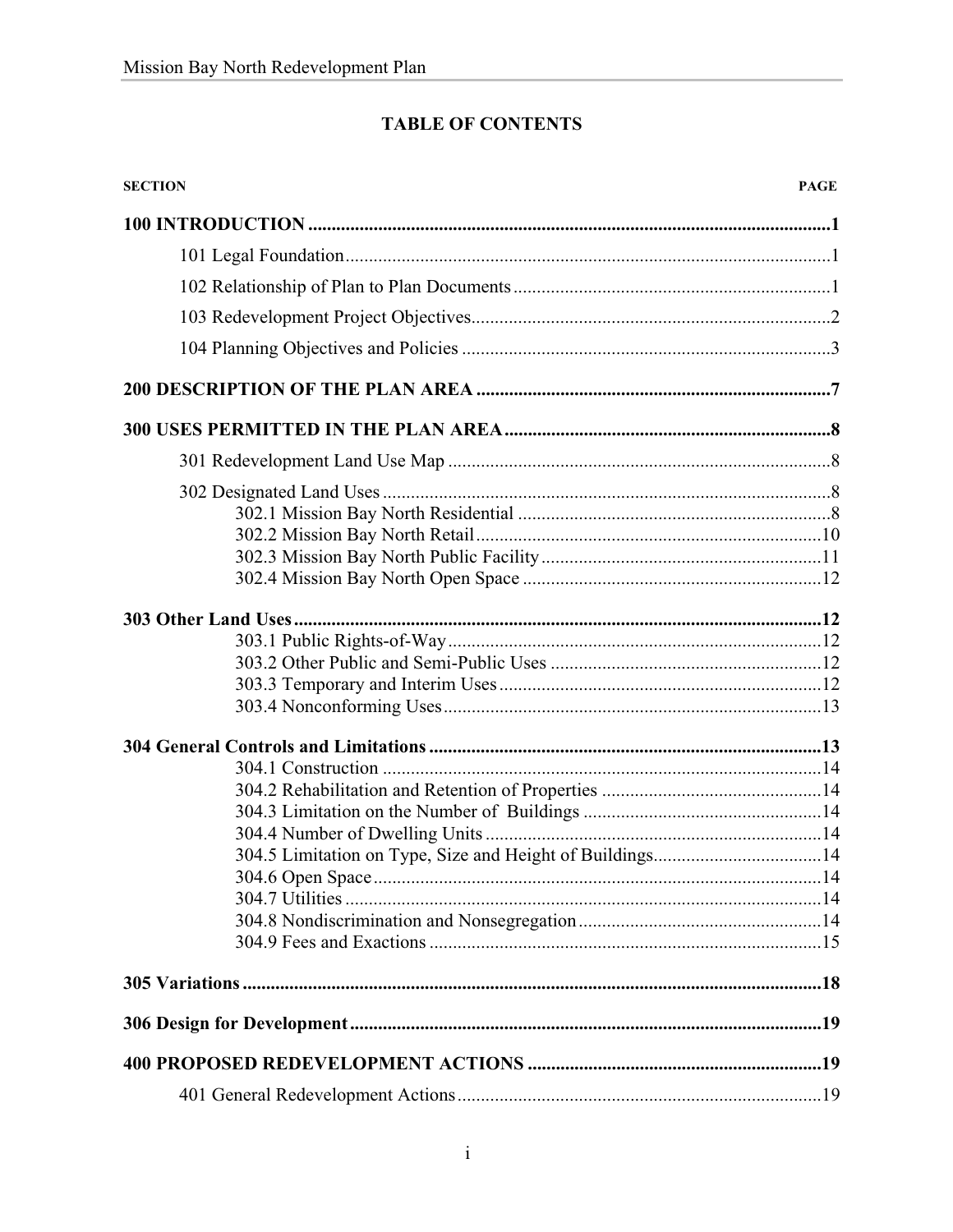| 402 Participation Opportunities; Extension of Preferences for Reentry Within |  |
|------------------------------------------------------------------------------|--|
|                                                                              |  |
|                                                                              |  |
| 402.2 Rules for Participation Opportunities, Priorities and Preferences20    |  |
|                                                                              |  |
|                                                                              |  |
|                                                                              |  |
|                                                                              |  |
|                                                                              |  |
|                                                                              |  |
|                                                                              |  |
|                                                                              |  |
| 406 Relocation of Persons, Business Concerns and Others Displaced by the     |  |
|                                                                              |  |
|                                                                              |  |
|                                                                              |  |
|                                                                              |  |
|                                                                              |  |
|                                                                              |  |
|                                                                              |  |
|                                                                              |  |
|                                                                              |  |
|                                                                              |  |
|                                                                              |  |
|                                                                              |  |
|                                                                              |  |
|                                                                              |  |
|                                                                              |  |
|                                                                              |  |
|                                                                              |  |
|                                                                              |  |
|                                                                              |  |
|                                                                              |  |
|                                                                              |  |
|                                                                              |  |
|                                                                              |  |
|                                                                              |  |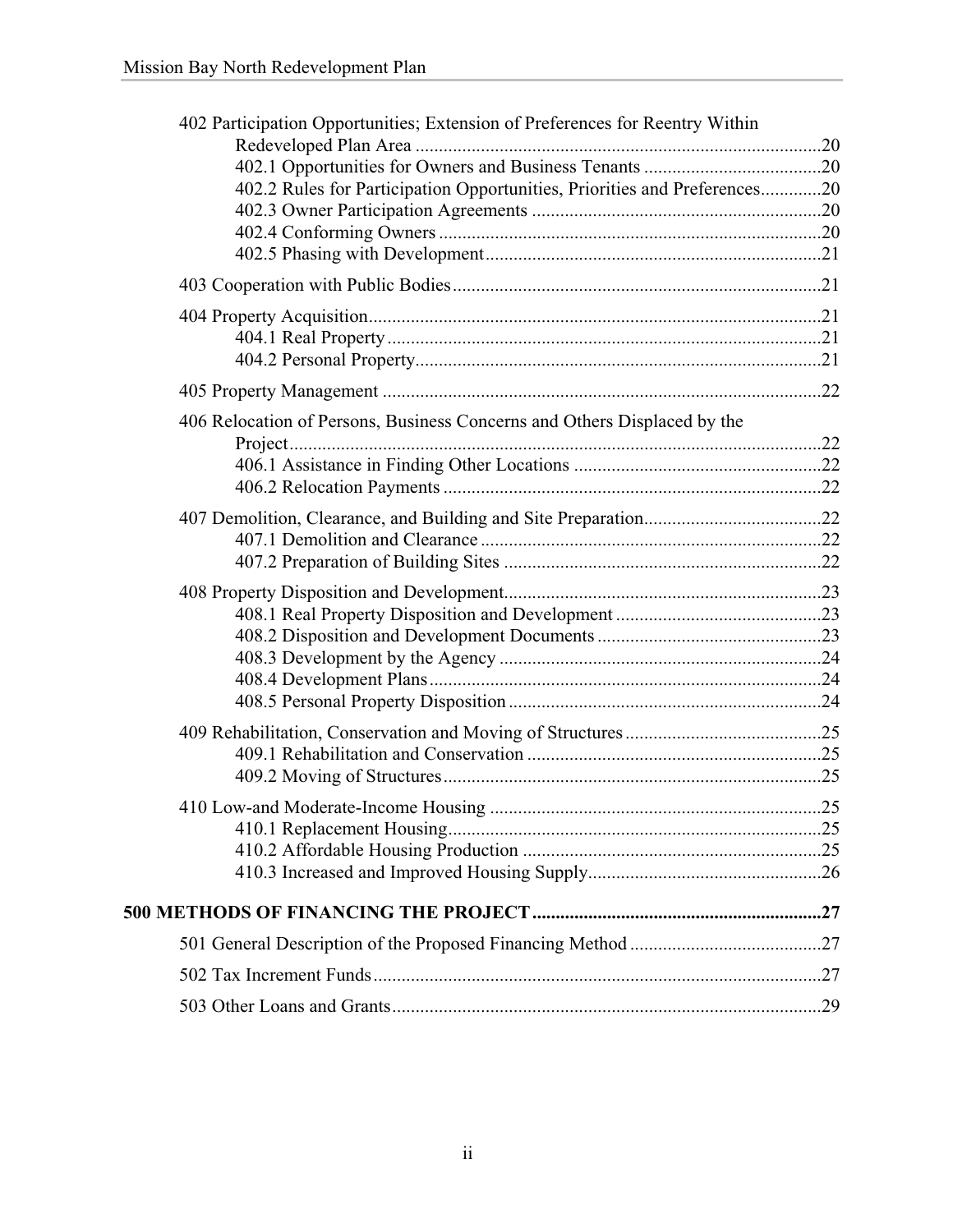| ATTACHMENT 1 LAND USE PLAN AND LEGAL DESCRIPTION31 |  |
|----------------------------------------------------|--|
|                                                    |  |
|                                                    |  |
|                                                    |  |
|                                                    |  |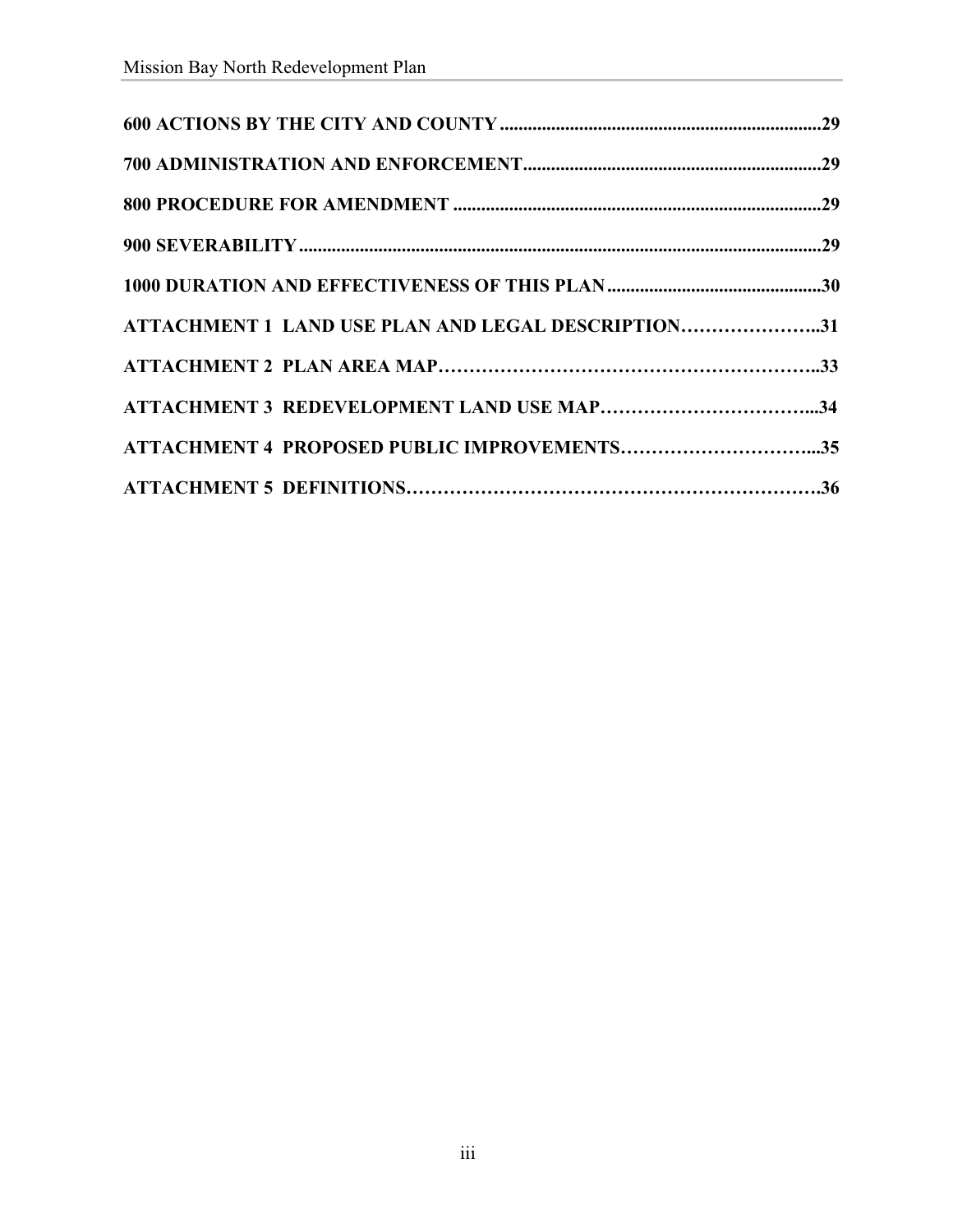### **100 INTRODUCTION**

All initially capitalized terms shall have the meaning set forth herein, including Section 304.9 and Attachment 5.

#### **101 Legal Foundation**

This is the Redevelopment Plan (the "Plan") for the Mission Bay North Redevelopment Project in the City and County of San Francisco (the "City"), State of California, and consists of the Text, the Legal Description of the Plan Area (Attachment 1), the Plan Area Map (Attachment 2), the Redevelopment Land Use Map (Attachment 3) Proposed Public Improvements (Attachment 4) and Definitions (Attachment 5). This Plan was prepared by the Redevelopment Agency of the City and County of San Francisco (the "Agency") pursuant to the Community Redevelopment Law of the State of California (Health and Safety Code Section 33000 et seq.), the California Constitution and all applicable local laws and ordinances. The Plan is also referred to as the "Mission Bay North Redevelopment Plan." The Mission Bay North Project Area covered by this Plan is hereinafter referred to as the Plan Area.

The proposed redevelopment of the Plan Area as described in this Plan is consistent with the Central Waterfront Plan, adopted by the Planning Commission of the City and County of San Francisco (the "Planning Commission") on September 27, 1990, and other applicable elements of the General Plan for the City and County of San Francisco in effect on the effective date of this Plan, and is in conformity with the eight Priority Policies of Section 101.1 of the City Planning Code in effect at the date of adoption of this Plan.

This Plan is based upon a Preliminary Plan formulated and adopted by the Planning Commission by **Motion No. 14255**, on December 12, 1996. It provides the Agency with the powers, duties, and obligations to implement and further the program generally formulated in this Plan for the redevelopment, rehabilitation, and revitalization of the Plan Area. This Plan sets forth the objectives and the basic land use controls within which specific redevelopment activities in the Plan Area will be pursued. This Plan is consistent with provisions of the Community Redevelopment Law in effect on the date of adoption of this Plan.

This Plan and the other Plan Documents, including the Design for Development, shall supersede the San Francisco Planning Code in its entirety.

Regardless of any future action by the City or the Agency, whether by ordinance, resolution, initiative or otherwise, the rules, regulations, and official policies applicable to and governing the overall design, construction, fees, use or other aspect of development of the Plan Area shall be (i) this Plan and the other applicable Plan Documents, (ii) to the extent not inconsistent therewith or not superseded by this Plan, the Existing City Regulations, and (iii) any new or changed City Regulations permitted under this Plan.

#### **102 Relationship of Plan to Plan Documents**

This Plan is enacted to establish the powers, duties, and obligations to implement and further the program generally formulated in this Plan. All real property in the Plan Area is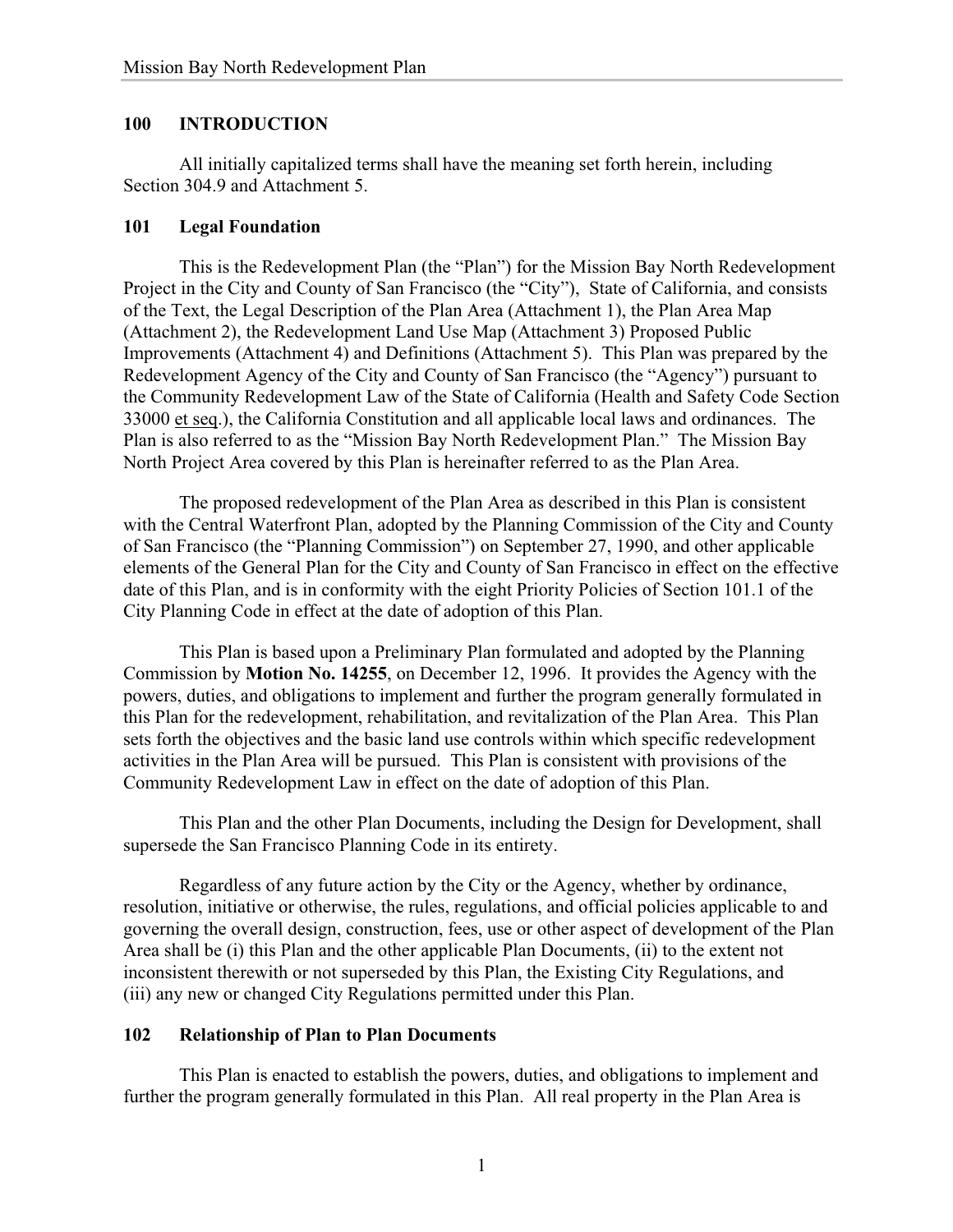made subject to the controls and requirements of this Plan, and the other applicable Plan Documents.

In order to facilitate the implementation of this Plan, the City and the Agency have entered into the Mission Bay North Interagency Cooperation Agreement ("ICA"). The ICA is intended to provide the framework for cooperation among various City Agencies and the Agency in accordance with the Plan and the other applicable Plan Documents with respect to the review and approval of development authorizations in the Plan Area and, where appropriate, to facilitate cooperation of the City Agencies in issuance of those permits, approvals, agreements and entitlements at each applicable stage of development.

# **103 Redevelopment Project Objectives**

The purposes of the Community Redevelopment Law, which will be attained through, and the major objectives of this Plan are:

- A. Eliminating blighting influences and correcting environmental deficiencies in the Plan Area, including, but not limited to, abnormally high vacancies, abandoned buildings, incompatible land uses, depreciated or stagnant property values, and inadequate or deteriorated public improvements, facilities and utilities.
- B. Assembling land into parcels suitable for modern, integrated development with improved pedestrian and vehicular circulation in the Plan Area.
- C. Replanning, redesigning and developing undeveloped and underdeveloped areas which are improperly utilized.
- D. Providing flexibility in the development of the Plan Area to respond readily and appropriately to market conditions.
- E. Providing opportunities for participation by owners in the redevelopment of their properties.
- F. Strengthening the community's supply of housing by facilitating economically feasible, affordable housing through installation of needed site improvements and expansion and improvement of the housing supply by the construction of approximately 3,000 very low-, low- and moderate-income and market-rate units, including approximately 600 units of very low-, low- and moderate-income housing.
- G. Strengthening the economic base of the Plan Area and the community by strengthening retail and other commercial functions in the Plan Area through the addition of approximately 500,000 Leasable square feet of retail space.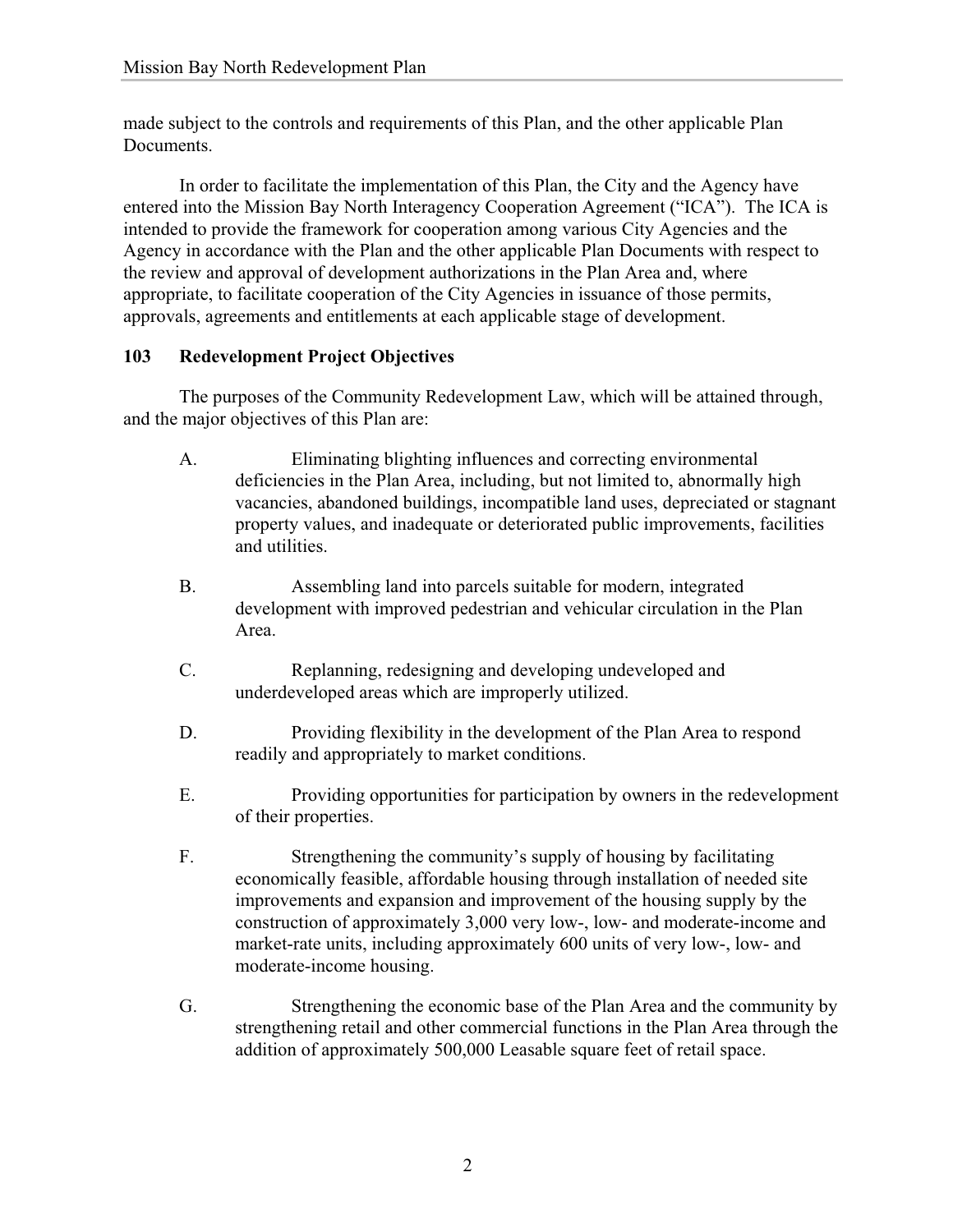- H. Facilitating improvement of transportation access to commercial areas, improvement of safety within the Plan Area, and the installation of needed site improvements to stimulate new commercial expansion, employment, and economic growth.
- I. Facilitating public transit opportunities to and within the Plan Area to the extent feasible.
- J. Providing land in an amount of approximately six acres for a variety of publicly accessible open spaces.
- K. Achieving the objectives described above in the most expeditious manner feasible.

# **104 Planning Objectives and Policies**

The Central Waterfront Plan of the San Francisco General Plan sets forth broad land use planning objectives and policies for the entire Central Waterfront, of which Mission Bay North is a part. In addition to the redevelopment objectives listed in Section 103, the following planning objectives and policies provide a more detailed treatment of the basic General Plan objectives and policies for the Plan Area, and will guide the uses permitted in the Plan Area, the construction of facilities therein, and other physical development of the Plan Area. Application of these objectives and policies is a concerted effort to recognize the positive attributes of the City, to enhance and conserve those attributes, and to improve the quality of the living environment based on human needs. This Plan implements the following to the extent feasible:

# A. LAND USE

Objective 1 Create a vibrant urban community in Mission Bay North which incorporates a variety of uses including office, business services, retail, entertainment, utility, housing, and recreation and open space.

Policy 1 Consider land use compatibility in siting the various uses.

Policy 2 Integrate Mission Bay North land uses, scale and circulation systems with surrounding districts and San Francisco Bay.

Policy 3 Create a variety of retail and other visitor-serving uses that benefit residents, workers and visitors, including regional retail, entertainment, and recreational uses.

Policy 4 Where appropriate, encourage the siting of ground floor neighborhood-serving retail and personal service uses in locations convenient to serve Mission Bay North businesses, residents, visitors and working populations, and/or encourage the siting of other pedestrian-interest activities along pedestrian pathways, at major intersections and at transit stops.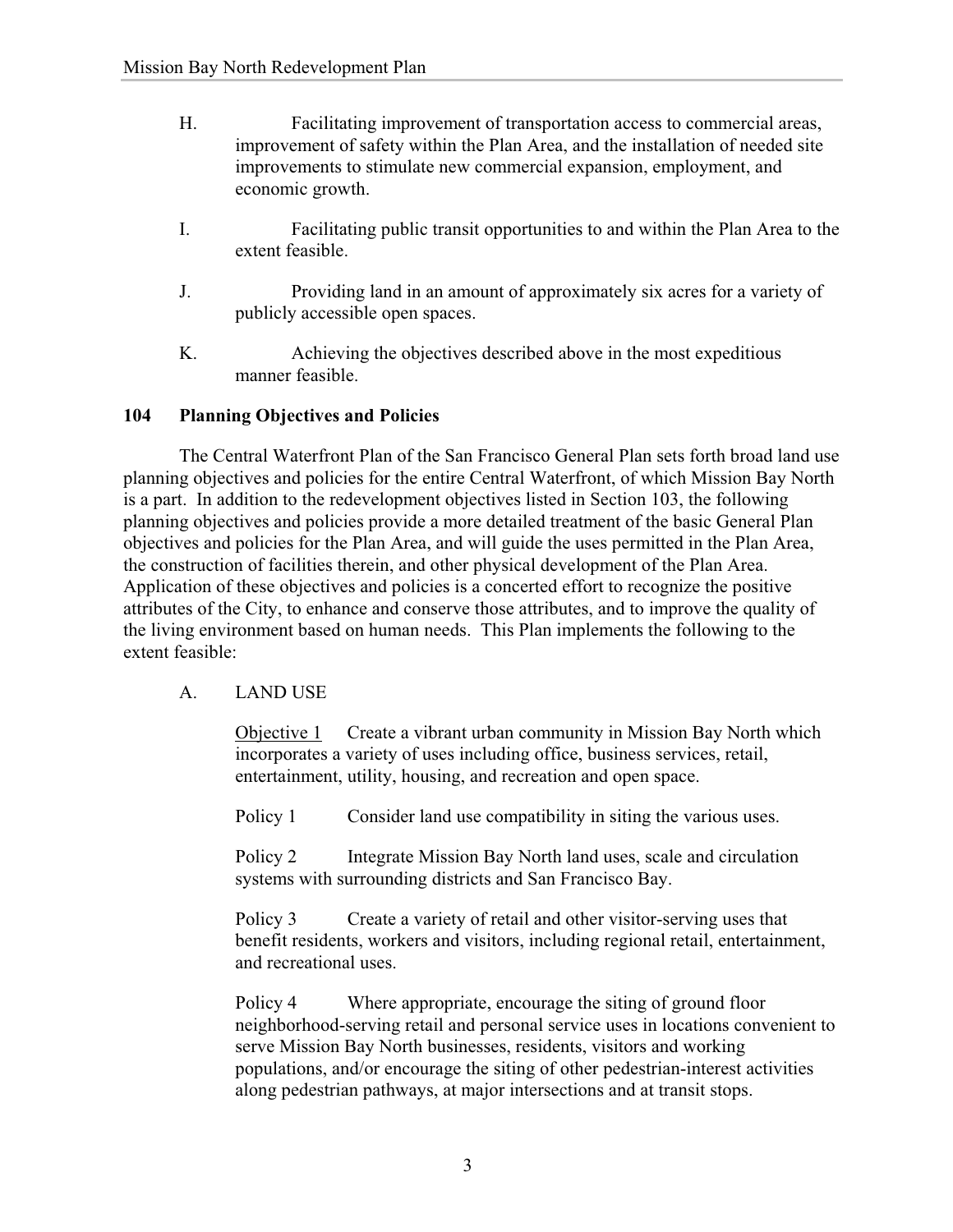Policy 5 Where appropriate, design building forms and ground floor uses that enliven and activate streets and open space and which provide visual interaction between building occupants and pedestrians ("eyes on the street") for safety and security.

Objective 2 Assure that adequate community services and facilities are provided for Mission Bay North residents and working population.

Policy 1 Provide for general community services and recreational facilities at a scale appropriate to serve Mission Bay North.

Policy 2 Include adequate public improvements, utilities and amenities.

### B. URBAN DESIGN

Objective 3 Emphasize in Mission Bay North the characteristic San Francisco development patterns, which give its neighborhoods image and means of orientation.

Policy 1 Provide pedestrian scale and interest in ground floor treatments of buildings through the use of treatments such as clear glass fenestration, cornice treatments and detailed facades.

Policy 2 Design in consideration of protecting major views of the Bay, the Bay Bridge and the Downtown skyline from Mission Bay North and, if feasible, the elevated I-280 freeway along Mission Bay South, using street view corridors, open space, the careful placement of building forms and building massing.

Policy 3 Create a visual and physical access to San Francisco Bay and the channel of China Basin.

Policy 4 Recognize that buildings, open spaces and view corridors, seen together, will create the character of Mission Bay North.

Policy 5 Achieve high quality design for buildings and landscaping.

Policy 6 Emphasize the importance of intersections by encouraging higher density uses, taller buildings (one to two stories or the tallest portion of buildings) and architectural variety on street corners.

Policy 7 Avoid extreme contrasts in color, shape and other characteristics, which will cause new buildings to stand out in excess of their public importance.

Objective 4 Create a building form for the Mission Bay North area such that the scale of new development relates to the adjacent waterfront and to adjacent buildings.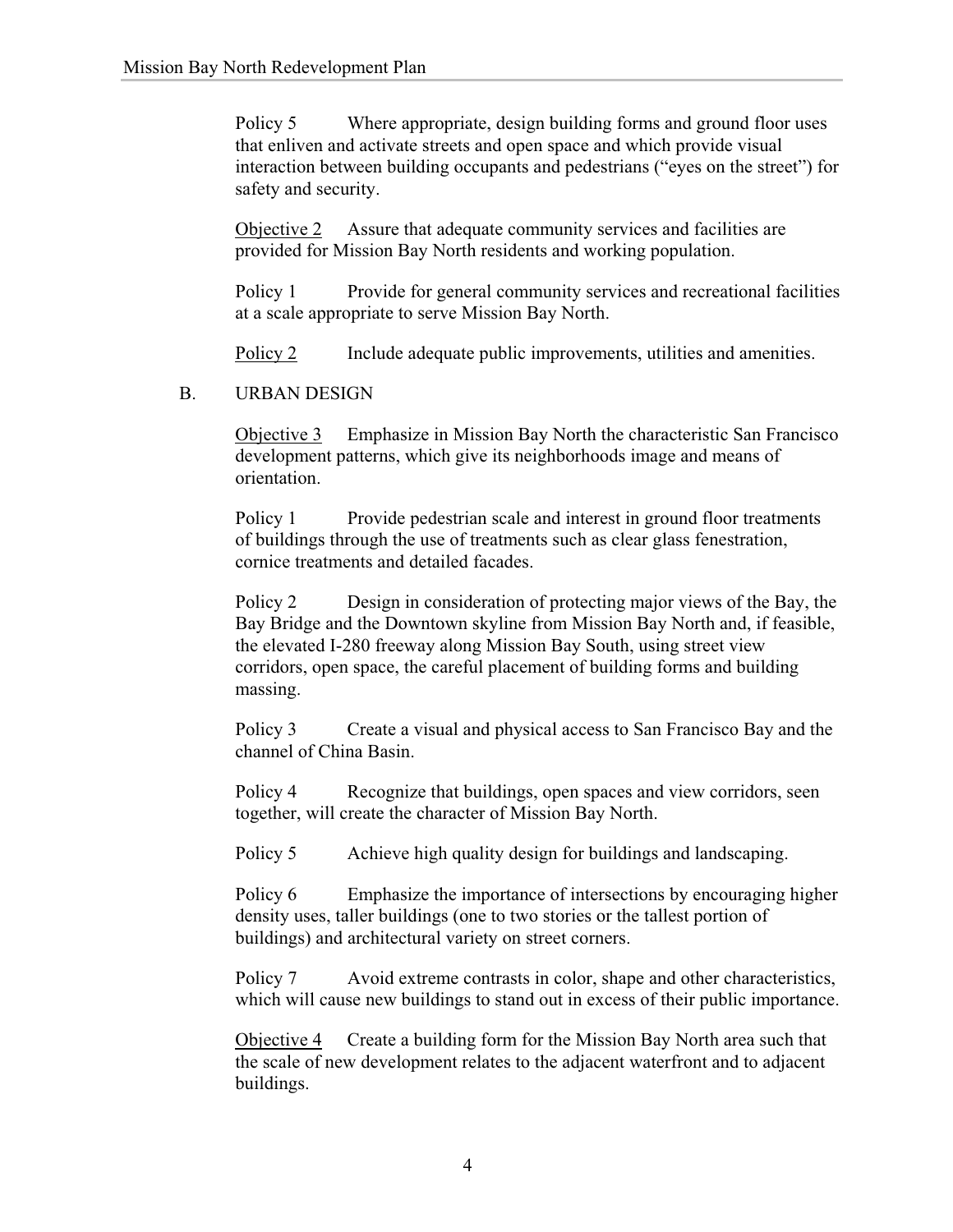Policy 1 Building heights should decrease as they approach the water's edge.

Policy 2 Provide variety in building design within a block to break up the perception of bulk and to achieve a visually interesting streetscape.

### C. NEIGHBORHOOD ENVIRONMENT

Objective 5 Develop new residential neighborhoods in consideration of the character and quality of traditional San Francisco neighborhoods.

Policy 1 Create a pattern of buildings built to the front property line so that building facades generally define streets and public places.

Policy 2 As appropriate to the neighborhood, provide on-street parking in the manner typical throughout the City. Limit the amount of curb cut and garage door access to off-street parking in housing blocks.

Policy 3 Whenever possible, orient housing entrances toward the street or walkway.

Policy 4 Screen parking garages at-grade along streets with retail, housing, art elements or landscape treatments.

Policy 5 Encourage social interaction by use of outdoor common areas for horizontal circulation in residential blocks, when feasible.

Policy 6 Provide adequate active outdoor recreation spaces, including passive recreational spaces, and facilities for the area's residential population.

Policy 7 Provide for building security through street orientation of housing, housing design and adequate street lighting.

Policy 8 Provide for pedestrian and open space security through visibility of public spaces and avoid obscured spaces with little sense of proprietorship.

Policy 9 Design buildings in consideration of noise and traffic in the area. Such design can include measures such as placing residential units above a podium of parking or commercial uses, installing double-glazed windows and using sound attenuation construction methods and materials along the trafficfacing walls, placing sleeping quarters away from noise sources, and installing varieties of trees that tolerate traffic impacts.

### D. RECREATION AND OPEN SPACE

Objective 6 Provide a variety of open spaces adequate to serve the Mission Bay North community and to augment the City's open space network.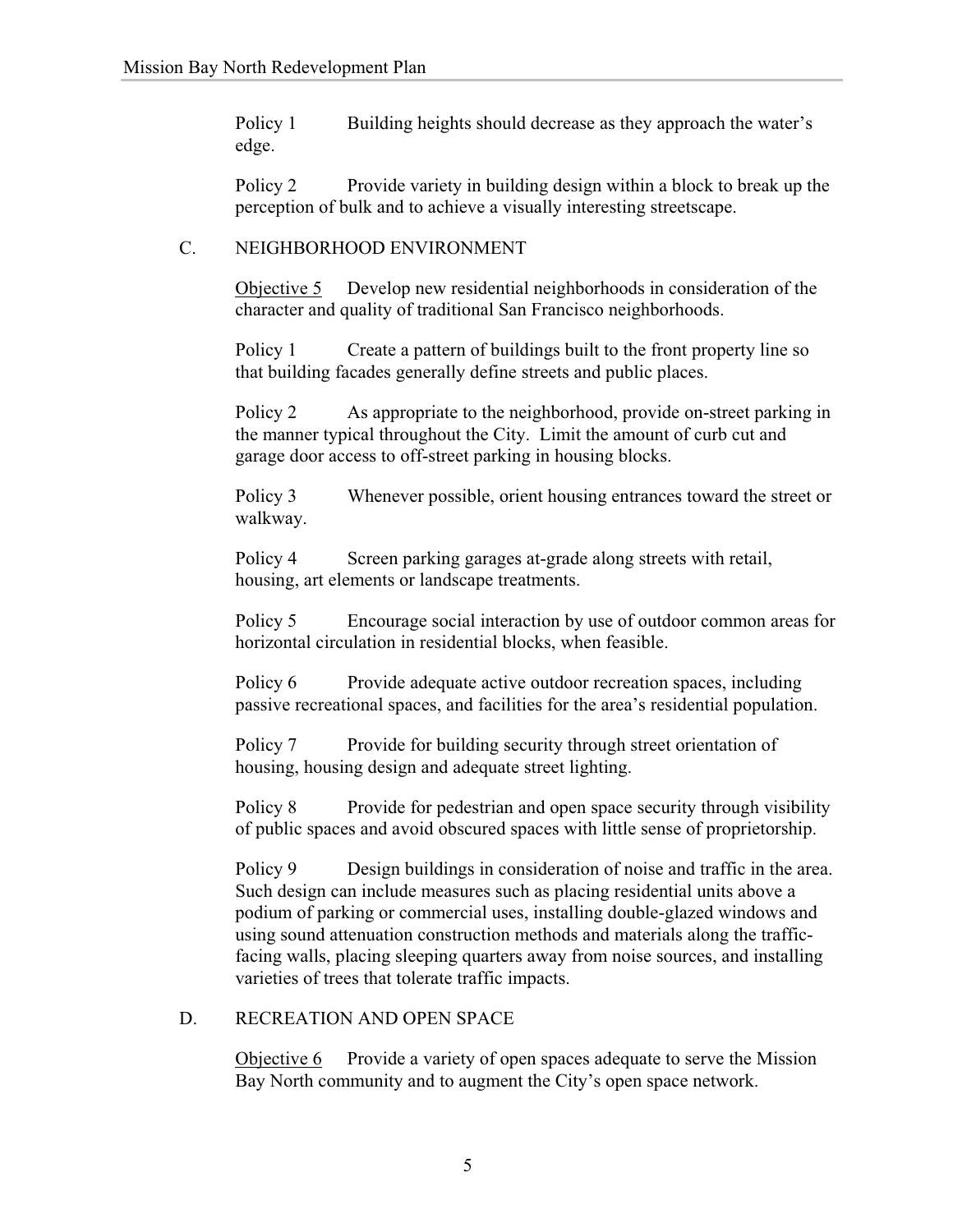Policy 1 Create parks, open space and recreational facilities within a comfortable walking/wheelchair traveling distance to serve the needs of Mission Bay North residents, workers and visitors of all ages and that are accessible to everyone, including the physically disabled and the elderly.

Policy 2 Create an open space network which provides walking, jogging and bicycle paths between recreation and open space areas throughout Mission Bay North, and provide connections to City-wide pedestrian, bicycle and open space networks, where applicable.

Policy 3 Orient development and parks, public and private open space, and pedestrian areas to facilitate solar access and wind protection for public open space where feasible and consistent with the land uses and intensities contemplated in the Plan.

Policy 4 Enhance parks and open spaces by maintaining view corridors from such areas.

# E. COMMERCE AND INDUSTRY

Objective 7 Maintain, enhance and diversify a sound and dynamic economic base for Mission Bay North and the City.

Policy 1 Encourage the siting of retail, multi-media/ telecommunications, recreational, entertainment and public and private utility uses at Mission Bay North in a manner compatible with adjacent uses.

Policy 2 Encourage complementary support services to Mission Bay North such as office, business service and neighborhood-serving retail in order to add to the economic diversity of the area and the City.

Objective 8 Expand employment opportunities in Mission Bay North for San Francisco residents.

Policy 1 Promote the creation of jobs for a highly skilled and professional work force.

Policy 2 Promote efforts to attract, retain and expand employment improvement opportunities for unskilled and semi-skilled workers.

### F. TRANSPORTATION

Objective 9 Establish a street system, which is consistent in function and design with the character and use of adjacent land and efficient traffic flow.

Policy 1 Design the Mission Bay North street system in consideration of the layout of surrounding City streets consistent with the Infrastructure Plan for Mission Bay North.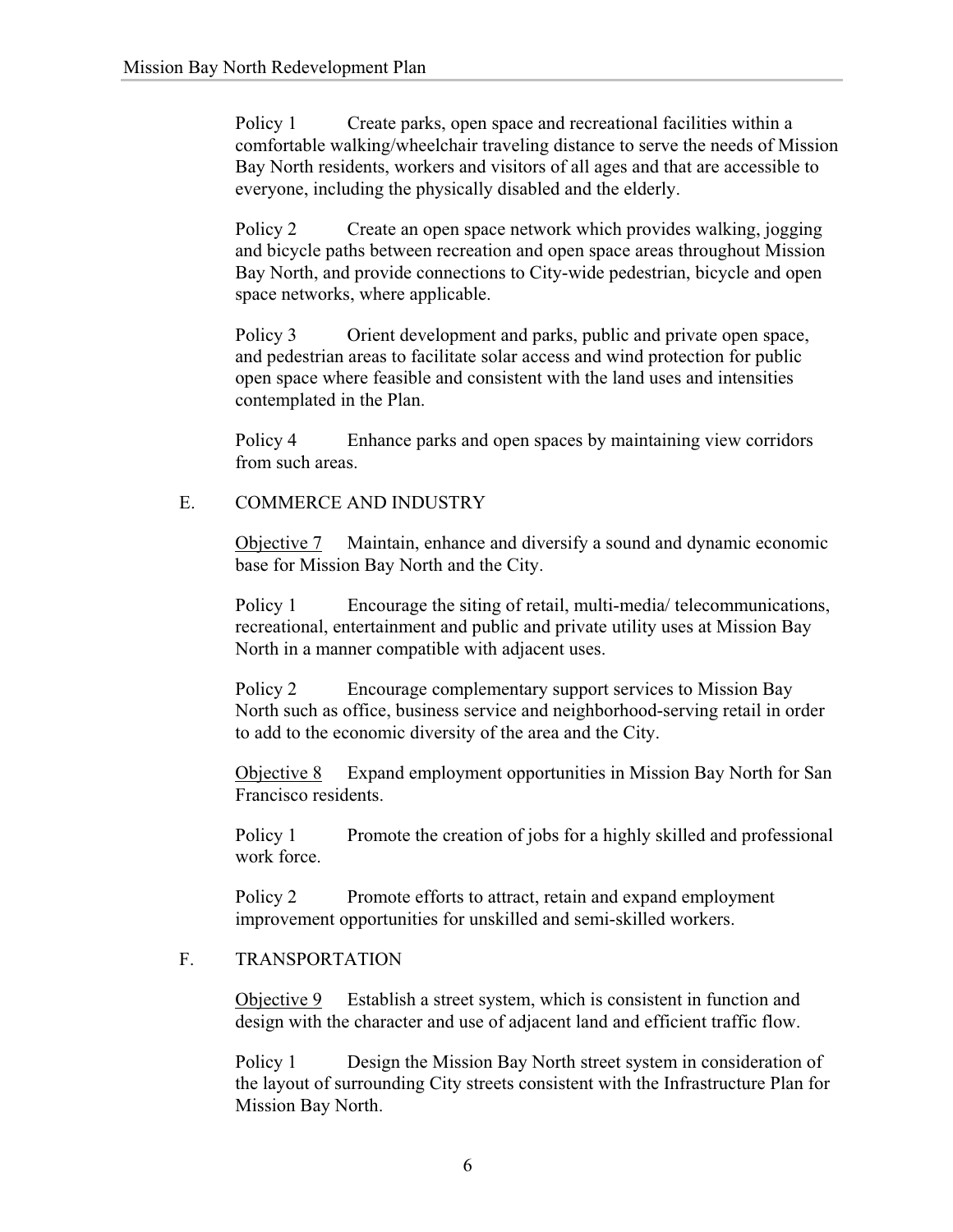Policy 2 Design the Mission Bay North streets (curb to curb) to the minimum scale necessary to provide required movement, parking, transit, bicycle and access functions.

Policy 3 Establish a truck route system to facilitate truck movements within and through Mission Bay North.

Policy 4 Within a "Transit First" environment, provide parking facilities in consideration of the needs of residents, workers, visitors and their service providers.

Policy 5 Explore opportunities for shared use of parking facilities, both day and night.

Objective 10 Accommodate the expansion of transit services to, from, through and within Mission Bay North.

Policy 1 Work with transit providers to coordinate the siting of transit stops at locations serving high-density uses.

Policy 2 Encourage the siting of shelters, and retail and personal service uses at or near transit stops.

Objective 11 Provide for the safe and convenient use of the bicycle as a means of transportation and recreation.

Objective 12 Provide for convenient, safe, and pleasant pedestrian circulation.

Policy 1 Recognize the importance of the pedestrian environment in the street level design of buildings.

Policy 2 Where appropriate, provide for public pedestrian-dominated streets with limited vehicular access.

Policy 3 Ensure quality street level environments, including street furniture.

Policy 4 Expand and enhance pedestrian access to San Francisco Bay and to the channel of China Basin.

# **200 DESCRIPTION OF THE PLAN AREA**

The boundaries of the Plan Area are described in the "Legal Description of the Plan Area," attached as Attachment 1 and shown on the "Plan Area Map," attached as Attachment 2.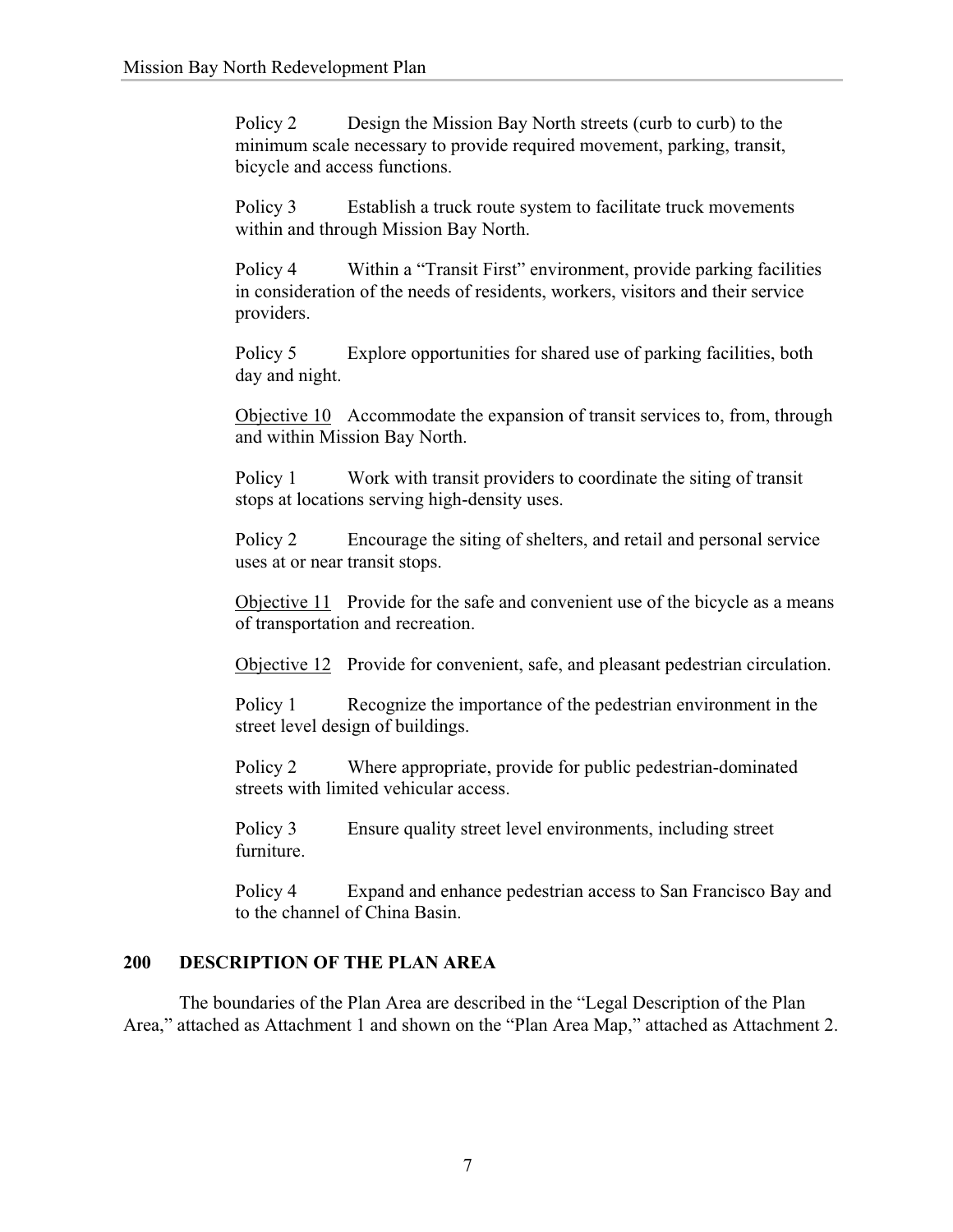# **300 USES PERMITTED IN THE PLAN AREA**

#### **301 Redevelopment Land Use Map**

The "Redevelopment Land Use Map," attached hereto as Attachment 3, illustrates the location of the Plan Area boundaries, major streets within the Plan Area and the proposed land uses to be permitted in the Plan Area.

#### **302 Designated Land Uses**

Land uses are permitted in the Plan Area as either principal or secondary uses as provided below. Principal uses shall be permitted in the Plan Area in the particular land use district as set forth in Sections 302.1 through 302.4 of this Plan, in accordance with the provisions of this Plan.

Secondary uses shall be permitted in the Mission Bay North Residential land use district as set forth in Section 302.1, provided that such use generally conforms with redevelopment objectives and planning and design controls established pursuant to this Plan and is determined by the Executive Director to make a positive contribution to the character of the Plan Area, based on a finding of consistency with the following criterion: the secondary use, at the size and intensity contemplated and at the proposed location, will provide a development that is necessary or desirable for, and compatible with, the neighborhood or the community.

### 302.1 Mission Bay North Residential

The Mission Bay North Residential land use district, shown on the Redevelopment Land Use Map (Attachment 3), consists of residential uses and compatible local-serving retail and other uses which can be in mixed use facilities.

A. The following principal uses are permitted in the Mission Bay North Residential district:

Dwelling Units

Retail Sales and Services:

Local-Serving Business, excluding Bars, aerobics studios, and drycleaning facilities that conduct onsite dry-cleaning operations Restaurants Automobile Rental

Arts Activities and Spaces:

Arts activities in ground floor commercial spaces and/or in Live/Work Units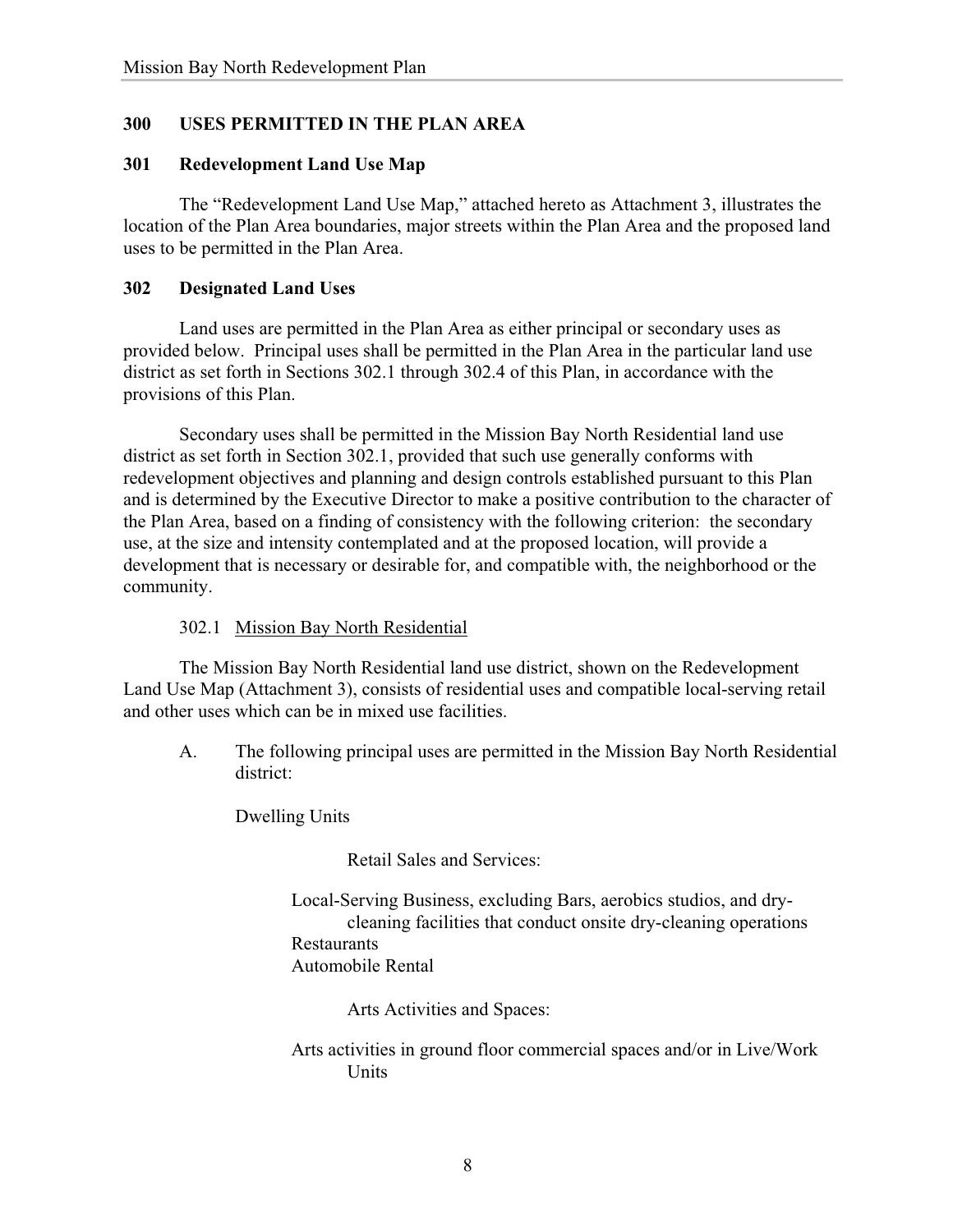Office Use:

Local-Serving Business above the ground floor

Home and Business Services:

 Catering Establishment Household and business repair Interior decorating shop

Other Uses:

 Family Child Care Facility Home Occupation Live/Work Units Open Recreation Outdoor Activity Area Parking Automated Teller Machines (ATMs) Telecommunications antenna and equipment Installation of tower or antenna for reception of radio and television for benefit of building occupants

B. The following secondary uses shall be permitted in the Mission Bay North Residential district if the criteria set forth in this Section 302 are met:

Institutions, including but not limited to:

Local-Serving Child Care Facility Small residential care facility licensed by the State Small social service/philanthropic facility Small vocational/job training facility Church/religious institution

Retail Sales and Services:

Aerobics studios

Animal Care:

Animal Services in enclosed building

Office Use:

Local-Serving Business on the ground floor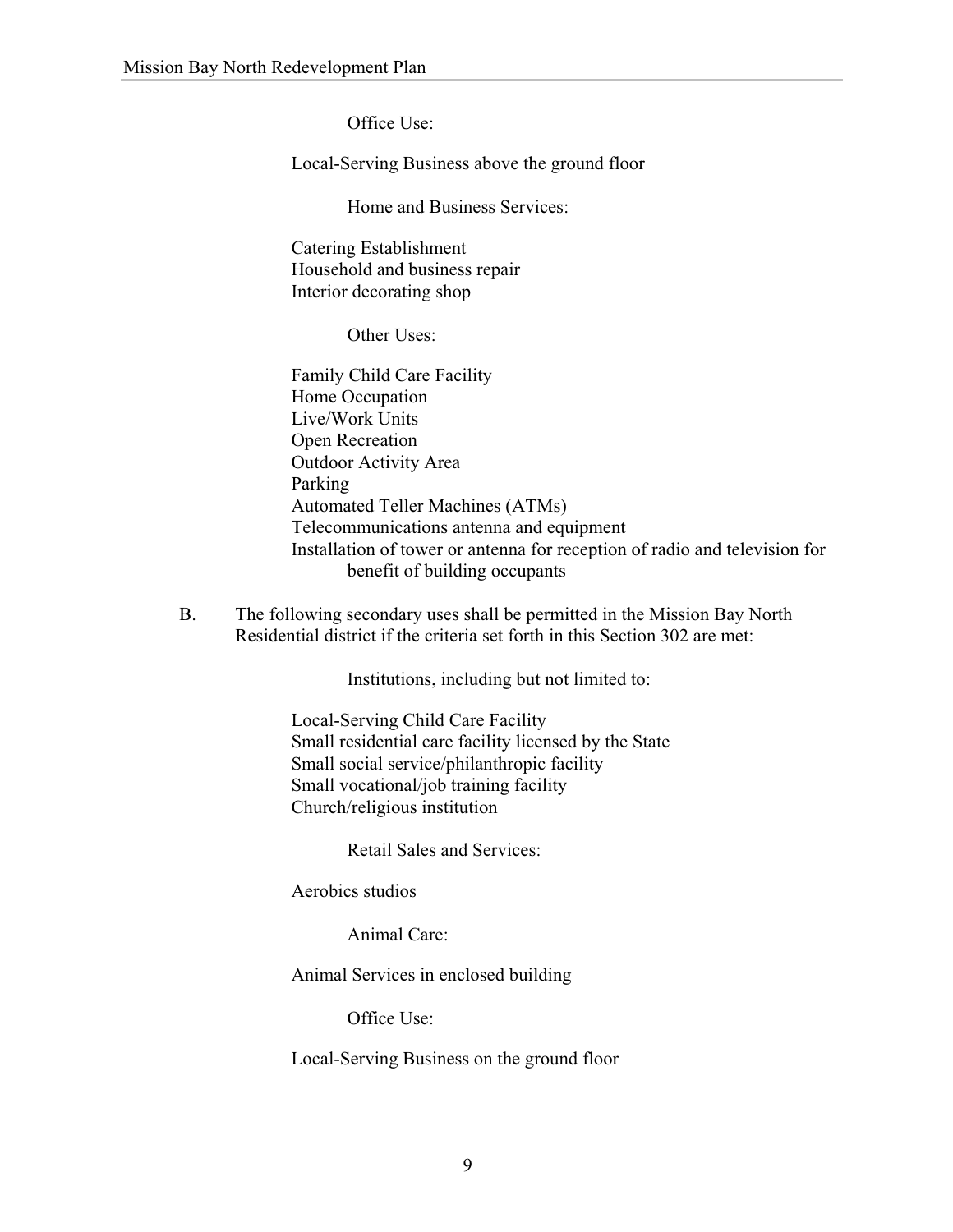Other Uses:

# Walk-Up Facility, except ATMs Commercial wireless transmitting, receiving or relay facility with Ambient Electromagnetic Radiation reports if required

302.2 Mission Bay North Retail

The Mission Bay North Retail land use district, shown on the Redevelopment Land Use Map (Attachment 3), consists of primarily retail sales, destination retail, assembly and entertainment with compatible other uses. Residential uses can be in mixed use facilities with compatible retail and other uses.

The following principal uses are permitted in the Mission Bay North Retail district:

Dwelling Units

 Institutions, including but not limited to the following: Local-Serving Child Care Facility Residential care facility licensed by the State Social service/philanthropic facility Vocational/job training facility Church/religious institution Clubhouse Lodge building Meeting hall

Retail Sales and Services:

All Retail Sales and Services, including Bars and aerobic studios and excluding dry-cleaning facilities that conduct onsite dry-cleaning operations Restaurants Automobile Rental

Arts Activities and Spaces

Office Use:

Local-Serving Business

Assembly and Entertainment:

 Amusement Enterprise Nighttime Entertainment Recreation building Theater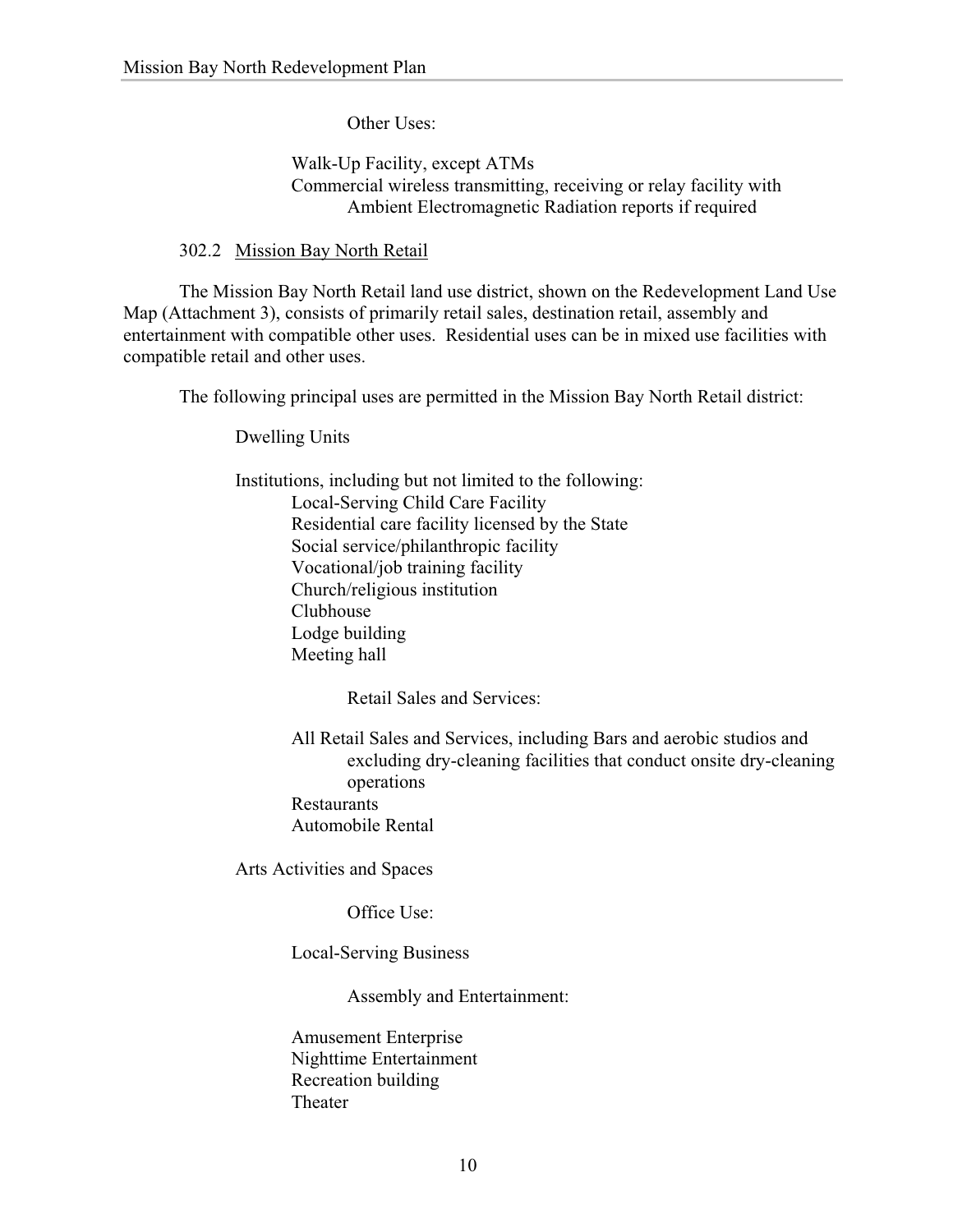Home and business services:

 Catering Establishment Household and business repair Interior decorating shop

Automotive:

 Automobile service station Automobile wash

Animal Care:

Animal Services in enclosed building

Other uses:

 Family Child Care Facility Home Occupation Live/Work Units Open Recreation Outdoor Activity Area Parking Walk-Up Facility, including ATMs Commercial wireless transmitting, receiving or relay facility with required EMR reports Telecommunications antenna and equipment Installation of tower or antenna for reception of radio and television for benefit of building occupants

302.3 Mission Bay North Public Facility

The Mission Bay North Public Facility land use district, shown on the Redevelopment Land Use Map (Attachment 3), consists of land other than housing sites or open space owned by a governmental agency or other public or semi-public entity and in some form of public or semi-public use.

The following principal uses are permitted in the Mission Bay North Public Facility district:

> Open lot or enclosed Storage Pump station Railroad tracks and related facilities Other public structure or use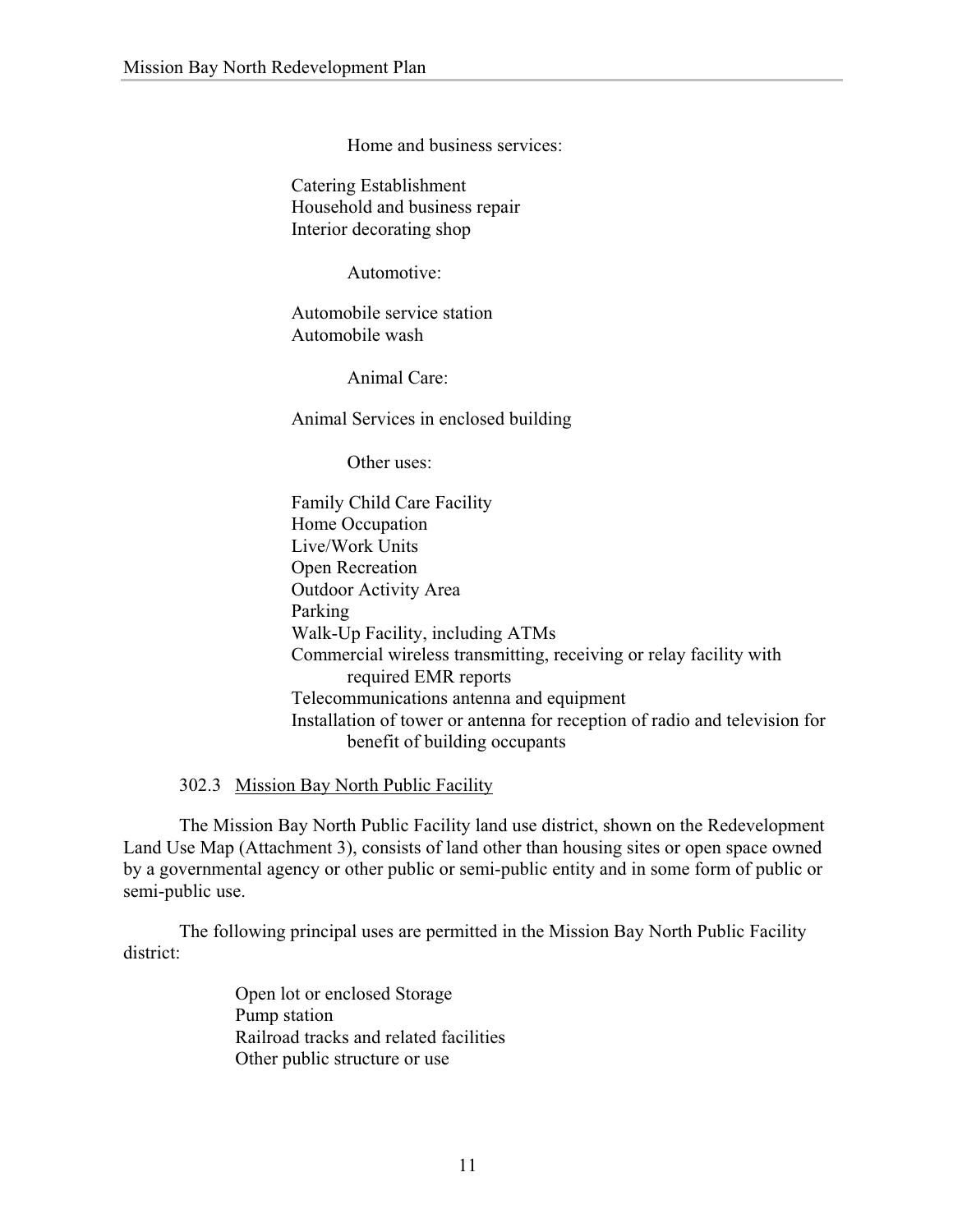# 302.4 Mission Bay North Open Space

The Mission Bay North Open Space land use district, shown on the Redevelopment Land Use Map (Attachment 3), consists of a comprehensive system of open spaces, including parks, plazas, and open space corridors. Only recreational uses and uses accessory to and supportive of recreational use are permitted in this district including, but not limited to, accessory parking, kiosks and pushcarts.

# **303 Other Land Uses**

### 303.1 Public Rights-of-Way

As illustrated on the Redevelopment Land Use Map (Attachment 3) the major public streets within the Plan Area include: Berry Street, King Street, Townsend Street, Third Street, Fourth Street and Fifth Street. Alignments are not exact and are shown on the Redevelopment Land Use Map for illustrative purposes.

Existing streets, alleys and easements may be abandoned, closed or modified as necessary for proper development of the Plan Area. Any changes in the existing street layout within the Plan Area, and in the event that Agency funding is used, outside of the Plan Area, shall be in accordance with the objectives of this Plan.

The public rights-of-way may be used for railroad, vehicular and/or pedestrian traffic, as well as for public improvements, public and private utilities and activities typically found in public rights-of-way. Railroad rights-of-way are allowed in any land use district.

### 303.2 Other Public and Semi-Public Uses

In any area shown on the Redevelopment Land Use Map (Attachment 3), the Agency is authorized to permit the maintenance, establishment or enlargement of utility easements and boxes and equipment appurtenant thereto. Other permitted public uses are specified in Sections 302.3 and 302.4 of this Plan.

### 303.3 Temporary and Interim Uses

Pending the ultimate development of land consistent with the land use program described in Attachment 3, certain interim and temporary uses are authorized as follows:

A. Temporary Uses: The following uses are authorized as of right pursuant to this Plan for a period not to exceed ninety (90) days:

 Booth for charitable, patriotic or welfare purposes; Exhibition, celebration, festival, circus or neighborhood carnival; Open Air Sales of agriculturally produced seasonal decorations including, but not necessarily limited to, Christmas trees and Halloween pumpkins; Convention staging; Parking; and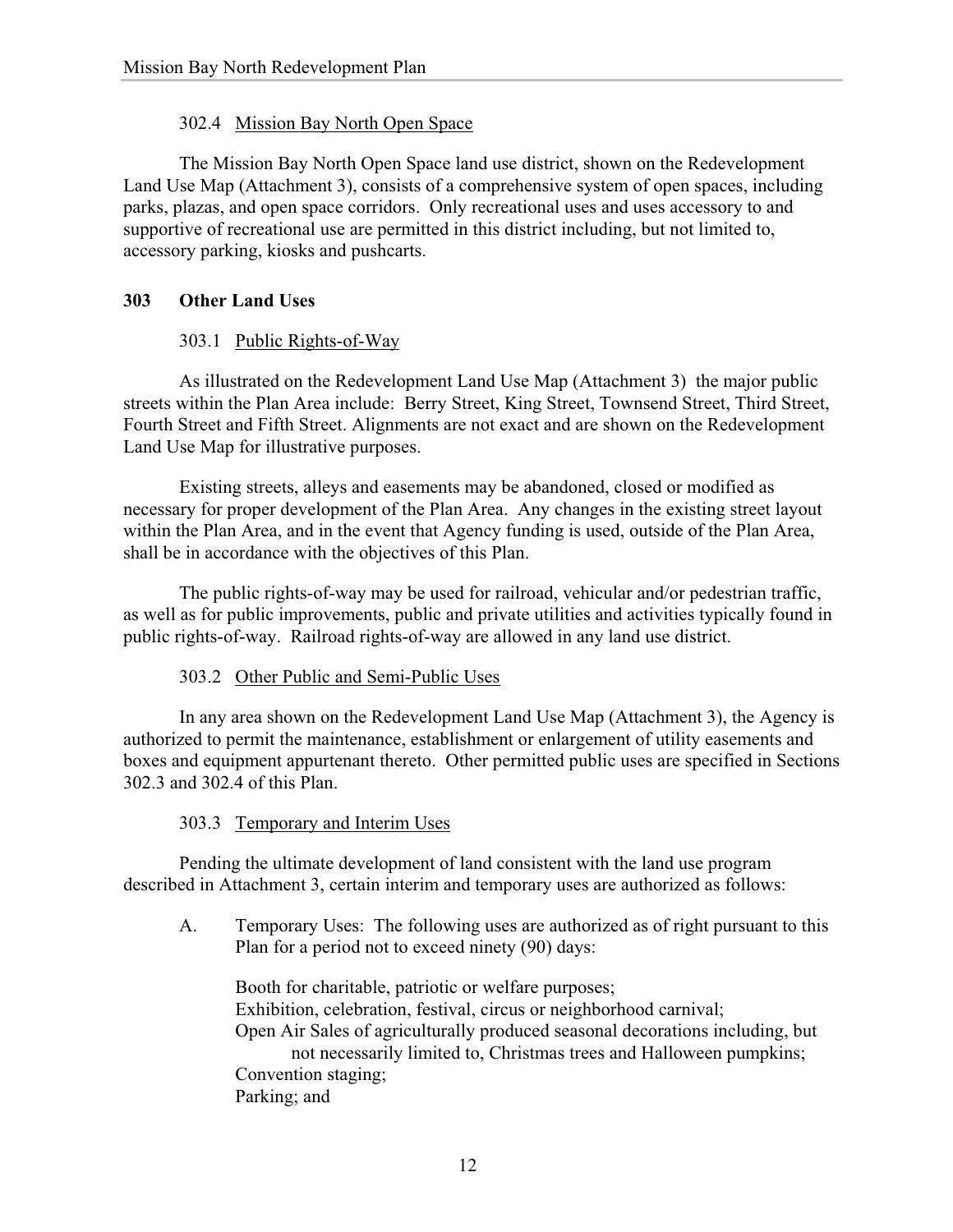Truck parking and loading.

B. Interim Uses: Interim Uses of over ninety (90) days may be authorized for an initial time period to be determined by the Executive Director of the Agency not to exceed fifteen (15) years, upon a determination by the Executive Director that the authorized uses will not impede the orderly development of the Plan Area as contemplated in this Plan. Extensions of this approval period may be authorized by the Executive Director in increments of up to five (5) year periods, subject to the same determination as required for the initial period. Permissible interim uses are as follows:

Rental or sales office incidental to a new development, provided that it be located in the development or a temporary structure; Structures and uses incidental to environmental cleanup and staging; Temporary structures and uses incidental to the demolition or construction of a structure, building, infrastructure, group of buildings, or open space, including but not limited to construction staging of materials and equipment; Storage; Parking; and

Truck Parking.

# 303.4 Nonconforming Uses

The Agency shall provide for the reasonable continuance, modification and/or termination of nonconformities as provided in this Section 303.4 to promote compatibility of uses, eliminate blighting conditions and effectuate the purposes, goals, and objectives of this Plan. The Agency shall permit the continuation of existing, nonconforming uses and structures for 15 years after the date of adoption of this plan. The Executive Director is authorized to grant extensions of time if he/she determines that the extension will not impede the orderly development of the Plan Area. No extension shall be for a period in excess of two years. Successive extensions, subject to the same limitations, may be granted upon new application

The Executive Director may authorize additions, alterations, reconstruction, rehabilitation, or changes in use through uses or structures which do not conform to the provisions of this Plan, subject to the same determination as is provided above for extensions of the nonconforming use period.

# **304 General Controls and Limitations**

All real property in the Plan Area is made subject to the controls and requirements of this Plan. No real property shall be developed or rehabilitated after the date of the adoption of this Plan, except in conformance with the provisions of this Plan and the other applicable Plan **Documents**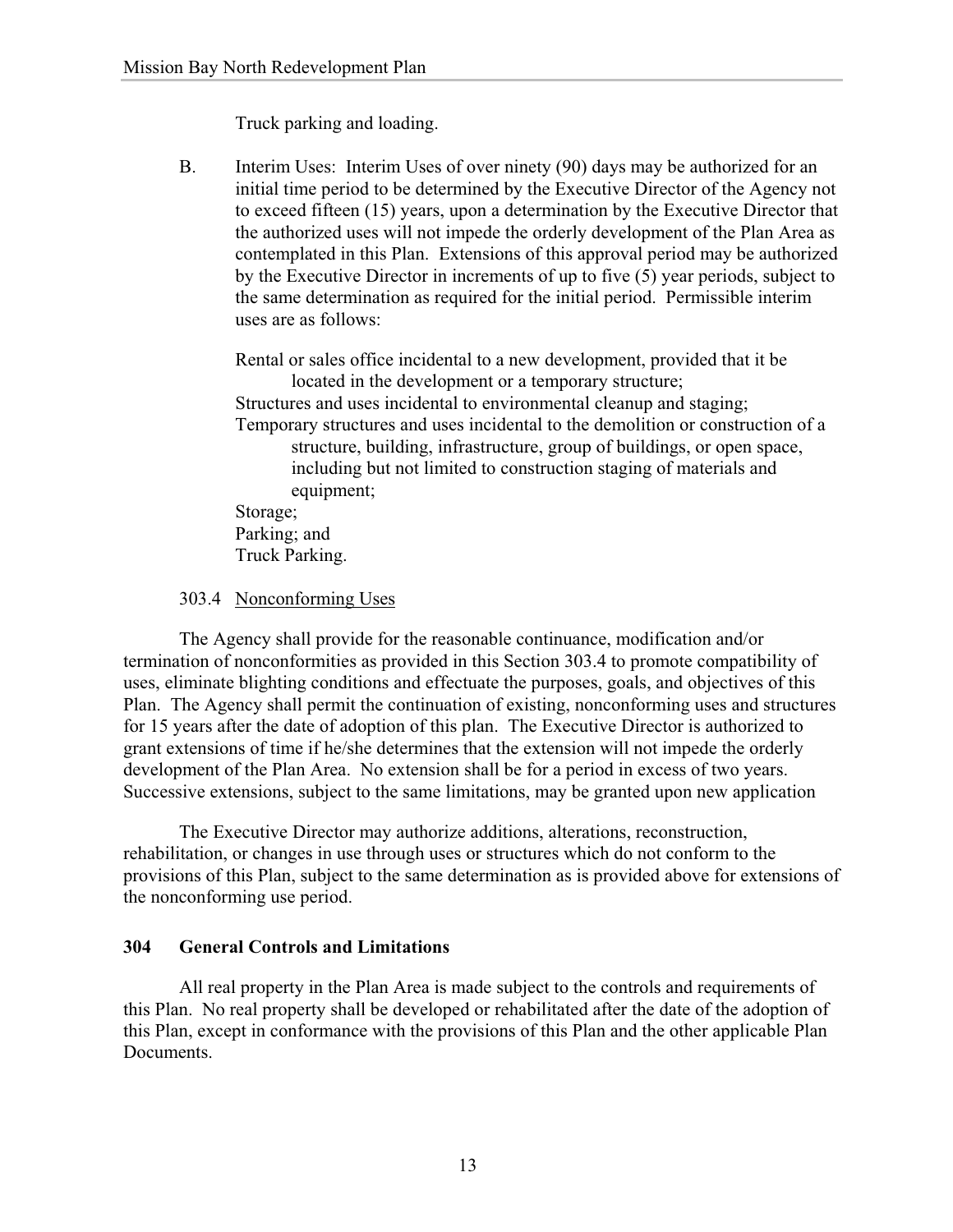# 304.1 Construction

All construction in the Plan Area shall comply with the provisions of Section 306 of this Plan, the applicable Plan Documents, and all applicable laws.

# 304.2 Rehabilitation and Retention of Properties

Any existing structure within the Plan Area approved by the Agency for retention and rehabilitation shall be repaired, altered, reconstructed or rehabilitated in such a manner that it will be safe and sound in all physical respects and be attractive in appearance and not detrimental to the surrounding uses.

# 304.3 Limitation on the Number of Buildings

The number of Buildings in the Plan Area shall not exceed 200.

### 304.4 Number of Dwelling Units

The number of Dwelling Units presently in the Plan Area is currently none, and shall be approximately 3,000 under this Plan.

### 304.5 Limitation on Type, Size and Height of Buildings

The type of Buildings may be as permitted in the Building Code as in effect from time to time. Approximately 500,000 Leasable square feet of retail space should be allowed within the Plan Area. The floor area ratio for Mission Bay North Retail shall be a maximum of 1.1:1, averaged over the entire Mission Bay North Retail land use district, excluding Dwelling Units. Maximum building height within the Plan Area is 160 feet.

In addition to the 500,000 Leasable square feet, a total of up to 5,000 Leasable square feet of Local-Serving retail uses may be constructed on Agency-sponsored affordable housing sites.

# 304.6 Open Space

Open space to be provided in the Plan Area is the total of all public open spaces and shall be approximately six acres.

# 304.7 Utilities

All utilities within the Plan Area, and in the event Agency funding is used, outside of the Plan Area, shall be placed underground whenever physically and economically feasible.

### 304.8 Nondiscrimination and Nonsegregation

There shall be no discrimination or segregation based upon race, color, creed, religion, sex, gender identity, sexual orientation, age, marital or domestic partner status, national origin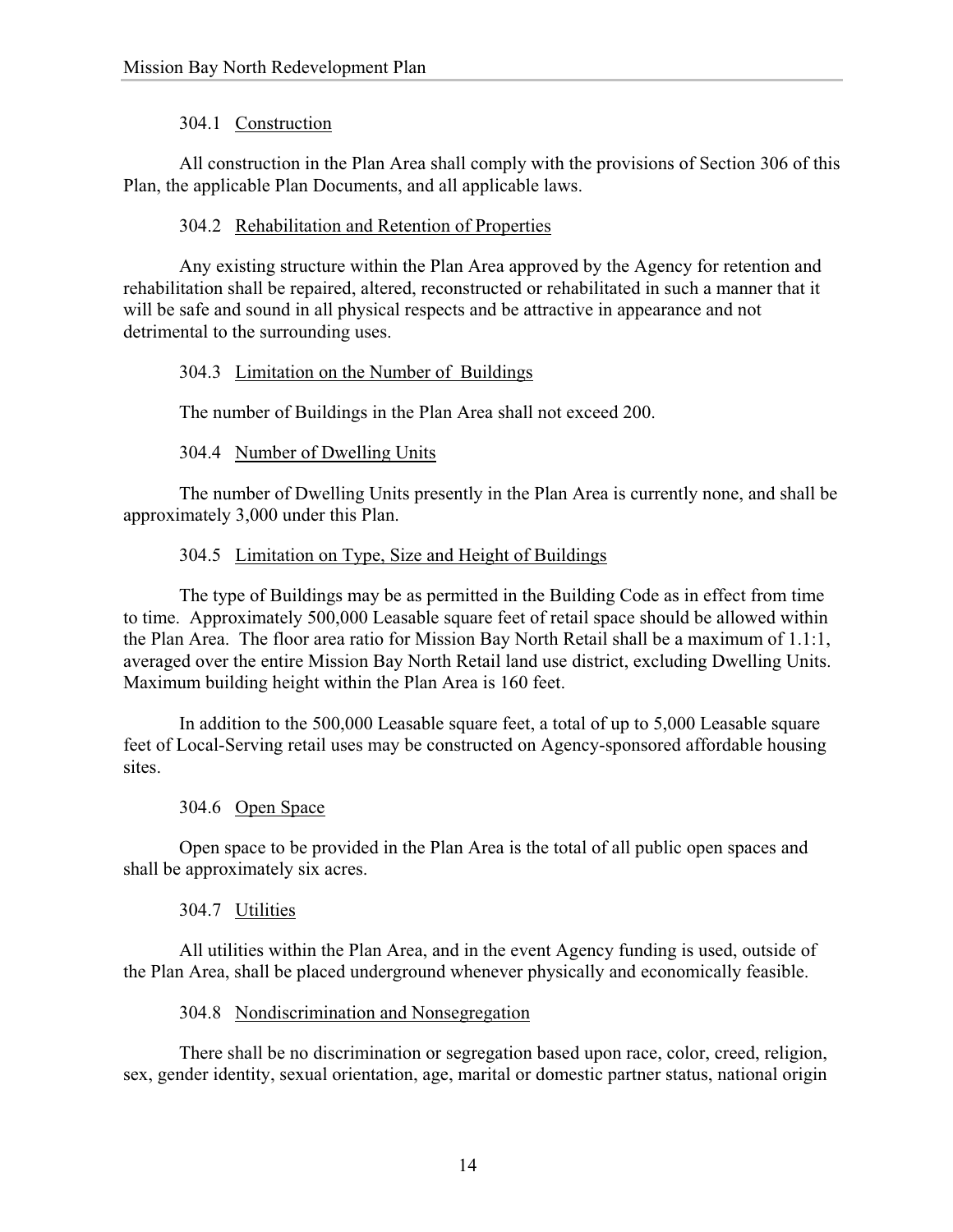or ancestry, or disability including HIV/AIDS status permitted in the sale, lease, sublease, transfer, use, occupancy, tenure or enjoyment of property in the Plan Area.

### 304.9 Fees and Exactions

The following provisions shall apply to all property in the Plan Area excepting parcels utilized as affordable housing developed by Agency-sponsored utilities:

A. Definitions: For purposes of this Section 304.9 only, the definitions below shall apply.

**Administrative Fee.** Any fee charged by any City Agency or the Agency in effect at the time of submission for the processing of any application for Building Permits, subdivision maps, other City regulatory actions or approvals for a Major Phase or Project in the Plan Area that are generally applicable on a City-wide basis for similar land uses.

**Art Requirement.** The installation and maintenance of works of art costing an amount equal to 1 percent of the hard costs of initial construction (excluding therefrom the costs of Infrastructure and tenant improvements) of a Project for retail or commercial uses exceeding 25,000 gross square feet of floor area prior to the issuance of the first certificate of occupancy or such later time as may be determined by the Agency not to exceed one year thereafter; provided, however, that where the works of art are proposed to be included within an Open Space Parcel, such installation may occur any time prior to completion of the improvements to the Open Space Parcel. Such works may include sculpture, bas-relief, murals, mosaics, decorative water features, fountains, tapestries or other artwork and shall be located in and permanently affixed to a Project, its grounds or an Open Space Parcel or the surrounding area.

**Child Care Requirements.** The requirements set forth in City Planning Code Section 314.

**City-Wide.** All privately-owned property within (1) the territorial limits of the City or (2) any designated use district or use classification of the City so long as (a) any such use district or use classification includes more than an insubstantial amount of affected private property other than affected private property within the Plan Area and the Mission Bay South Plan Area, (b) the use district or use classification includes all private property within the use district or use classification that receives the general or special benefits of, or causes the burdens that occasion the need for, the new City Regulation or Development Fees or Exactions, and (c) the cost of compliance with the new City Regulation or Development Fee or Exaction applicable to the same type of use in the Plan Area (or portion thereof) does not exceed the proportional benefits to, or the proportional burdens caused by private development of that type of use in, the Plan Area (or portion thereof).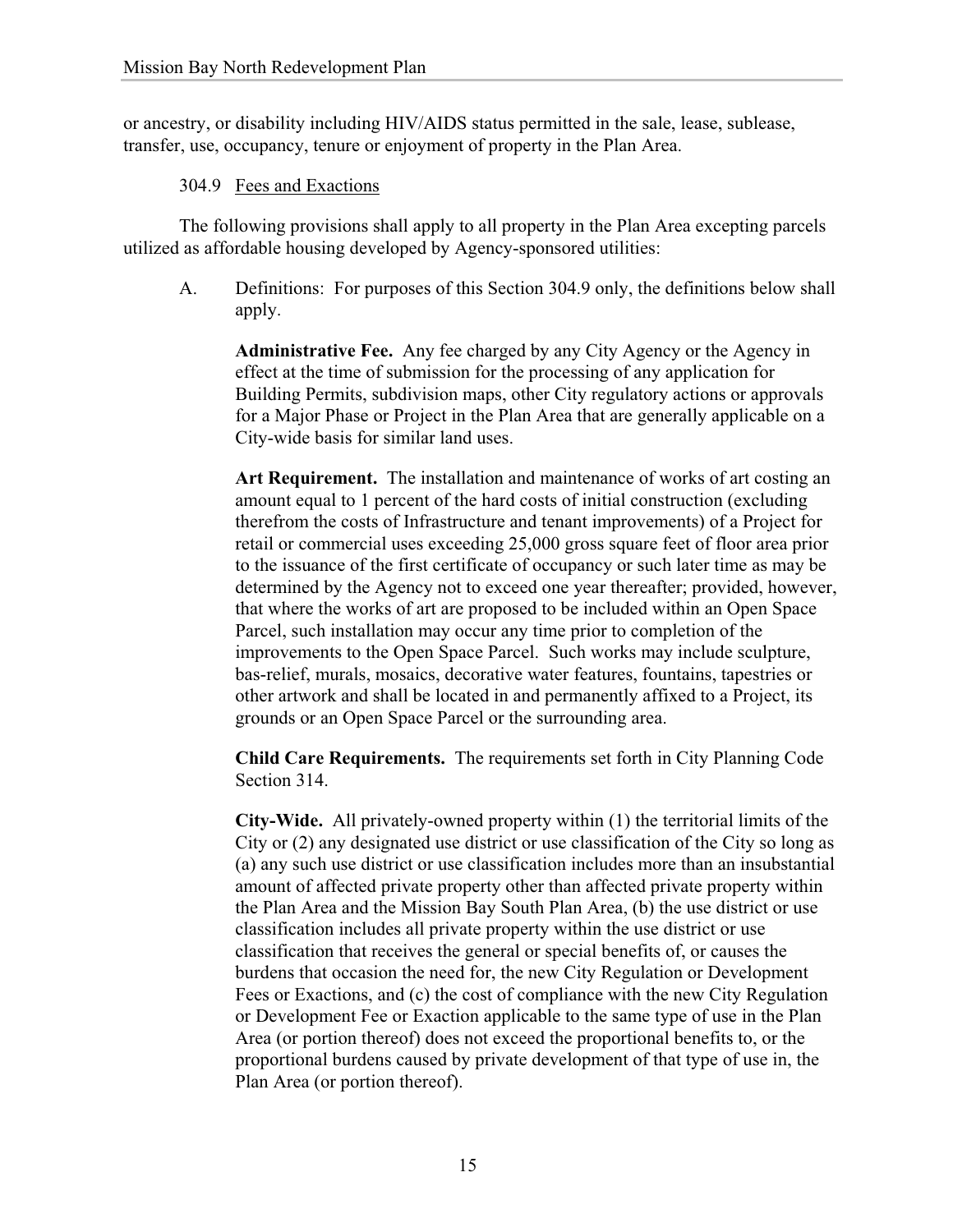**Development Fees or Exactions.** A monetary or other exaction including inkind contributions, other than a tax or special assessment or Administrative Fee, which is charged by the Agency or any City Agency in connection with any permit, approval, agreement or entitlement for a Major Phase or Project or any requirement for the provision of land for a construction of public facilities or Infrastructure or any requirement to provide or contribute to any public amenity or services. Development Fee or Exaction does not include Building Codes in effect from time to time generally applicable on a City-Wide basis to similar land uses.

**Improvements.** Buildings, structures, Infrastructure and other work of improvement to be constructed in or for the benefit of the Plan Area.

**Infrastructure.** Open space (including, among other items, park improvements and restrooms), streets, sewer and storm drainage systems, water systems, street improvements, traffic signal systems, dry utilities, and other Improvements any of which are to be constructed in or for the benefit of the Plan Area.

**Major Phase.** A development segment comprising one or more of the numbered parcels shown on Attachment 2 (or portions of parcels) included with a numbered parcel or a remaindered parcel if so approved by Agency pursuant to the design review and document approval procedure under an applicable owner participation agreement, containing one or more Projects.

**Open Space Parcel.** Those parcels or portions thereof designated for use as parks, plazas, or other public open space in Attachment 3 of this Plan.

**Project.** An individual Building and the related Improvements anticipated to be constructed in connection therewith under this Plan.

**School Facilities Impact Fee.** The sum payable to the San Francisco Unified School District pursuant to Government Code Section 65995.

- B. Administrative Fees: Nothing in this Plan shall preclude or constrain the Agency or any City Agency from charging and collecting an Administrative Fee or any such fee which may be provided for in any owner participation agreement.
- C. Development Fees and Exactions:
- (i) Existing Development Fees or Exactions. Except as provided in the following provisions of this Section 304.9C, from and so long as this Plan is in effect, the following Development Fees or Exactions as same are in effect as of the date of adoption of this Plan, and only the following, are applicable to the Plan Area: (a) the School Facilities Impact Fee; (b) the Child Care Requirements; and (c) the Art Requirement.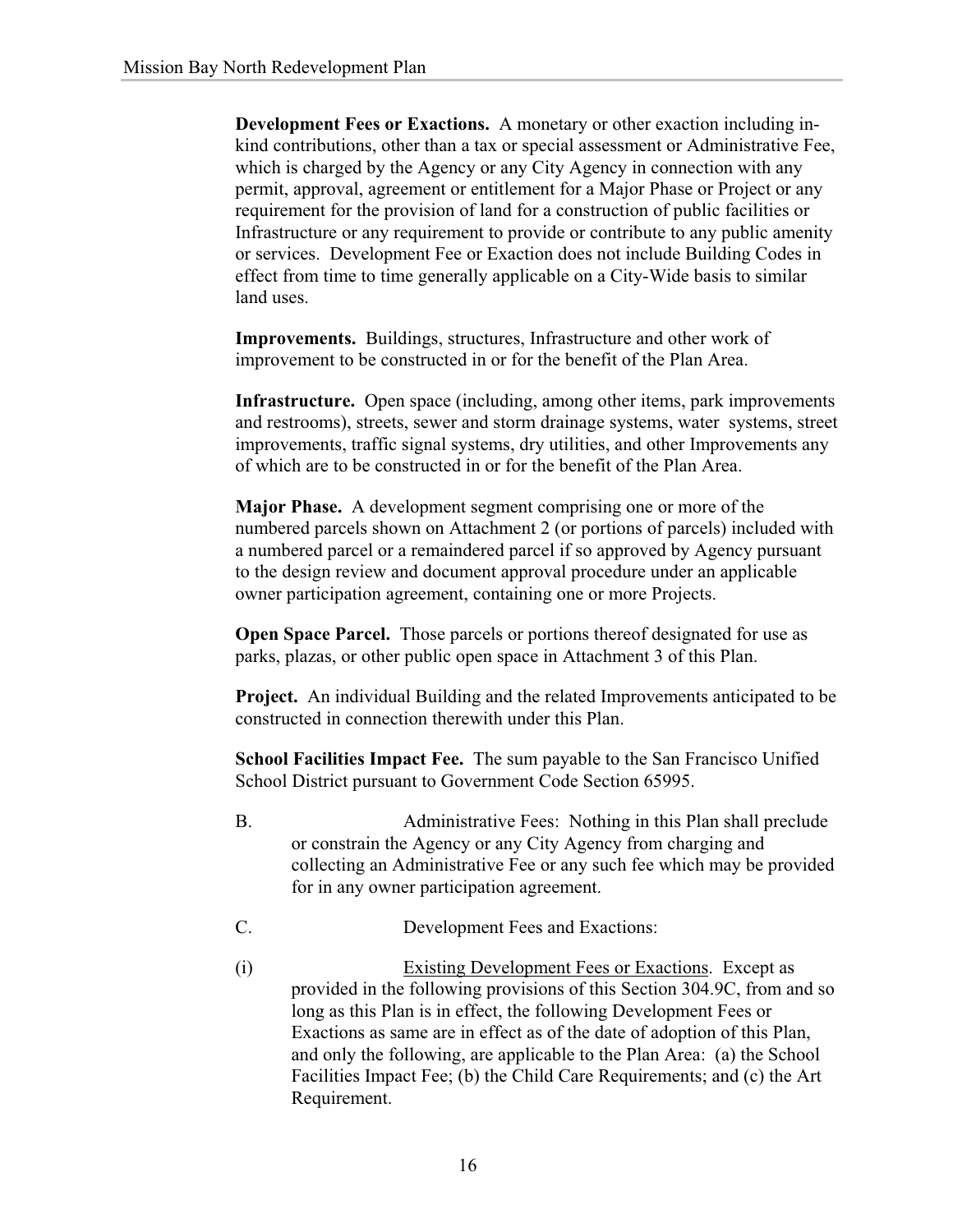(ii) New or Increased Development Fees or Exactions. No increase in any Development Fee or Exaction and no new Development Fee or Exaction shall be applicable to the Plan Area for ten (10) years following the effective date of this Plan and, thereafter, shall only be applicable if said new or increased Development Fee or Exaction is generally applicable on a City-Wide basis to similar land uses; provided, however, that any increase in the School Facilities Impact Fee authorized by any change in state law at any time after the approval of this Plan shall apply. Any new or increased Development Fee or Exaction which becomes effective more than ten (10) years following the effective date of the ordinance approving this Plan shall be applicable to the Plan Area so long as such new or increased Development Fee or Exaction is (i) generally applicable on a City-Wide basis to similar land uses and (ii) not redundant as to the initial Project of a fee, dedication, program, requirement or facility described in the applicable Plan Documents related to (A) affordable housing or (B) open space.

 Notwithstanding the foregoing, new or increased Development Fees or Exactions may be imposed in order to comply with changes in applicable federal or state law or regulations as further provided in Subsection 304.9C(iii); provided, however, that any such new or increased Development Fee or Exaction shall be applied to the Plan Area on a Project by Project basis in a manner which is proportional to the impacts caused by the development in the Plan Area; that is, any such Development Fee or Exaction shall be no more than the equitable share of the cost of funding reasonable compliance with the applicable federal or state law or regulation taking into account the equitable amount allocable to the impacts caused by previous or existing development within the City. In no event shall any Project within the Plan Area be required to pay a new or increased Development Fee or Exaction in connection with compliance with any such federal or state law or regulation which is not applied on a City-Wide basis to similar land uses.

(iii) Protection of Public Health and Safety. Notwithstanding any provision of this Section 304.9C to the contrary, the Agency and any City Agency having jurisdiction, shall exercise its discretion under this Plan and the other applicable Plan Documents in a manner which is consistent with the public health, safety and welfare and shall retain, at all times, its and their respective authority to take any action that is necessary to protect the physical health and safety of the public including without limitation authority to condition or deny a permit, approval, agreement or other entitlement or to change or adopt any new City Regulation if required (a) to protect the physical health or safety of the residents in the Plan Area, the adjacent community or the public, or (b) to comply with applicable federal or state law or regulations including without limitation changes in Existing City Regulations

17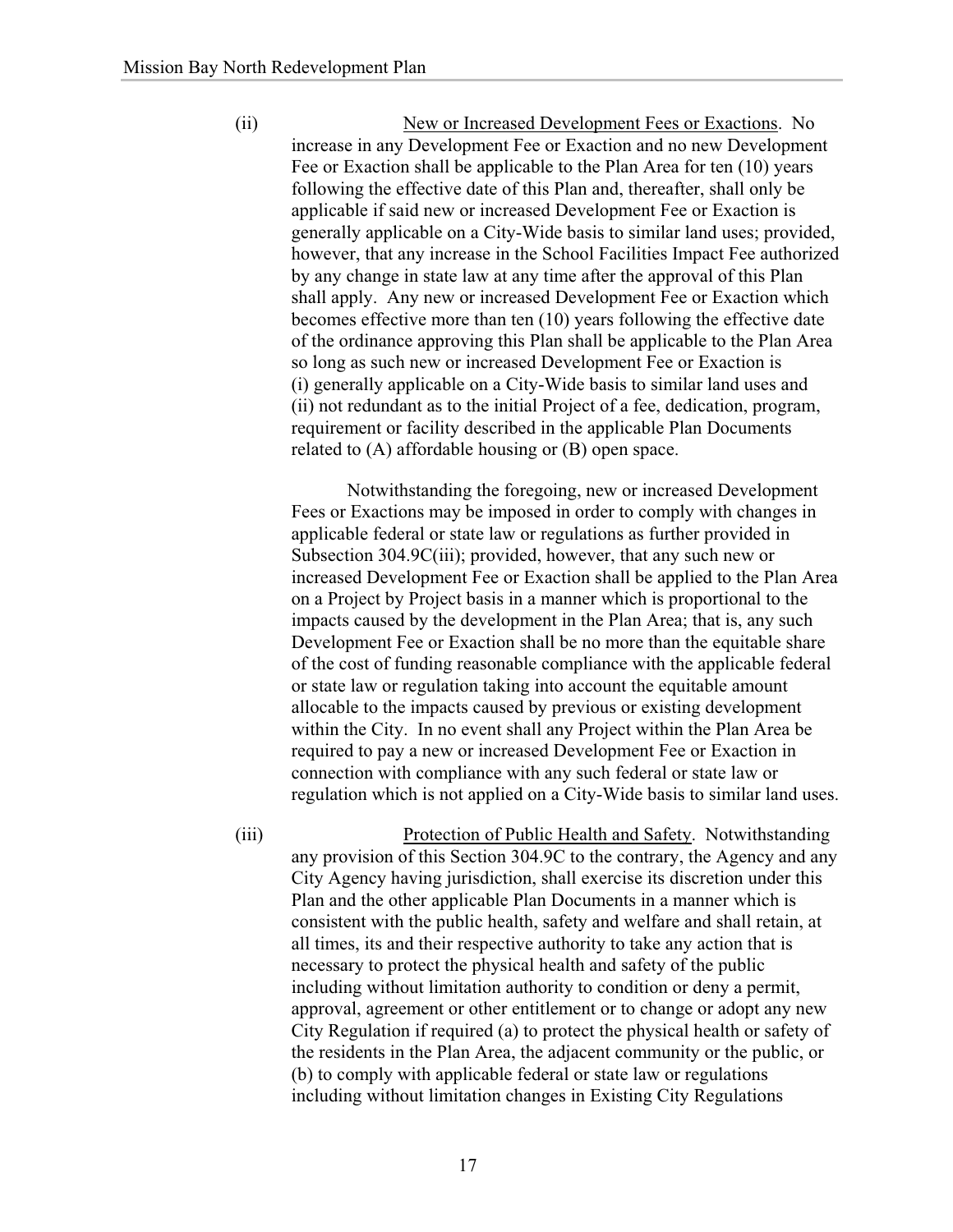reasonably calculated to achieve new, more restrictive federal or state attainment or other standards applicable to the City for water quality, air quality, hazardous materials or otherwise relating to the physical environment where such City Regulations are generally applicable and proportionally applied to similar land uses on a City-Wide basis but subject, in all events, to any rights to terminate any owner participation agreement between an owner and the Agency as set forth in the applicable Plan Documents. Except for emergency measures, any City Agency or the Agency, as the case may be, will meet and confer with the owner in advance of the adoption of such measures to the extent feasible, provided, however, that said City Agency and the Agency shall each retain the sole and final discretion with regard to the adoption of any new City Regulation in furtherance of the protection of the physical health and safety of the public as provided in this Subsection 304.9C(iii).

(iv) Nonconflicting Laws. In addition to the reservation set forth in Section 304.9C(iii), the City Agencies and the Agency reserve the right to impose any new City Regulations and any changes to the Existing City Regulations (except for sections of the Planning Code superceded by this Plan) that do not conflict with the development allowed by this Plan and the other applicable Plan Documents. As used herein, "conflict" means any proposed new or changed City Regulations which preclude or materially increase the cost of performance of or compliance with any provision of this Plan or the applicable Plan Documents or do any of the following: alter the permitted uses of land; decrease the maximum building height of buildings; reduce the density or intensity of development permitted; delay development; limit or restrict the availability of Infrastructure; impose limits or controls on the timing, phasing or sequencing of development; or modify Development Fees or Exactions except as permitted by this Section 304.9C. Notwithstanding the foregoing, the City may apply its then current standards for Infrastructure pursuant to then applicable City Regulations. Nothing in this Plan or the other applicable Plan Documents shall be deemed to limit any City Agency's or the Agency's ability to comply with the California Environmental Quality Act ("CEQA").

#### **305 Variations**

The Agency may modify the land use controls in this Plan where, owing to unusual and special conditions, enforcement would result in undue hardships or would constitute an unreasonable limitation beyond the intent and purposes of these provisions. Upon written request for variation from the Plan's land use provisions from the owner of the property, which states fully the grounds of the application and the facts pertaining thereto, and upon its own further investigation, the Agency may, in its sole discretion, grant such variation from the requirements and limitations of this Plan. The Agency shall find and determine that the variation results in substantial compliance with the intent and purpose of this Plan, provided that in no instance will any variation be granted that will change the land uses of this Plan.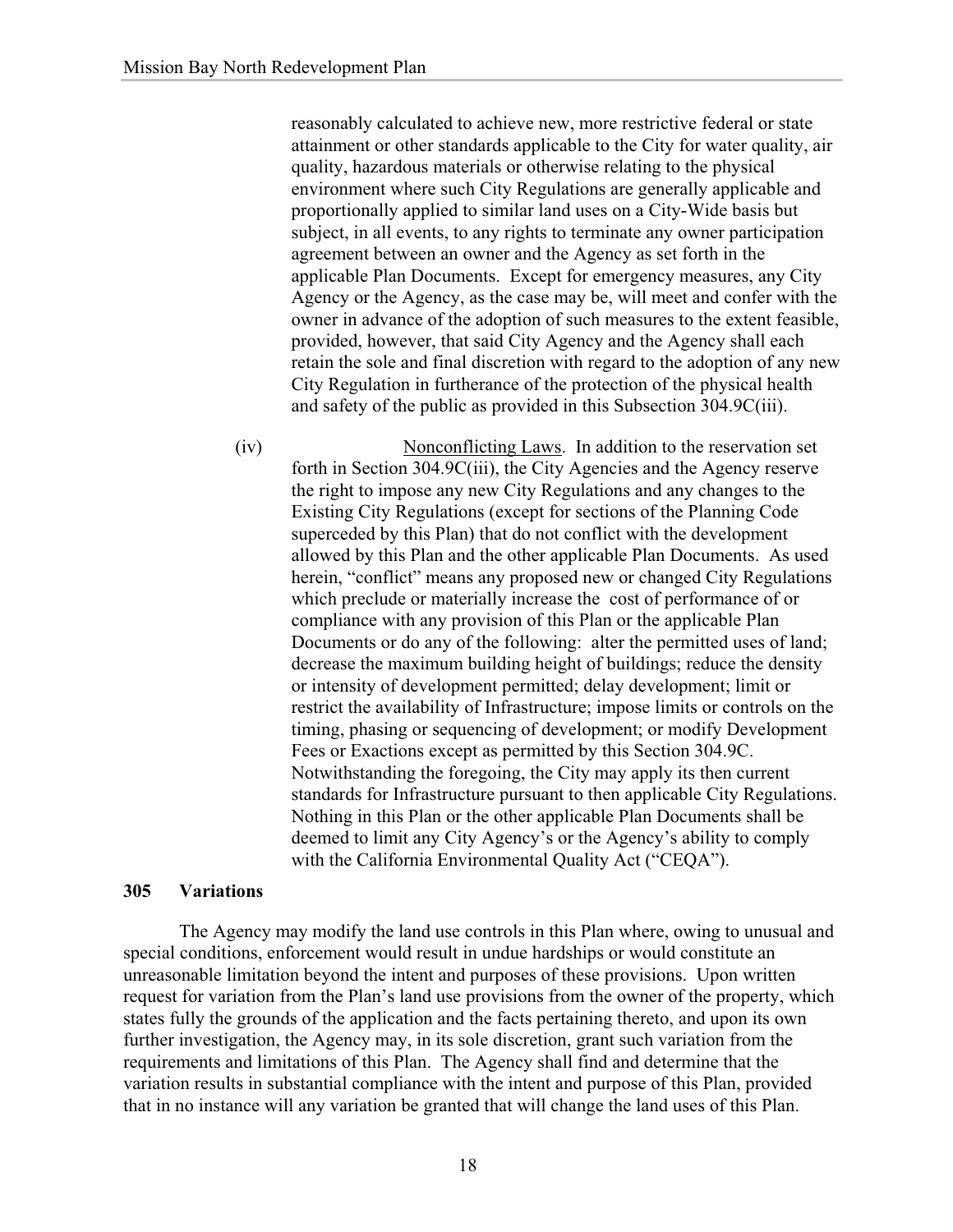### **306 Design for Development**

Within the limits, restrictions and controls established in this Plan, the Agency is authorized to establish height limits of buildings, land coverage, density, setback requirements, design and sign criteria, traffic circulation and access standards, and other development and design controls necessary for proper development of both private and public areas within the Plan Area, as set forth in the Design for Development.

# **400 PROPOSED REDEVELOPMENT ACTIONS**

### **401 General Redevelopment Actions**

The Agency proposes to achieve the objectives of Sections 103 and 104 and effectuate the policies of Section 104 of this Plan by:

- A. The acquisition of real property;
- B. The demolition or removal of certain buildings and improvements;
- C. The provision for participation in redevelopment by owners presently located in the Plan Area and the extension of preferences to business occupants and other tenants desiring to remain or relocate within the redeveloped Plan Area;
- D. The management of any property acquired by and under the ownership or control of the Agency;
- E. The provision of relocation assistance to eligible occupants displaced from property in the Plan Area;
- F. The installation, construction, purchase or reconstruction of streets, utilities, parks, other open spaces, and other public improvements;
- G. The disposition of property for uses in accordance with this Plan;
- H. The redevelopment of land by private enterprise or public agencies for uses in accordance with this Plan and to promote economic development of the area;
- I. The rehabilitation of structures and improvements by present owners, their successors and the Agency;
- J. The assembly of adequate sites for the development and construction of residential, commercial or industrial facilities; and
- K. Provision for very low-, low- and moderate-income housing.

 To accomplish the above activities in the implementation and furtherance of this Plan, the Agency is authorized to use all the powers provided in this Plan and all the powers now or hereafter permitted by law.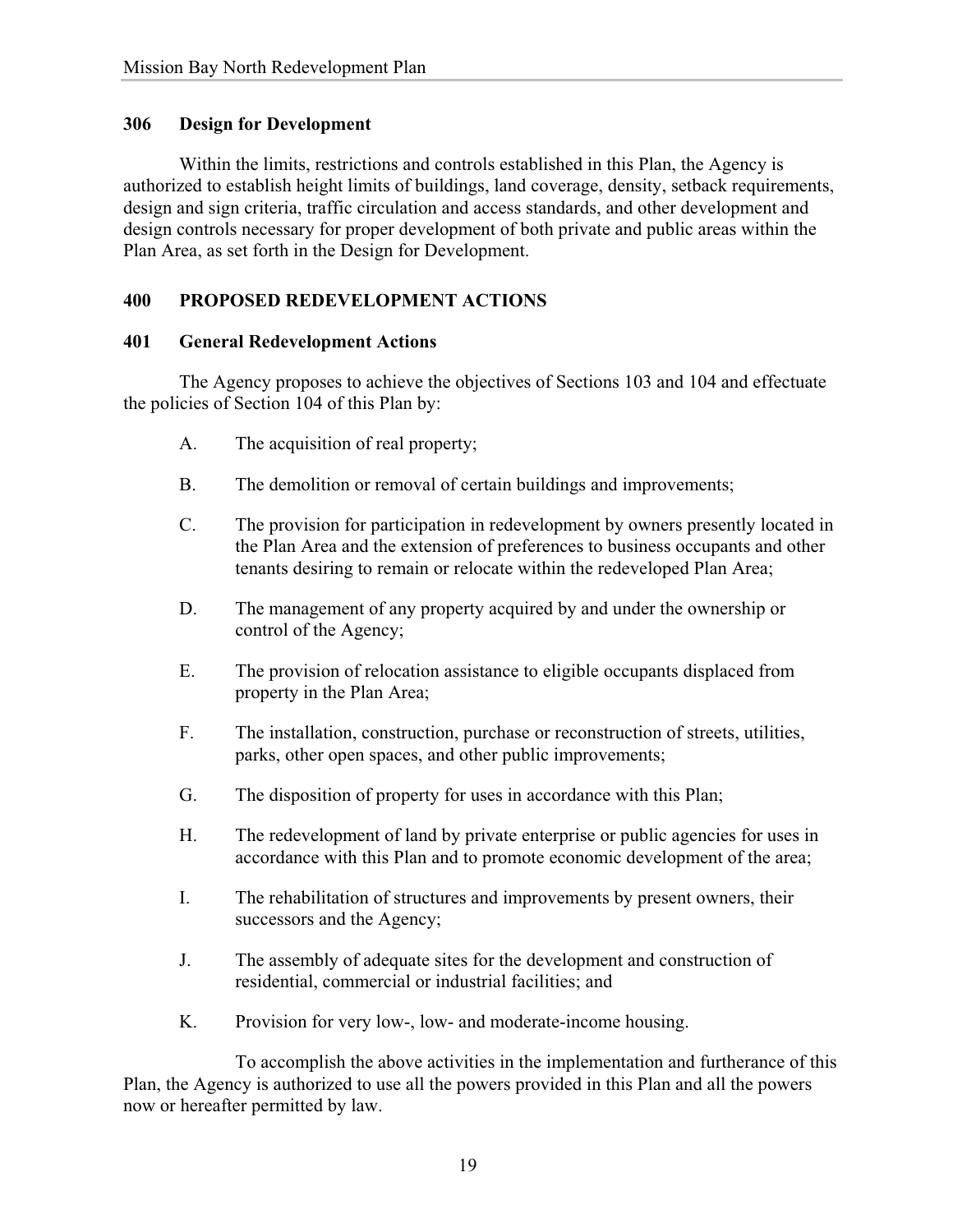# **402 Participation Opportunities; Extension of Preferences for Reentry Within Redeveloped Plan Area**

### 402.1 Opportunities for Owners and Business Tenants

In accordance with this Plan and the rules for participation by owners and the extension of preferences to business tenants adopted by the Agency pursuant to this Plan and the Community Redevelopment Law, persons who are owners of real property in the Plan Area shall be given a reasonable opportunity to participate in redevelopment by: (1) retaining all or a portion of their properties and developing or improving such property for use in accordance with this Plan; (2) acquiring adjacent or other properties within the Plan Area and developing or improving such property for use in accordance with this Plan; or (3) selling their properties to the Agency and purchasing other properties in the Plan Area.

The Agency shall extend reasonable preferences to persons who are engaged in business in the Plan Area to participate in the redevelopment of the Plan Area, or to reenter into business within the redeveloped Plan Area, if they otherwise meet the requirements of this Plan.

### 402.2 Rules for Participation Opportunities, Priorities and Preferences

In order to provide opportunities to owners to participate in the redevelopment of the Plan Area and to extend reasonable preferences to businesses to reenter into business within the redeveloped Plan Area, the Agency has promulgated rules for participation by owners and the extension of preferences to business tenants for reentry within the redeveloped Plan Area.

### 402.3 Owner Participation Agreements

The Agency shall require as a condition to participation in redevelopment that each participant enter into a binding agreement with the Agency by which the participant agrees to rehabilitate, develop, use and maintain the property in conformance with this Plan and to be subject to its provisions.

Whether or not a participant enters into an owner participation agreement with the Agency, all other provisions of this Plan are applicable to all public and private property in the Plan Area.

In the event that a participant fails or refuses to rehabilitate, develop and use and maintain its real property pursuant to this Plan and the owner participation agreement, the real property or any interest therein may be acquired by the Agency and sold or leased for rehabilitation or development in accordance with this Plan.

### 402.4 Conforming Owners

Subject to any owner participation agreement provisions, the Agency may determine in its sole and absolute discretion, that certain real property within the Plan Area meets the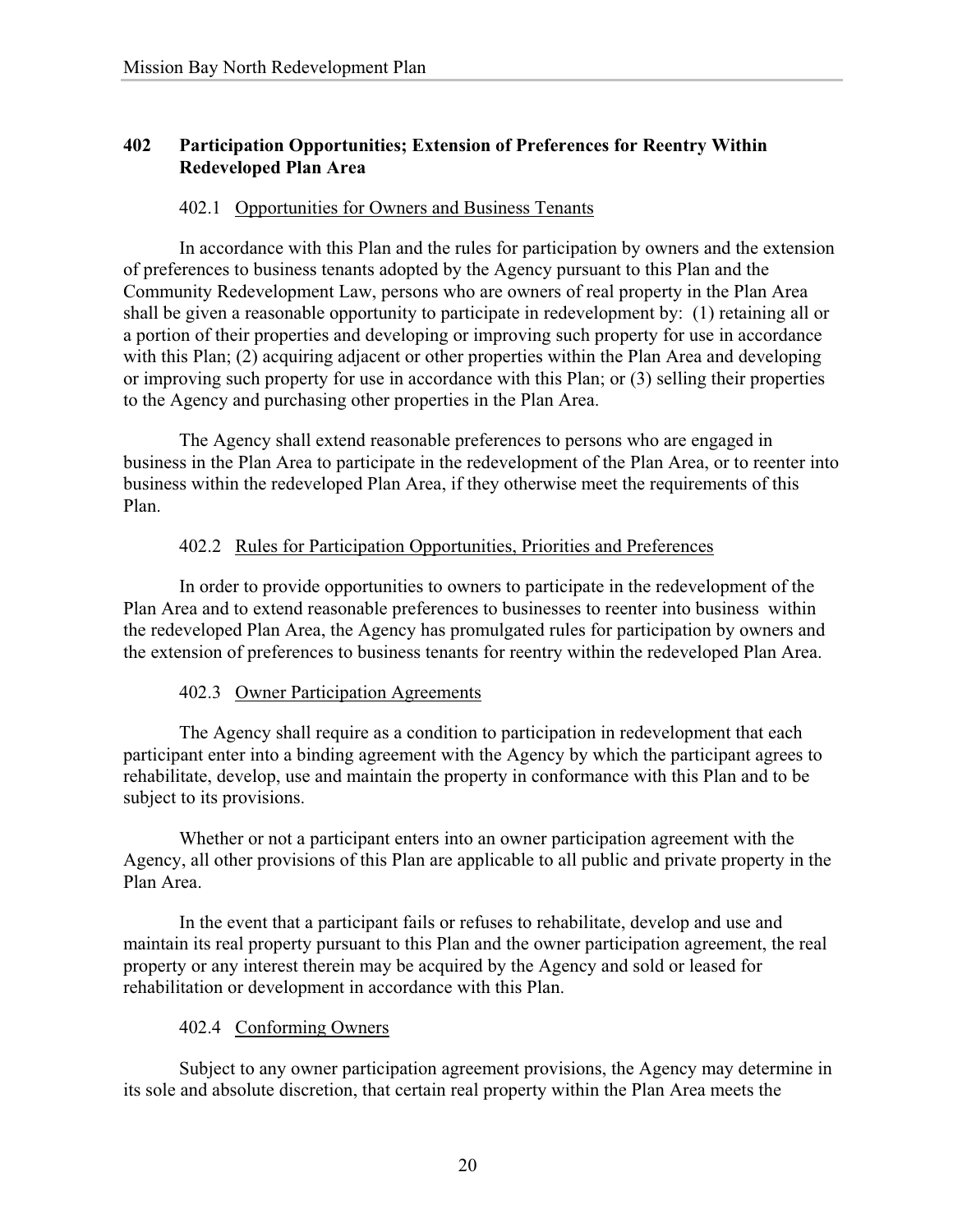requirements of this Plan, and the owner of such property will be permitted to remain as a conforming owner without an owner participation agreement with the Agency, provided such owner continues to operate, use and maintain the real property within the requirements of this Plan. However, a conforming owner shall be required by the Agency to enter into an owner participation agreement with the Agency in the event that such owner desires to: (a ) construct any additional improvements or substantially alter or modify existing structures on any of the real property described above as conforming; or (b) acquire additional contiguous property within the Plan Area.

# 402.5 Phasing with Development

Subject to the terms of owner participation agreements, owners shall be required to provide for infrastructure, affordable housing and open space in conjunction with development of improvements in the Plan Area.

# **403 Cooperation with Public Bodies**

The Agency is authorized to financially (and otherwise) assist any public entity in the cost of public land, buildings, facilities, structures or other improvements (within or without the Plan Area) which land, buildings, facilities, structures or other improvements are or would be of benefit to the Plan Area, in accordance with the ICA.

# **404 Property Acquisition**

# 404.1 Real Property

The Agency may acquire real property located in the Plan Area by any means authorized by law.

It is in the public interest and necessary in order to eliminate the conditions requiring redevelopment and in order to implement this Plan for the power of eminent domain to be employed by the Agency to acquire real property in the Plan Area which cannot be acquired by gift, devise, exchange, purchase or any other lawful method, except that the Agency is not authorized to employ the power of eminent domain to acquire property on which any persons legally reside. Eminent domain proceedings, if used, must be commenced within twelve (12) years from the date the ordinance adopting this Plan becomes effective.

The Agency is authorized to acquire structures without acquiring the land upon which those structures are located. The Agency is authorized to acquire either the entire fee or any other interest in real property less than a fee.

# 404.2 Personal Property

Where necessary to implement this Plan, the Agency is authorized to acquire personal property in the Plan Area by any lawful means, including eminent domain.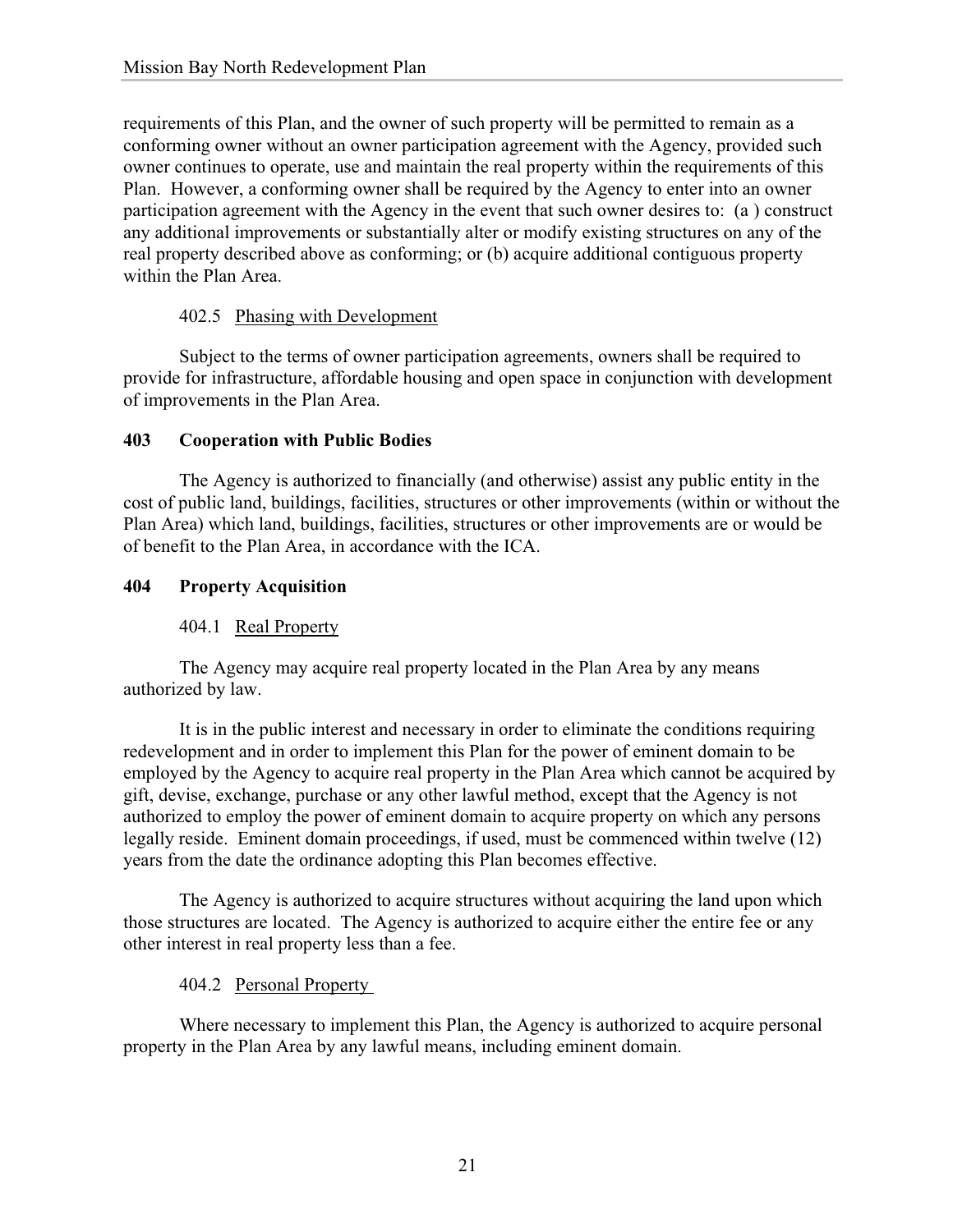### **405 Property Management**

During such time as property, if any, in the Plan Area is owned or leased by the Agency, such property shall be under the management and control of the Agency. Such property may be rented or leased by the Agency, and such rental or lease shall be pursuant to such policies as the Agency may adopt.

### **406 Relocation of Persons, Business Concerns and Others Displaced by the Project**

### 406.1 Assistance in Finding Other Locations

The Agency shall assist or cause to be assisted all eligible persons (including individuals and families), business concerns and others displaced from the Plan Area pursuant to this Plan in finding other locations and facilities, as may be required by law. In order to implement this Plan with a minimum of hardship to eligible persons, business concerns and others, if any, displaced by implementation of this Plan, the Agency shall assist such persons, business concerns and others in finding new locations in accordance with all applicable relocation statutes and regulations (Section 33410 et seq. of the Community Redevelopment Law).

### 406.2 Relocation Payments

The Agency shall make or cause to be made relocation payments to persons (including individuals and families), business concerns and others displaced by implementation of this Plan as may be required by law. Such relocation payments shall be made pursuant to the California Relocation Assistance Law (Government Code Section 7260 et seq.), Agency rules and regulations adopted pursuant thereto, and as may be applicable in the event that federal funding is used in the implementation of this Plan, in accordance with the Uniform Relocation Assistance and Real Property Acquisition Policies Act of 1970, as amended. The Agency may make such other payments as it determines to be appropriate and for which funds are available.

# **407 Demolition, Clearance, and Building and Site Preparation**

# 407.1 Demolition and Clearance

The Agency is authorized to demolish and clear buildings, structures and other improvements from any real property in the Plan Area owned or leased by the Agency or other public entity as necessary to carry out the purposes of this Plan.

# 407.2 Preparation of Building Sites

The Agency is authorized to prepare, or cause to be prepared, as building sites, any real property in the Plan Area owned or leased by the Agency or other public entity. In connection therewith, the Agency may cause, provide for, or undertake the installation or construction of streets, utilities, parks, playgrounds and other public improvements necessary to carry out this Plan. The Agency is also authorized to construct foundations, platforms and other structural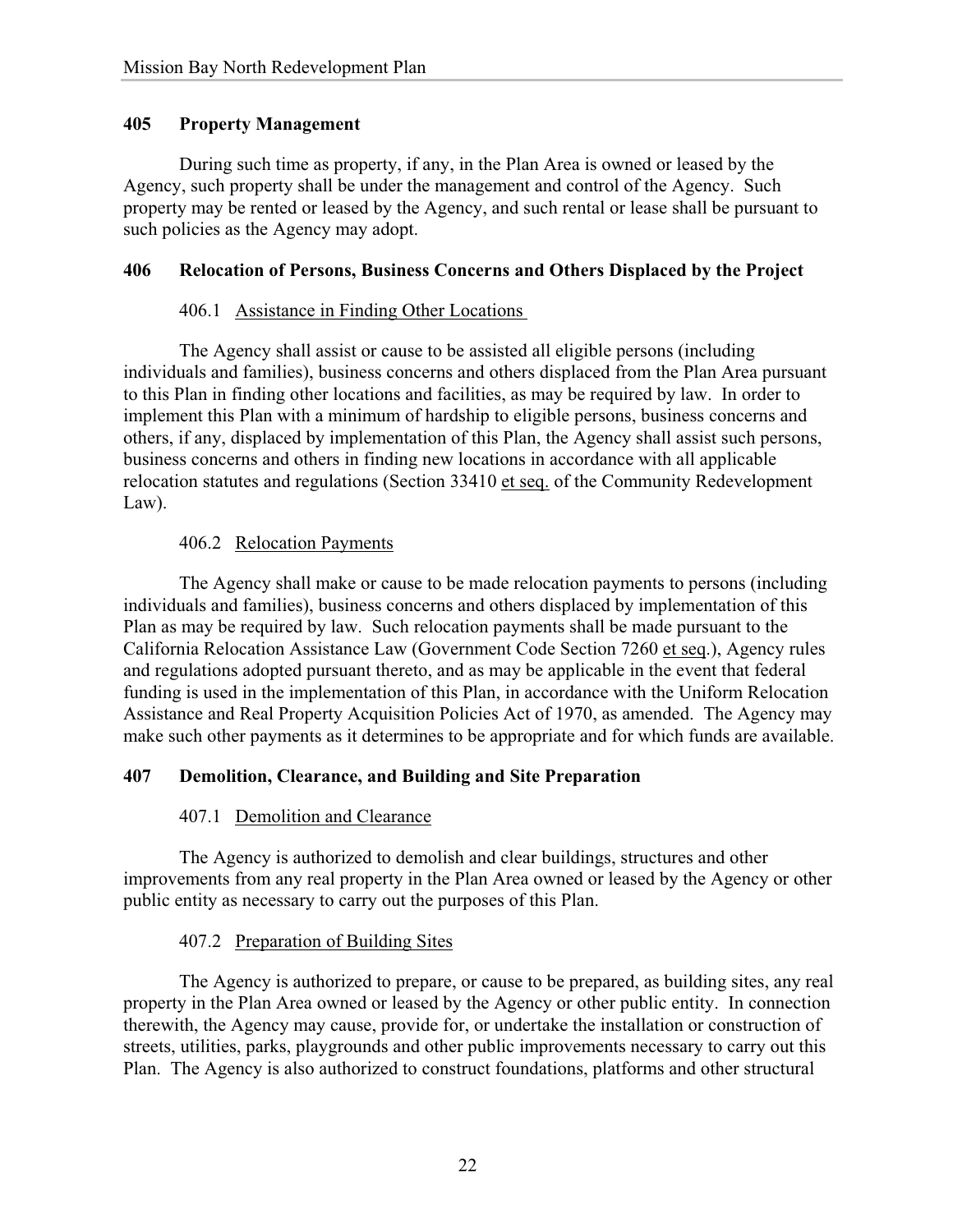forms necessary for the provision or utilization of air rights sites for buildings to be used for residential, commercial, public and other uses provided in this Plan.

### **408 Property Disposition and Development**

### 408.1 Real Property Disposition and Development

For the purposes of this Plan, the Agency is authorized to sell, lease, exchange, subdivide, transfer, assign, pledge, encumber by mortgage or deed of trust or otherwise dispose of any interest in real property. To the extent permitted by law, the Agency is authorized to dispose of or acquire real property by negotiated lease, sale or transfer without public bidding. Property containing buildings or structures rehabilitated by the Agency shall be offered for resale within one (1) year after completion of rehabilitation or an annual report concerning such property shall be published by the Agency as required by law.

Real property acquired by the Agency may be conveyed by the Agency without charge to the City and, where beneficial to the Plan Area, without charge to any public body. All real property acquired by the Agency in the Plan Area shall be sold or leased to public or private persons or entities for development for the uses permitted in this Plan, or may be developed by the Agency for public uses.

All purchasers or lessees of property acquired from the Agency shall be made obligated to use the property for the purposes designated in this Plan, to begin and complete development of the property within a period of time which the Agency fixes as reasonable and to comply with other conditions which the Agency deems necessary to carry out the purposes of this Plan.

### 408.2 Disposition and Development Documents

To provide adequate safeguards to ensure that the provisions of this Plan will be carried out and to prevent the recurrence of blight, all real property sold, leased or conveyed by the Agency, as well as all property subject to owner participation agreements, is subject to the provisions of this Plan.

The Agency shall reserve such powers and controls in the disposition and development documents as may be necessary to prevent transfer, retention or use of property for speculative purposes and to ensure that development is carried out pursuant to this Plan.

Leases, deeds, contracts, agreements and declarations of restrictions of the Agency may contain restrictions, covenants, covenants running with the land, rights of reverter, conditions subsequent, equitable servitudes or any other provisions necessary to carry out this Plan. Where appropriate, as determined by the Agency, such documents, or portions thereof, shall be recorded in the office of the County Recorder.

All property in the Plan Area is hereby subject to the restriction that there shall be no discrimination or segregation based upon race, color, creed, religion, sex, gender identity, sexual orientation, age, marital or domestic partner status, national origin or ancestry, or disability including HIV/AIDS status permitted in the sale, lease, sublease, transfer, use,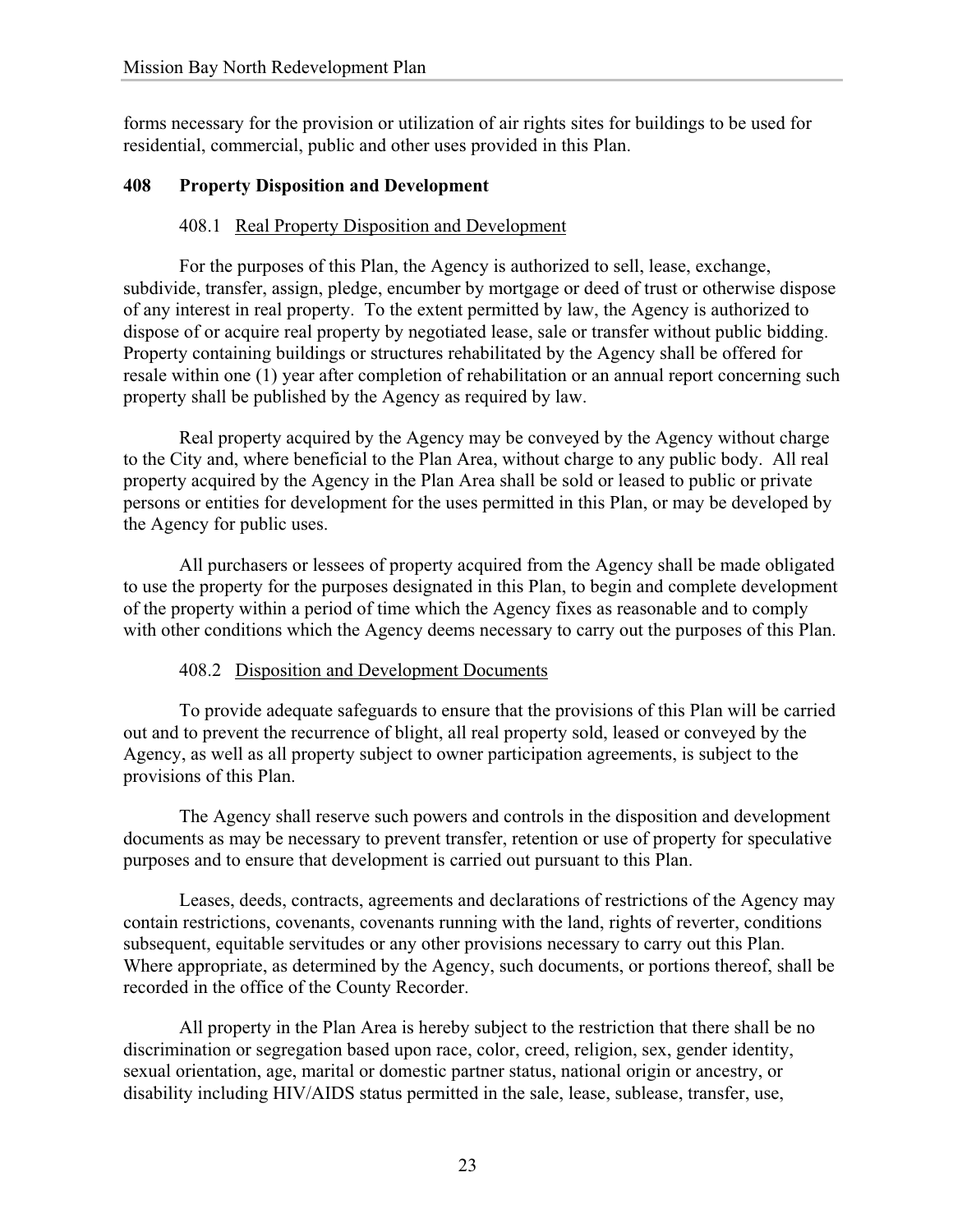occupancy, tenure or enjoyment of property in the Plan Area. All property sold, leased, conveyed or subject to a participation agreement shall be expressly subject by appropriate documents to the restriction that all deeds, leases or contracts for the sale, lease, sublease or other transfer of land in the Plan Area shall contain such nondiscrimination and nonsegregation clauses.

# 408.3 Development by the Agency

To the extent now or hereafter permitted by law, the Agency is authorized to pay for, develop or construct any publicly-owned building, facility, structure or other improvement either within or without the Plan Area, for itself or for any public body or entity, which buildings, facilities, structures or other improvements are or would be of benefit to the Plan Area. Specifically, the Agency may pay for, install or construct the buildings, facilities, structures and other improvements, and may acquire or pay for the land and site preparation required therefore.

In addition to the public improvements authorized under this Section 408 and the specific publicly-owned improvements, the Agency is authorized to install and construct, or to cause to be installed and constructed, within or without the Plan Area, for itself or for any public body or entity for the benefit of the Plan Area, public improvements and public utilities, including, but not limited to, those described in Attachment 4.

The Agency is authorized to install and construct or cause to be installed and constructed temporary public improvements necessary to carry out this Plan. Temporary public improvements may include, but are not limited to, parks, streets, and utilities. Temporary utilities may be installed above ground only with the written approval of the Agency.

The Agency may enter into contracts, leases and agreements with the City or other public body or entity pursuant to this Section 408.3, and the obligation of the Agency under such contract, lease or agreement shall constitute an indebtedness of the Agency which may be made payable out of the taxes levied in the Plan Area and allocated to the Agency under subdivision (b) Section 33670 of the Community Redevelopment Law, Section 502 of this Plan or out of any other available funds.

# 408.4 Development Plans

All private development plans shall be submitted to the Agency for approval and architectural review consistent with the Plan and the other applicable Plan Documents. All public development plans shall be in accordance with the Plan and any applicable Plan Documents.

# 408.5 Personal Property Disposition

For the purposes of this Plan, the Agency is authorized to lease, sell, exchange, transfer, assign, pledge, encumber or otherwise dispose of personal property which is acquired by the Agency.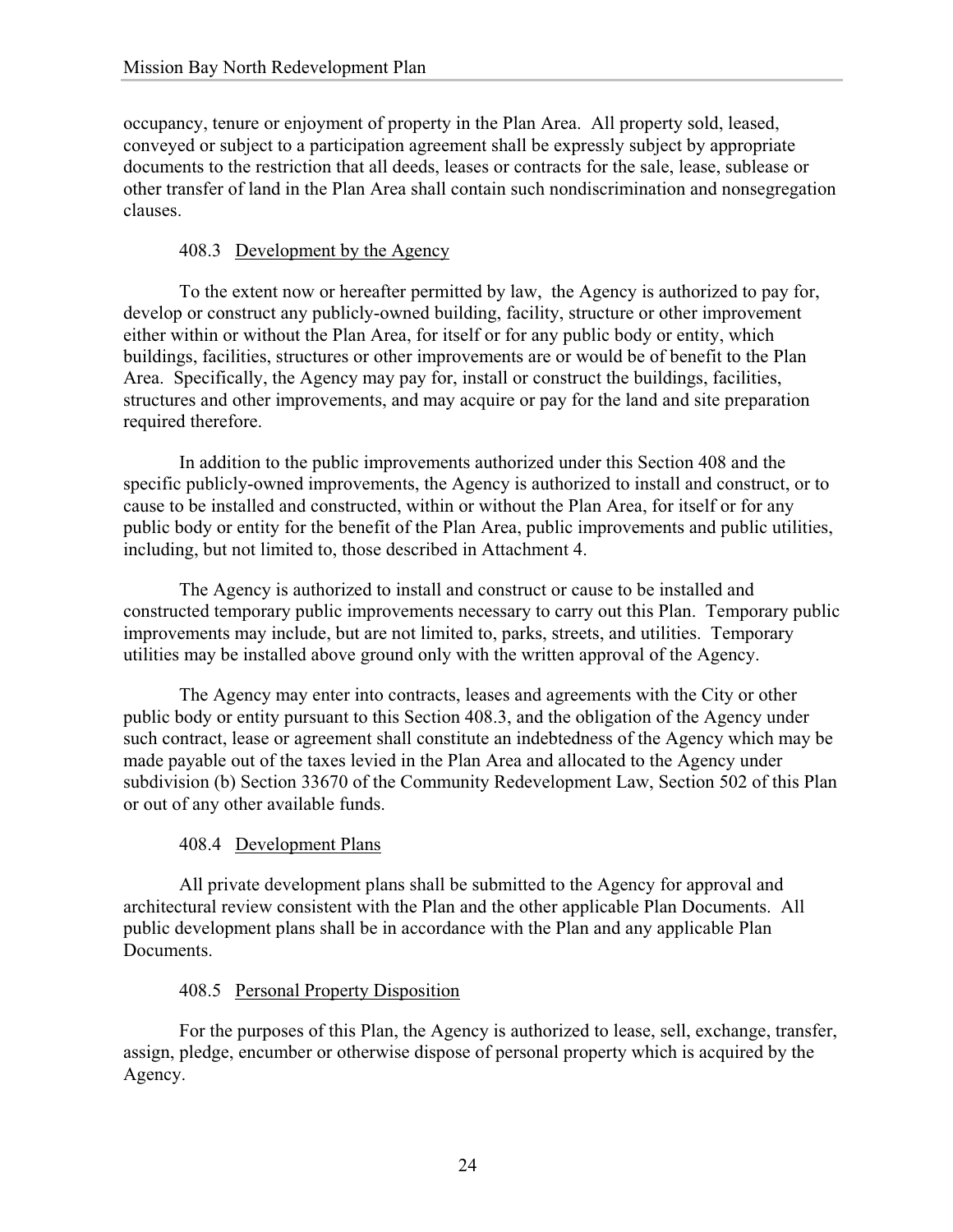### **409 Rehabilitation, Conservation and Moving of Structures**

### 409.1 Rehabilitation and Conservation

The Agency is authorized to rehabilitate and conserve or to cause to be rehabilitated and conserved, any building or structure in the Plan Area owned by the Agency. The Agency is also authorized and directed to advise, encourage and assist in the rehabilitation and conservation of property in the Plan Area not owned by the Agency. The Agency is also authorized to acquire, restore, rehabilitate, move and conserve buildings of historic or architectural significance.

It shall be the purpose of this Plan to encourage the retention of existing businesses that are generally compatible with proposed developments in the Plan Area and in conformity with the uses permitted in this Plan, and to add to the economic viability of such businesses by programs that encourage voluntary participation in conservation and rehabilitation. The Agency is authorized to conduct a program of assistance and incentives to encourage owners of property within the Plan Area to upgrade and maintain their property in a manner consistent with the Plan and with other standards that may be established by the Agency for the Plan Area.

#### 409.2 Moving of Structures

As necessary in carrying out this Plan, the Agency is authorized to move, or to cause to be moved, any structure or building which can be rehabilitated to a location within or outside the Plan Area.

#### **410 Low-and Moderate-Income Housing**

### 410.1 Replacement Housing

In accordance with Section 33334.5 of the Community Redevelopment Law, whenever dwelling units housing persons and families of low or moderate income are destroyed or removed from the low and moderate income housing market as part of implementation of this Plan, the Agency shall, within four (4) years of such destruction or removal, rehabilitate, develop or construct, or cause to be rehabilitated, developed or constructed, for rental or sale to persons and families of low or moderate income an equal number of replacement dwelling units at affordable rents within the Plan Area or within the territorial jurisdiction of the City in accordance with all of the provisions of Sections 33413 and 33413.5 of the Community Redevelopment Law.

### 410.2 Affordable Housing Production

In accordance with subdivision (b) of Section 33413 of the Community Redevelopment Law, at least 15 percent of all new or rehabilitated dwelling units developed within the Plan Area by public or private entities or persons other than the Agency, shall be available at affordable housing cost to persons and families of very low, low or moderate income. Not less than 40 percent of the dwelling units required to be available at affordable housing cost to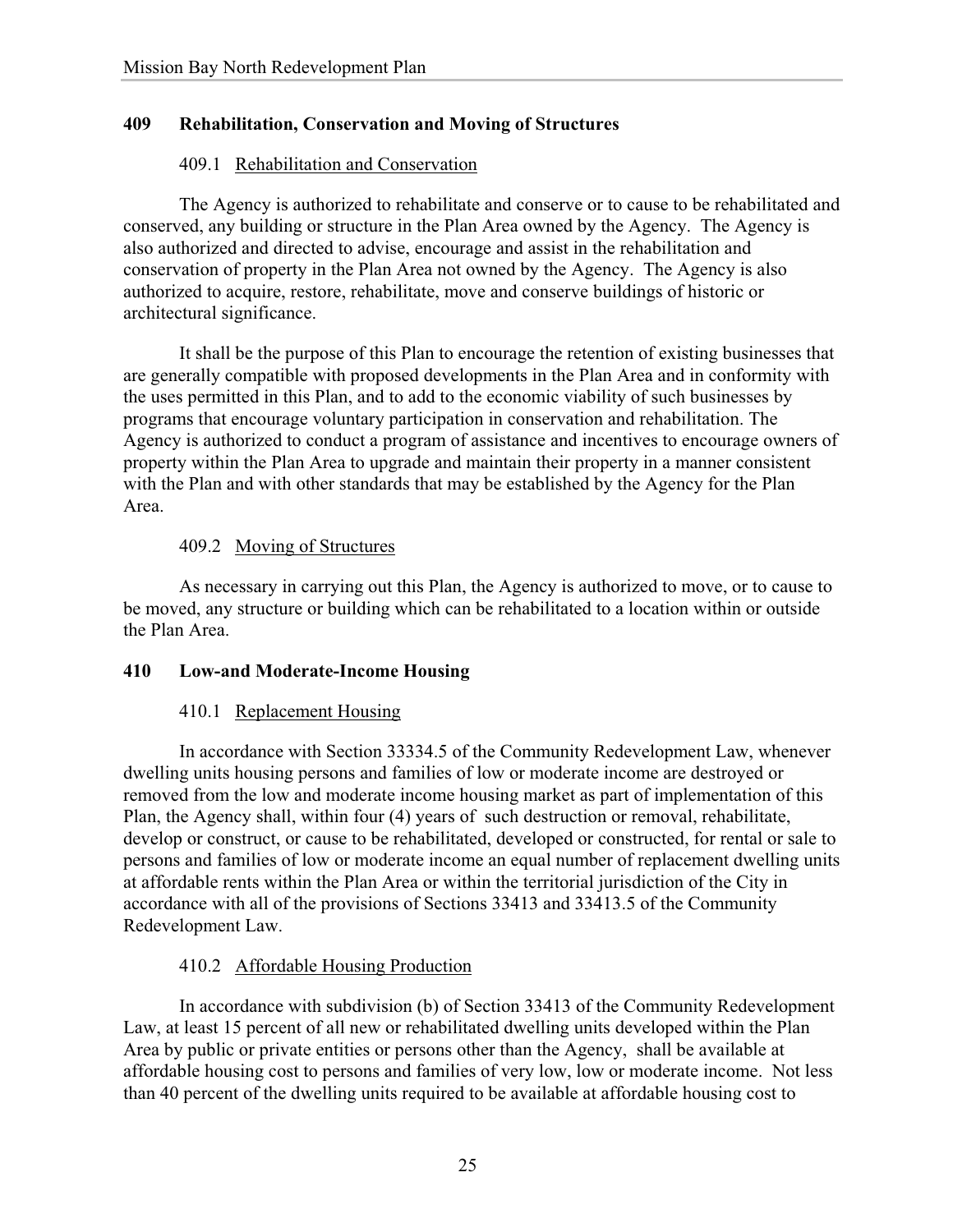persons and families of very low, low or moderate income shall be available at affordable housing cost to very low income households.

At least 30 percent of all new or rehabilitated dwelling units developed by the Agency shall be available at affordable housing cost to persons and families of very low, low or moderate income. Not less than 50 percent of these dwelling units shall be available at affordable housing cost to, and occupied by, very low income households.

# 410.3 Increased and Improved Housing Supply

Pursuant to Section 33334.2 of the Community Redevelopment Law, not less than twenty percent (20%) of all taxes which are allocated to the Agency pursuant to subdivision (b) of Section 33670 of the Community Redevelopment Law and Section 502 of this Plan shall be used by the Agency for the purposes of increasing, improving and preserving the City's supply of housing for persons and families of very low, low or moderate income unless certain findings are made as required by that section to lessen or exempt such requirement. In carrying out this purpose, the Agency may exercise any or all of its powers, including the following:

- A. Acquire land or building sites;
- B. Improve land or building sites with on-site or off-site improvements;
- C. Donate land to private or public persons or entities;
- D. Finance insurance premiums pursuant to Section 33136 of the Community Redevelopment Law;
- E. Construct buildings or structures;
- F. Provide subsidies to or for the benefit of persons or families of very low, low or moderate income;
- G. Develop plans, pay principal and interest on bonds, loans, advances or other indebtedness or pay financing or carrying charges;
- H. Preserve the availability of affordable housing units which are assisted or subsidized by public entities and which are threatened with conversion to market rates;
- I. Require the integration of affordable housing sites with sites developed for market rate housing;
- J. Assist the development of housing by developers.

The Agency may use the funds specified in this Section to meet, in whole or in part, the replacement housing provisions in Section 410.1 or the affordable housing production provisions in Section 410.2 above. These funds may be used inside the Plan Area, or outside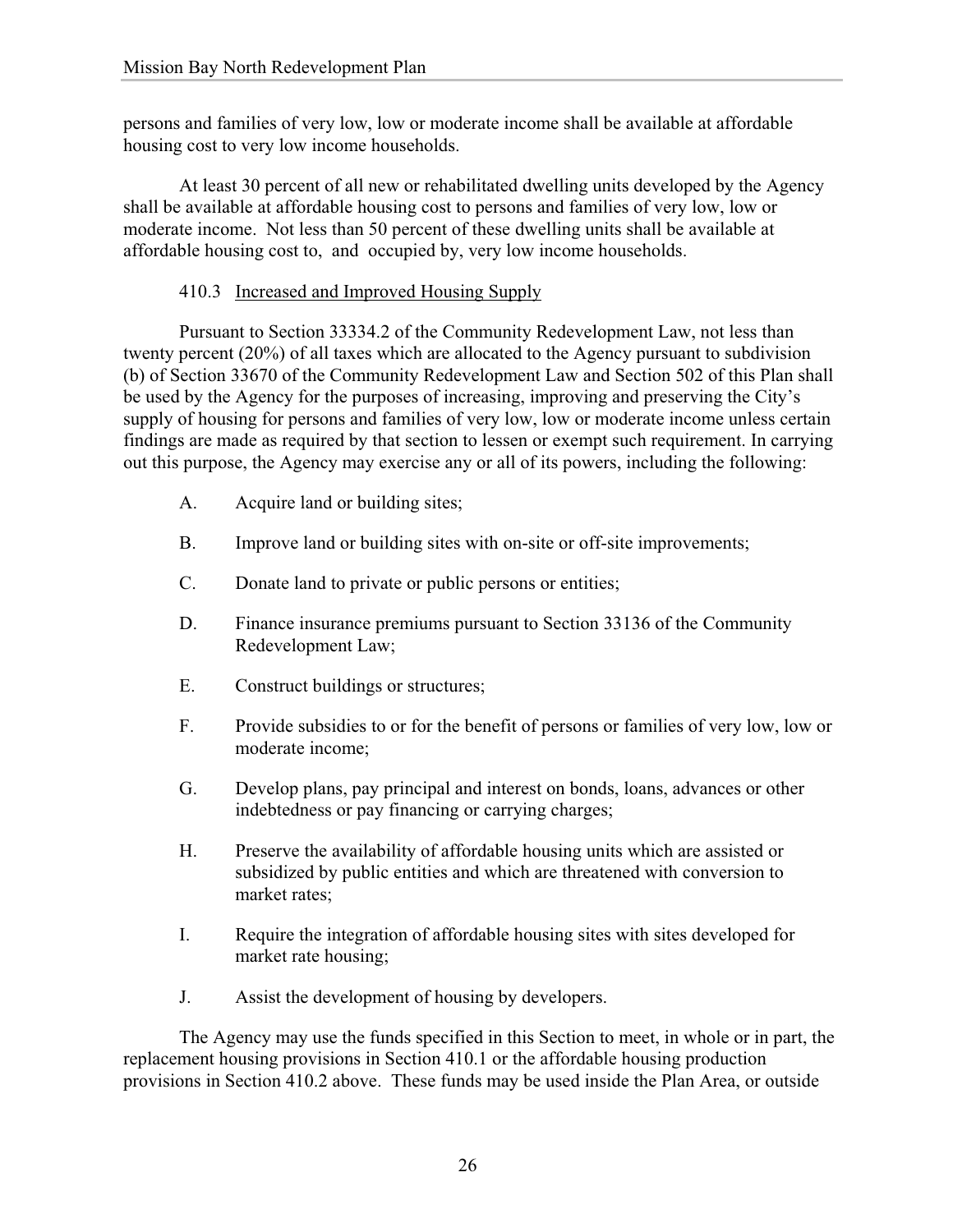the Plan Area only if findings of benefit to the Plan Area are made as required by said Section 33334.2 of the Community Redevelopment Law.

# **500 METHODS OF FINANCING THE PROJECT**

### **501 General Description of the Proposed Financing Method**

The Agency is authorized to finance the implementation of this Plan with financial assistance from the City, State of California, federal government, tax increment funds, interest income, Agency bonds, donations, loans from private financial institutions, assessments, the lease or sale of Agency-owned property or any other available source, public or private.

The Agency is also authorized to obtain advances, borrow funds and create indebtedness in carrying out this Plan. The principal and interest on such advances, funds and indebtedness may be paid from tax increments or any other funds available to the Agency.

The City or any other public agency may expend money to assist the Agency in carrying out this Plan. As available, gas tax funds from the state and county may be used for street improvements and public transit facilities.

### **502 Tax Increment Funds**

All taxes levied upon taxable property within the Plan Area each year, by or for the benefit of the State of California, the City, any district or any other public corporation (hereinafter sometimes called "taxing agencies") after the effective date of the ordinance approving this Plan, shall be divided as follows:

- A. That portion of the taxes which would be produced by the rate upon which the tax is levied each year by or for each of said taxing agencies upon the total sum of the assessed value of the taxable property in the Plan Area as shown upon the assessment roll used in connection with the taxation of such property by such taxing agencies, last equalized prior to the effective date of such ordinance, shall be allocated to and when collected shall be paid into the funds of the respective taxing agencies as taxes by or for said taxing agencies on all other property are paid (for the purpose of allocating taxes levied by or for any taxing agency or agencies which does not include the territory of the Plan Area on the effective date of such ordinance but to which such territory is annexed or otherwise included after such effective date, the assessment roll of the County of San Francisco last equalized on the effective date of said ordinance shall be used in determining the assessed valuation of the taxable property in the Plan Area on said effective date).
- B. Except as provided in subdivision (e) of Section 33670 or in Section 33492.15 of the Community Redevelopment Law, that portion of said levied taxes each year in excess of such amount shall be allocated to and, when collected, shall be paid into a special fund of the Agency to pay the principal of and interest on loans, monies advanced to or indebtedness (whether funded, refunded, assumed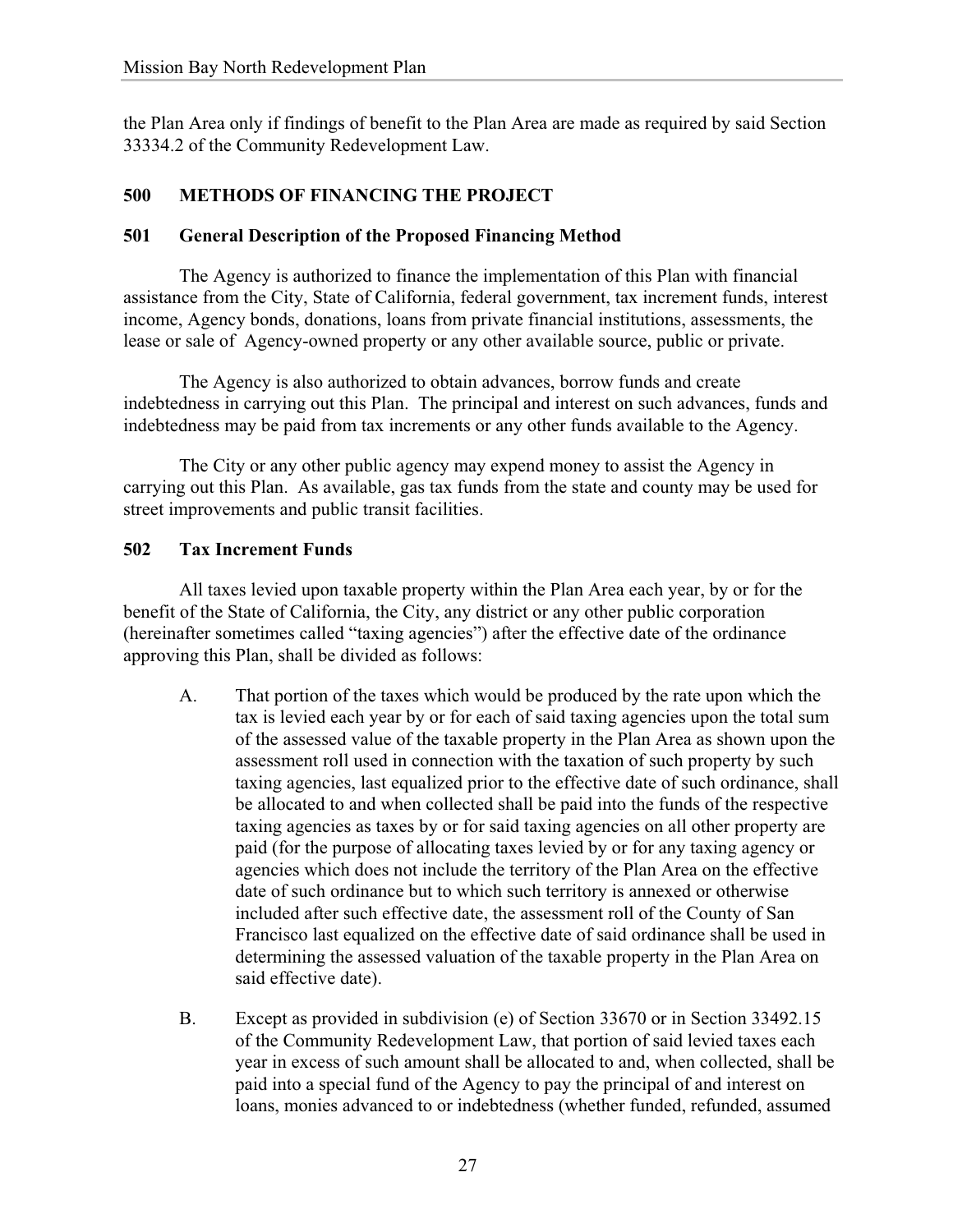or otherwise) incurred by the Agency to finance or refinance, in whole or in part, the implementation of this Plan. Unless and until the total assessed valuation of the taxable property in the Plan Area exceeds the total assessed value of taxable property in the Plan Area as shown by the last equalized assessment roll referred to in subdivision A hereof, all of the taxes levied and collected upon the taxable property in the Plan Area shall be paid into the funds of the respective taxing agencies. When said loans, advances indebtedness, if any, and interest thereon, have been paid, all monies thereafter received from taxes upon the taxable property in the Plan Area shall be paid into the funds of the respective taxing agencies as taxes on all other property are paid.

The portion of taxes mentioned in Section 502B above are hereby irrevocably pledged for the payment of the principal of and interest on the advance of monies, or making of loans or the incurring of any indebtedness (whether funded, refunded, assumed or otherwise) by the Agency to finance or refinance the implementation of this Plan in whole or in part, including but not limited to direct and indirect expenses. The Agency is authorized to make such pledges as to specific advances, loans and indebtedness as appropriate in carrying out this Plan.

The Agency is authorized to issue bonds from time to time, if it deems appropriate to do so, in order to finance all or any part of the implementation of this Plan. Neither the members of the Agency nor any persons executing the bonds are liable personally on the bonds by reason of their issuance.

The amount of bonded indebtedness of the Agency to be repaid from the allocation of taxes to the Agency pursuant to Section 33670 of the Community Redevelopment Law, which can be outstanding at one time, shall not exceed \$190,000,000, except by amendment of this Plan.

The bonds and other obligations of the Agency are not a debt of the City or the State, nor are any of its political subdivisions liable for them, nor in any event shall the bonds or obligations be payable out of any funds or properties other than those of the Agency, and such bonds and other obligations shall so state on their face. The bonds do not constitute indebtedness within the meaning of any constitutional or statutory debt limitation or restriction.

The Agency shall not establish or incur loans, advances or indebtedness to finance in whole or in part the Project beyond twenty (20) years from the effective date of the ordinance adopting this Plan unless amended following applicable provisions of the Community Redevelopment Law, except that the Agency may incur loans, advances or indebtedness beyond twenty (20) years from the effective date of the ordinance adopting this Plan to be paid from the Low and Moderate Income Housing Fund as defined by the Community Redevelopment Law or to meet the Agency's replacement housing or inclusionary housing requirements as set forth in Sections 33413 and 33413.5 of the Community Redevelopment Law. This limit shall not prevent the Agency from refinancing, refunding, or restructuring indebtedness after the time limit if the indebtedness is not increased and the time during which the indebtedness is to be repaid is not extended beyond the time limit to repay indebtedness required by Section 33333.2 of the Community Redevelopment Law.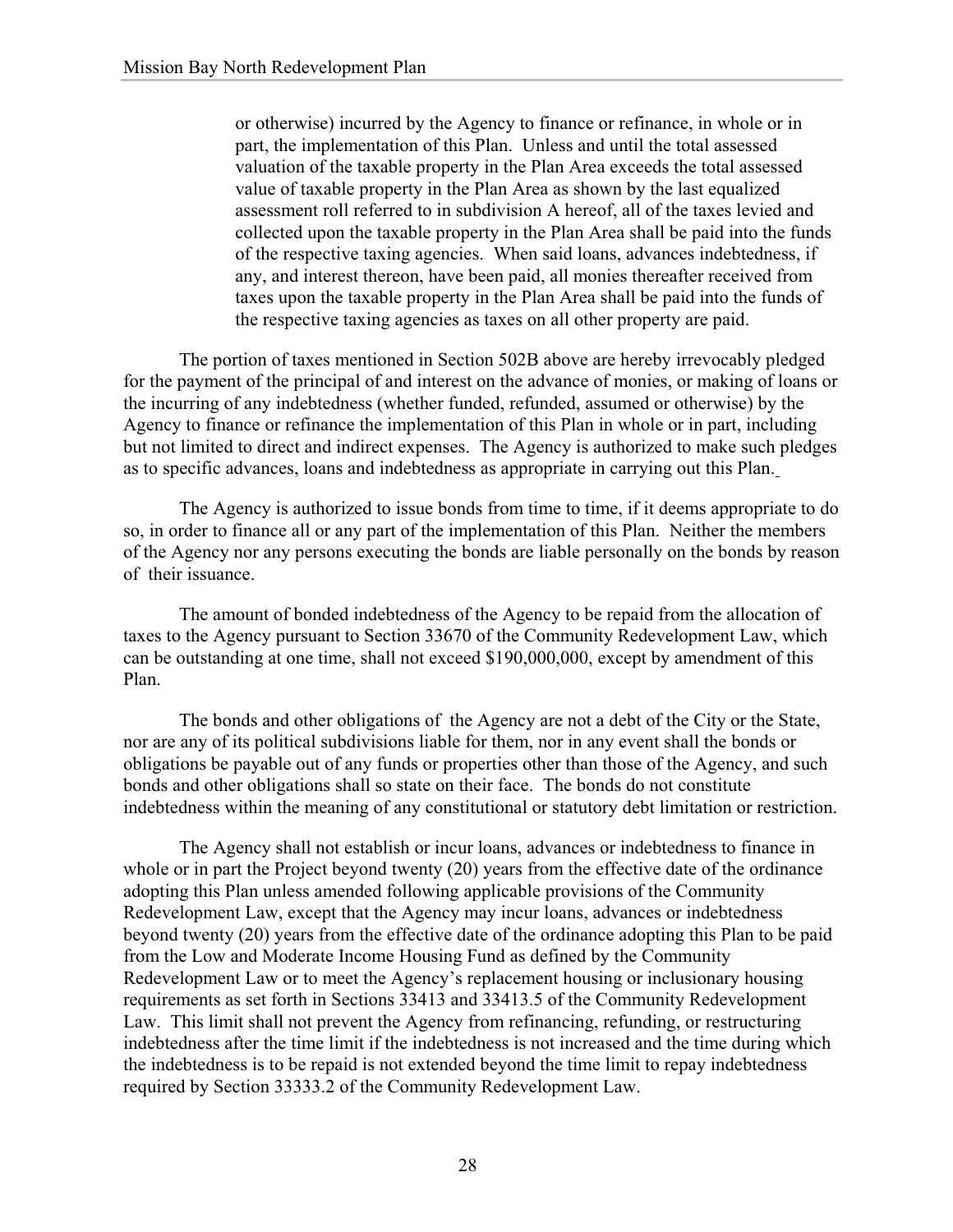The Agency shall not pay indebtedness or receive property taxes pursuant to Section 33670 from the Plan Area after forty-five (45) years from the effective date of the ordinance adopting this Plan.

#### **503 Other Loans and Grants**

Any other loans, grants, guarantees or financial assistance from the United States government, the State of California or any other public or private source will be used if available.

#### **600 ACTIONS BY THE CITY AND COUNTY**

The City shall aid and cooperate with the Agency in carrying out this Plan and shall take all actions necessary to ensure the continued fulfillment of the purposes of this Plan and the other applicable Plan Documents, including preventing the recurrence or spread of conditions causing blight in the Plan Area, pursuant to the ICA.

### **700 ADMINISTRATION AND ENFORCEMENT**

Except as otherwise specified in Section 600 above, the administration and enforcement of this Plan, including the preparation and execution of any documents implementing this Plan, shall be performed by the Agency.

The provisions of this Plan or other documents entered into pursuant to this Plan may also be enforced by legal action instituted by the Agency to seek appropriate remedy, except as may be limited by owner participation agreements. Such remedies may include, but are not limited to, specific performance, damages, reentry, injunctions or any other remedies appropriate to the purposes of this Plan. In addition, any recorded provisions, which are expressly for the benefit of owners of property in the Plan Area, may be enforced by such owners.

#### **800 PROCEDURE FOR AMENDMENT**

This Plan may be amended by means of the procedure established in Sections 33450- 33458 of the Community Redevelopment Law or by any other procedure hereafter established by law.

#### **900 SEVERABILITY**

If any provision, section, subsection, subdivision, sentence, clause or phrase of the Plan is for any reason held to be invalid or unconstitutional, such decision shall not affect the validity of the remaining portion or portions of the Plan.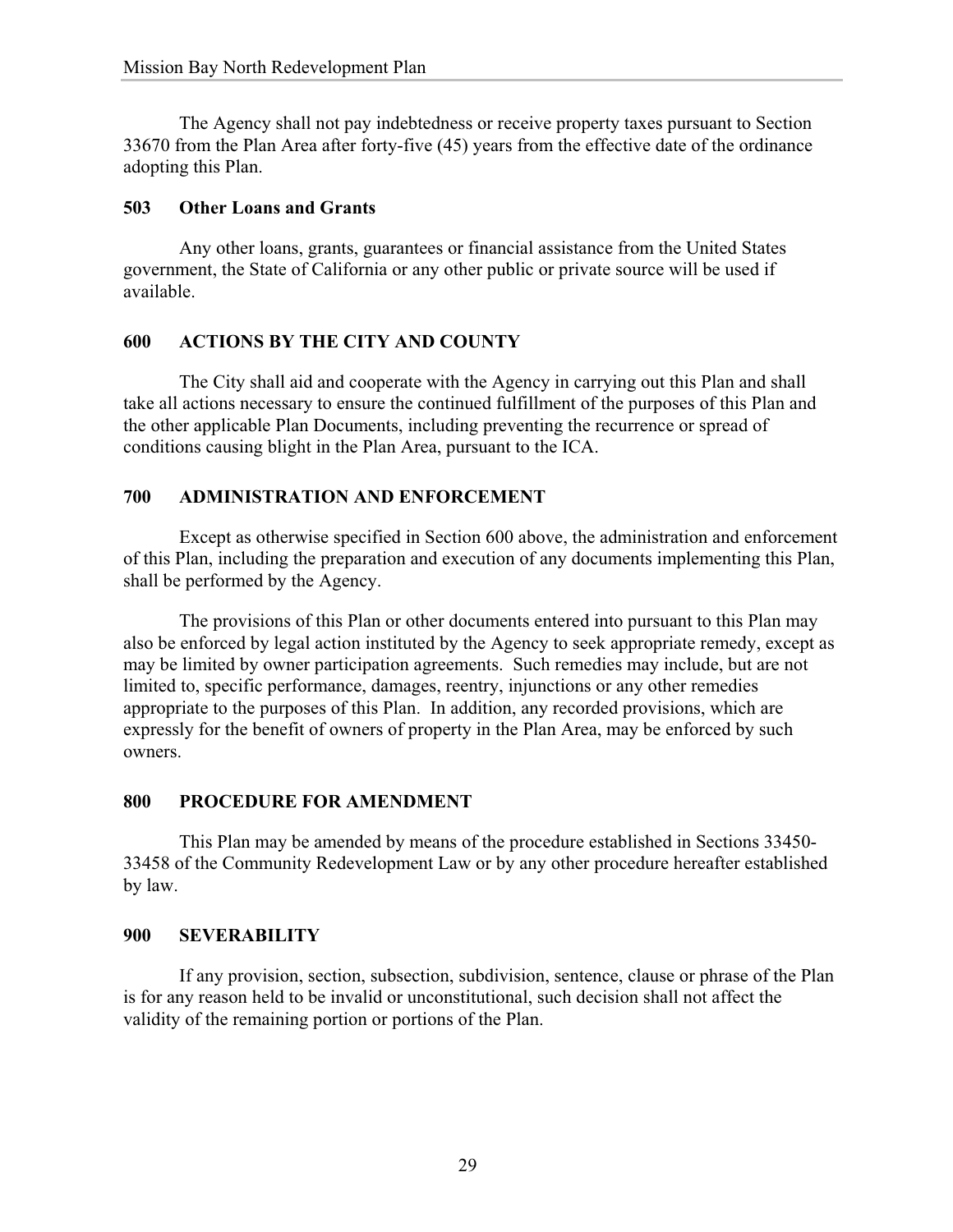### **1000 DURATION AND EFFECTIVENESS OF THIS PLAN**

The Provisions of this Plan shall be effective for thirty (30) years from the date of adoption of this Plan by the Board of Supervisors, except that the nondiscrimination and nonsegregation provisions shall run in perpetuity. After this time limit on the duration and effectiveness of the plan, the Agency shall have no authority to act pursuant to this Plan except to pay previously incurred indebtedness and to enforce existing covenants or contracts, and, except that, if the Agency has not completed its housing obligations pursuant to Section 33413 of the Community Redevelopment Law, it shall retain its authority to implement its requirements under Section 33413, including its ability to incur and pay indebtedness for this purpose, and shall use this authority to complete these housing obligations as soon as reasonably possible.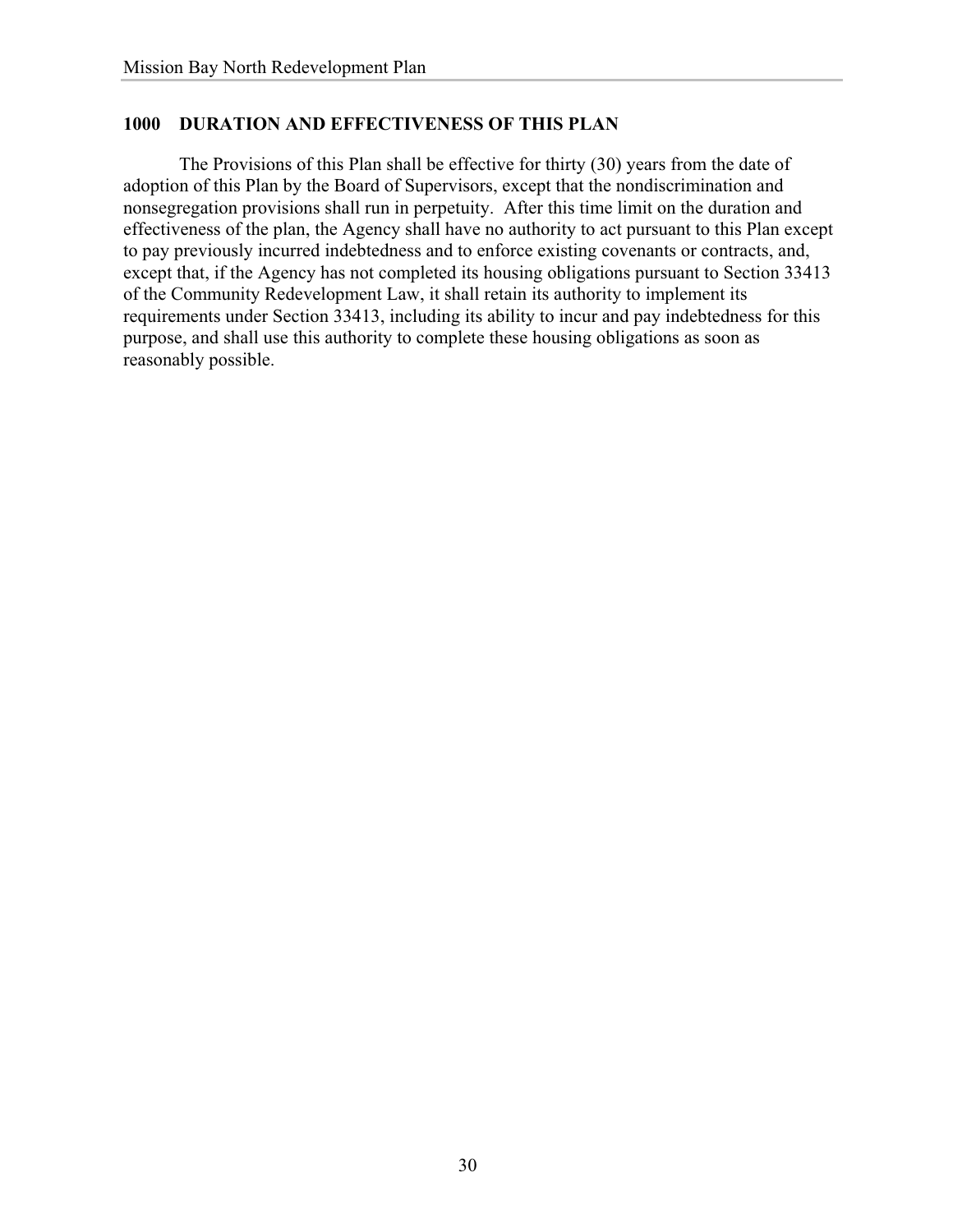# **LAND USE PLAN AND LEGAL DESCRIPTION**

All that certain real property situate in the City and County of San Francisco, State of California, more particularly described as follows:

Commencing at the intersection of the northeasterly line of Sixth Street (82.50 feet wide) with the southeasterly line of Berry Street (82.50 feet wide), said intersection having a coordinate of North 468817.32, East 141868.98 in the California Coordinate System of 1927 Zone 3; thence along said southeasterly line of Berry Street north 46 18' 07" east 2641.66 feet to the southwesterly line of Third Street (82.50 feet wide) said point being on the westerly boundary line of the current survey area; thence along said southwesterly line of Third Street north 43 41' 53" west 392.50 feet to a point on the northwesterly line of King Street (158 feet wide) said point being the true point of beginning; thence along said southwesterly line of Third Street, south 43 41' 53" east 392.50 feet to the southeasterly line of Berry Street (82.50 feet wide); thence leaving said westerly boundary line, and running along said southeasterly line of Berry Street south 46 18' 07" west 825.95 feet to the northeasterly line of Fourth Street (82.50 feet wide); thence along said northeasterly line of Fourth Street south 43 41' 53" east 240.00 feet to the northeasterly prolongation of the northwesterly line of Channel Street (200.00 feet wide); thence along said northeasterly prolongation of Channel Street, and the southwesterly prolongation thereof, south 46 18' 07" west 2612.57 feet to a point on a line that is parallel with and distant northeasterly 110.69 feet, measured at a right angle, from the northeasterly line of Seventh Street (82.50 feet wide); thence along said parallel line south 43 41' 53" east 200.00 feet to the southwesterly prolongation of the southeasterly line of Channel Street; thence along last said southwesterly prolongation south 46 18' 07" west 193.19 feet to the southwesterly line of Seventh Street; thence along said southwesterly line of Seventh Street north 43 41' 53" west 1190.00 feet to the northwesterly line of Townsend Street (82.50 feet wide); thence along said northwesterly line of Townsend Street north 46 18' 07" east 990.06 feet to the northeasterly line of Sixth Street (82.50 feet wide); thence along said northeasterly line of Sixth Street south 43 41' 53" east 82.50 feet to the southeasterly line of Townsend Street; thence along said southeasterly line of Townsend Street south 46 18' 07" west 82.50 feet to the southwesterly line of Sixth Street; thence along said southwesterly line of Sixth Street south 43 41' 53" east 275.00 feet; thence north 46 18' 07" east 82.50 feet to the northeasterly line of Sixth Street (81.50 feet wide); thence along last said northeasterly line of Sixth Street south 43 41" 53" east 90.33 feet; thence north 24 31' 18" east 186.53 feet to the beginning of a tangent curve, concave to the southeast, having a radius of 672.00 feet; thence northerly and northeasterly along said curve 255.45 feet, through a central angle of 21 46' 49"; thence north 46 18' 07" east 63.42 feet; thence north 51 53' 27" east 275.69 feet to said northwesterly line of King Street; thence along said northwesterly line of King Street north 47 18' 07" east 972.85 feet to the southwesterly line of said Fourth Street; thence along said southwesterly line of Fourth Street north 43 41' 53" west 357.50 feet to said northwesterly line of Townsend Street; thence along said northwesterly line of Townsend Street north 46 18' 07" east 990.95 feet to the northeasterly line of Third Street; thence along said northeasterly line of Third Street south 43 41' 53" east 357.50 feet to a point on said northeasterly line of King Street, last said point being on said westerly boundary line of said survey area; thence along said westerly boundary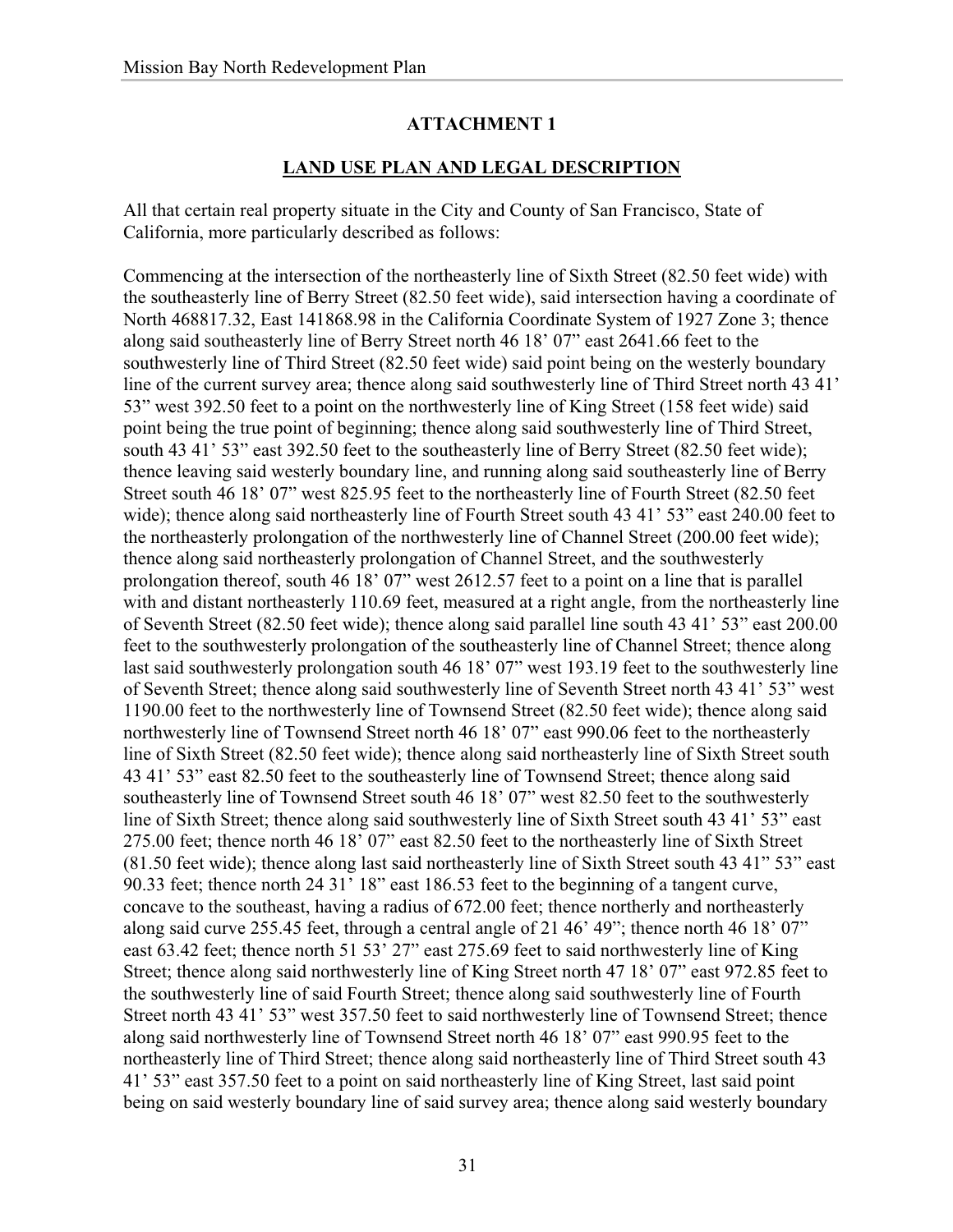line, being also the said northwesterly line of King Street south 46 18' 07" west 82.50 feet to the true point of beginning.

Containing 2,821,489 square feet, more or less.

The bearings used in the above description are on the California Coordinate System of 1927, Zone 3. Multiply the above distances by 0.999928 to obtain grid distances.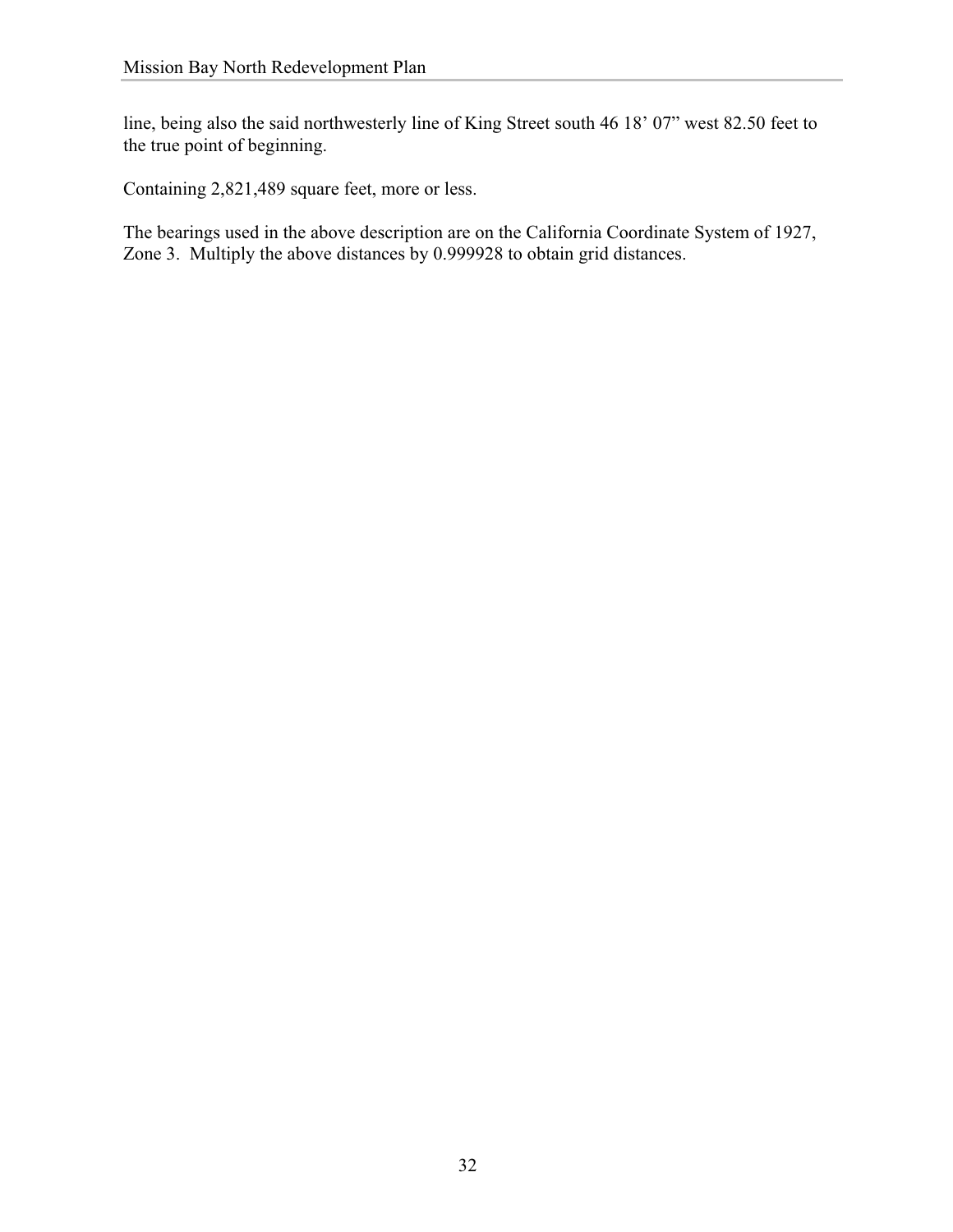# **PLAN AREA MAP**



Note: Street alignments and open space configurations shown on the figure are not exact and are indicated for illustrative purposes.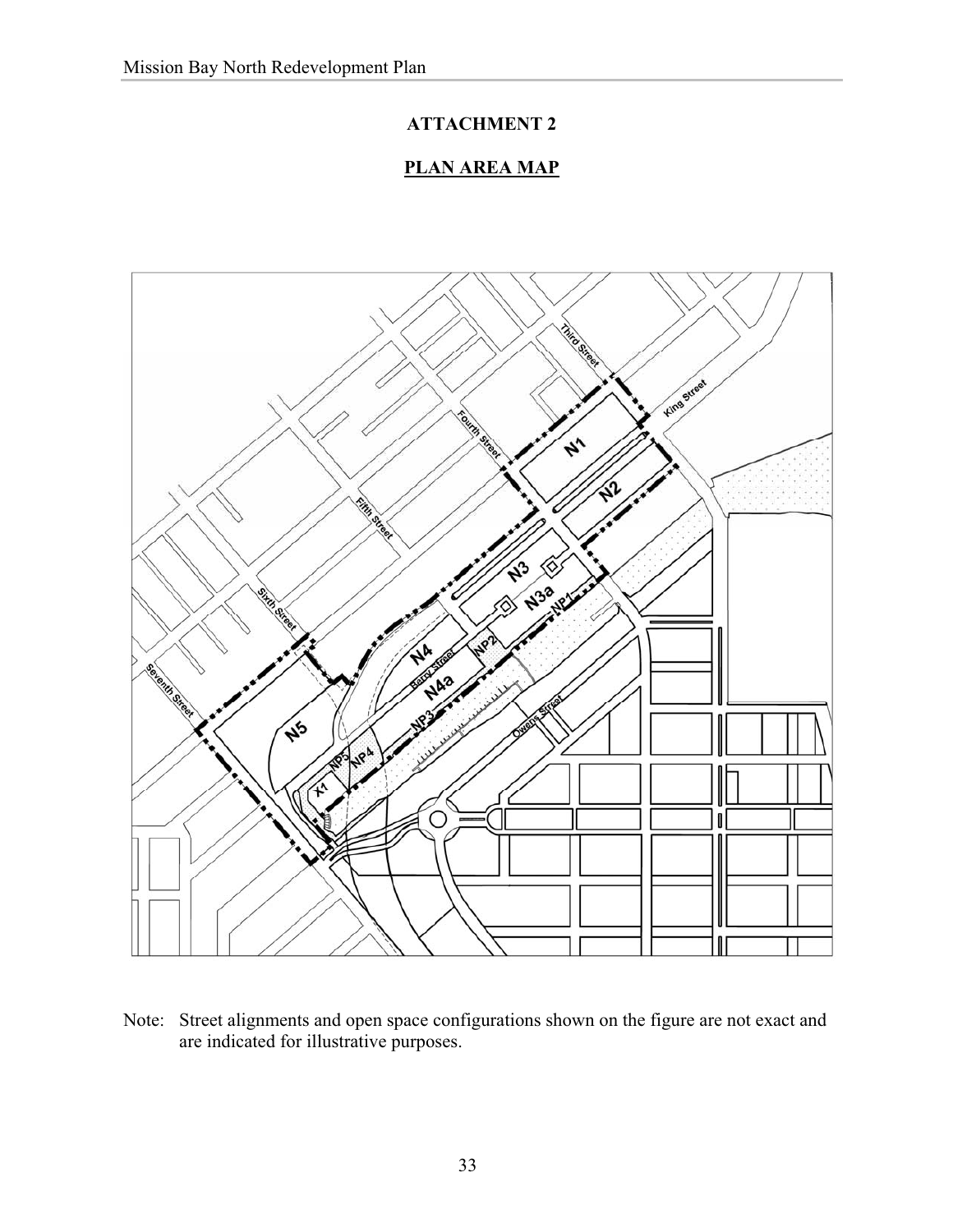# **REDEVELOPMENT LAND USE MAP**



Note: Street alignments and open space configurations shown on the figure are not exact and are indicated for illustrative purposes.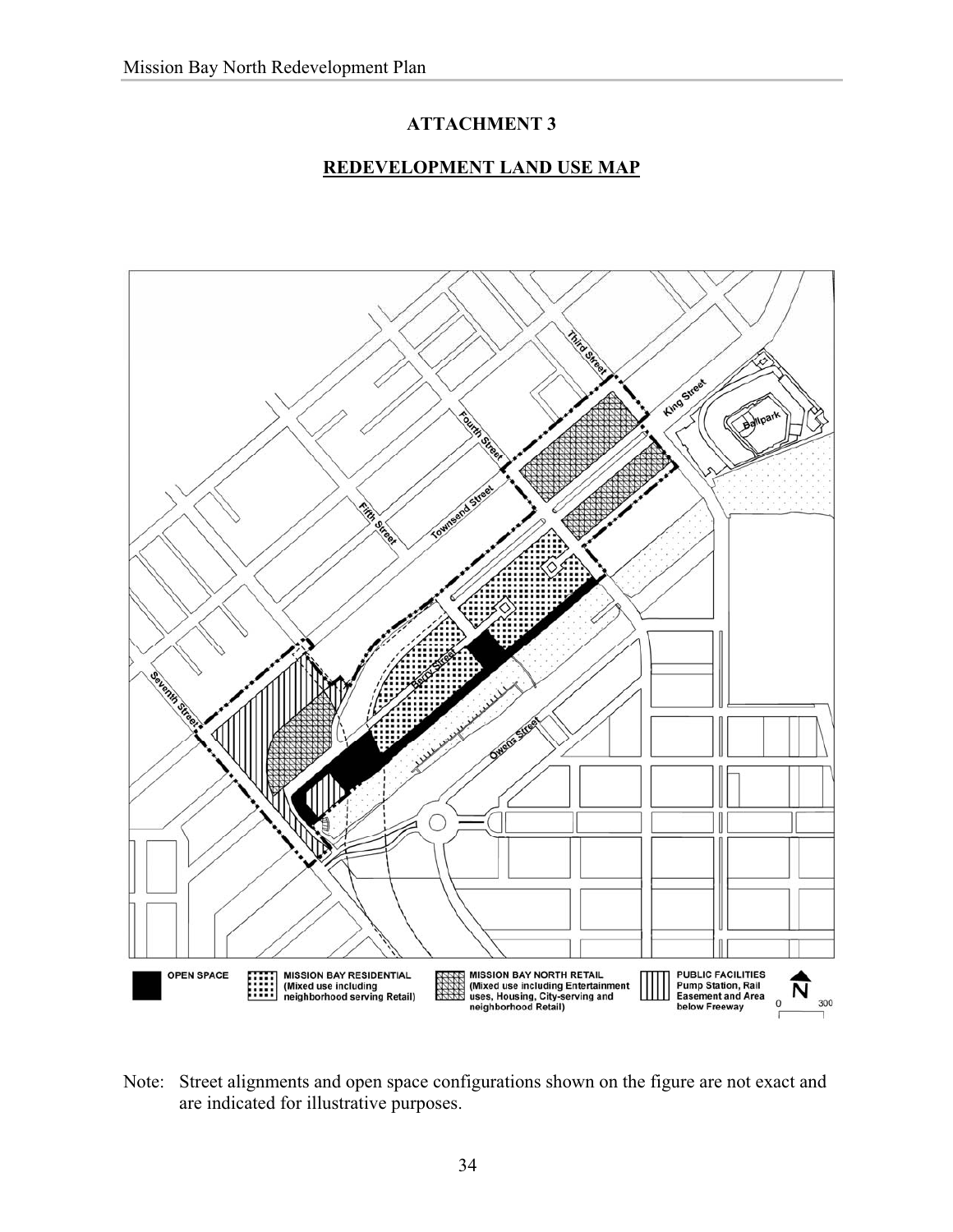# **PROPOSED PUBLIC IMPROVEMENTS**

Public roadways and other walkways, roadways, lanes and connections Freeway improvements; such as bridge widenings and freeway ramp and related improvements Median, curbs, gutters and sidewalks Traffic signals, street signage and pavement striping Street lighting Landscaping (including street right-of-way landscaping) Public open spaces, including plazas and parks Functional and decorative facilities in parks and plazas such as fountains, bathrooms, benches, tables, trash receptacles, signage and landscaping China Basin Channel and San Francisco Bay edge improvements and landscaping Potable water distribution and fire suppression facilities (low pressure water and high pressure water) Reclaimed and/or recycled water facilities Combined and/or separated sanitary and storm sewer facilities (including pumping and treatment facilities) Storm drains, pump station facilities, treatment facilities and flood control facilities Natural gas, electric telephone and telecommunications facilities Utilities and utility relocations Suction inlets along China Basin Channel or the San Francisco Bay for fire protection Pedestrian bridge across China Basin Channel Structures for environmental investigation/testing/remediation in connection with roads, plazas, parks and other improvements Water recirculation facilities Rail relocations and facilities, signals, crossings and related improvements Erosion control features Improvements related to overland flows MUNI light rail/bus/transit facilities and related improvements Additional temporary, interim and/or permanent facilities and improvements related to the foregoing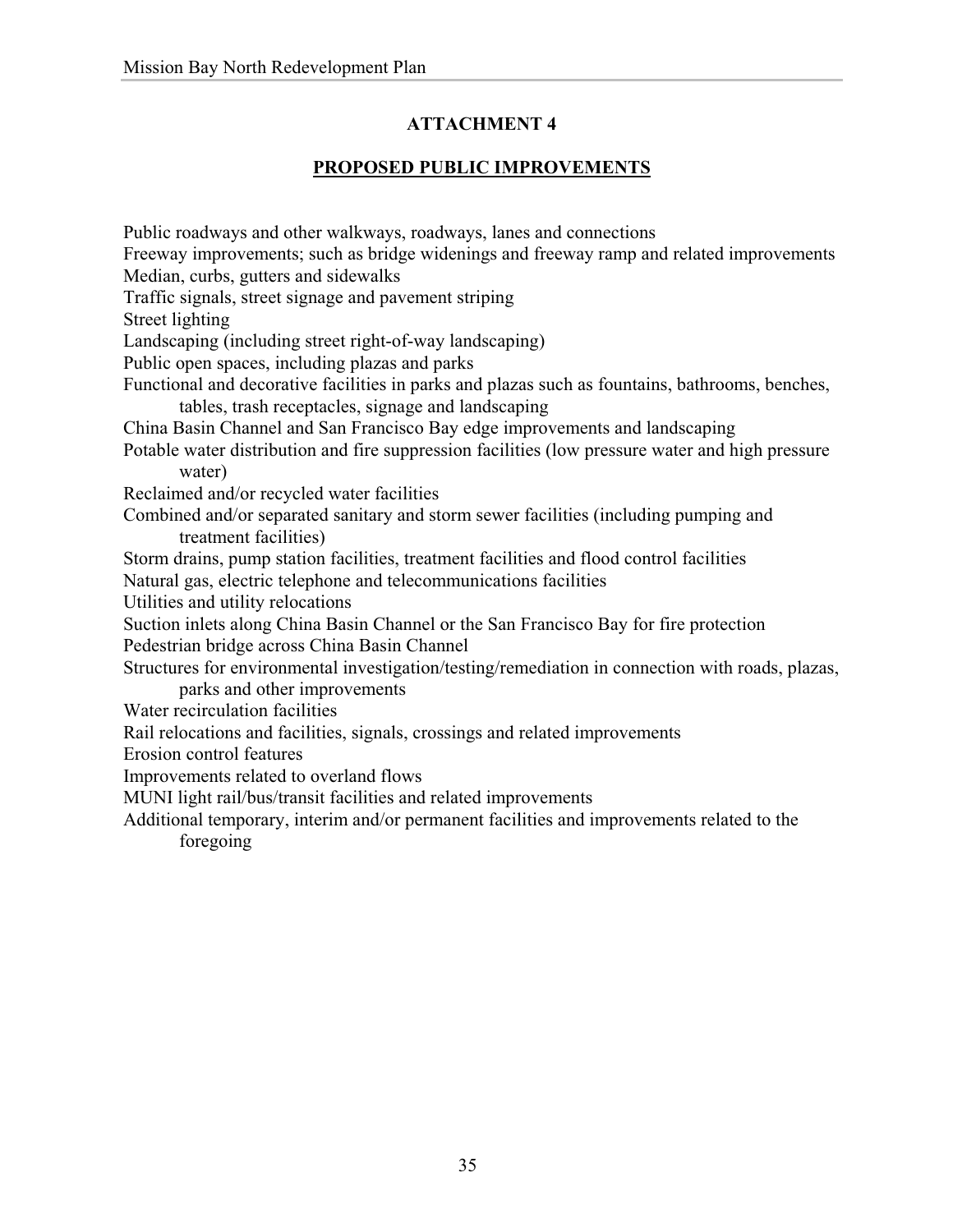# **DEFINITIONS**

Following are definitions for certain words and terms used in this Plan. All words used in the present tense shall include the future. All words in the plural number shall include the singular number and all words in the singular number shall include the plural number, unless the natural construction of the wording indicates otherwise. The word "shall" is mandatory and not directory.

**Adult Entertainment.** An amusement and entertainment use which includes the following: adult bookstore, as defined by Section 791 of the San Francisco Police Code; adult theater, as defined by Section 791 of the Police Code; and encounter studio, as defined by Section 1072.1 of the Police Code, as in effect as of the date of adoption of this Plan.

**Amusement Enterprise.** An amusement and entertainment use which provides eleven or more amusement game devices such as video games, pinball machines or other such similar mechanical and electronic amusement devices, in a quantity which exceeds that specified in Section 1036.31 of the San Francisco Police Code, as in effect as of the date of adoption of this Plan as accessory uses.

**Animal Services.** An animal care use which provides medical care and accessory boarding services for animals, not including a commercial kennel.

**Arts Activities and Spaces.** Arts activities shall include performance, exhibition (except exhibition of films), rehearsal, production, post-production and schools of any of the following: dance, music, dramatic art, film, video, graphic art, painting, drawing, sculpture, small-scale glass works, ceramics, textiles, woodworking, photography, custom-made jewelry or apparel, and other visual, performance and sound arts and crafts. It shall include commercial arts and art-related business service uses including, but not limited to, recording and editing services; small-scale film and video developing and printing; titling; video and film libraries; special effects production; fashion and photo stylists; production, sale and rental of theatrical wardrobes; and studio property production and rental companies. Art spaces shall include studios, workshops, galleries, museums, archives, and other similar spaces customarily used principally for arts activities, exclusive of Theaters, dance halls, and any other establishment where liquor is customarily served during performances.

**Automobile Rental.** A retail use which provides vehicle rentals whether conducted within a building or on an open lot.

**Bar.** A principal retail use not located in a Restaurant which provides on-site alcoholic beverage sales for drinking on the premises, including bars serving beer, wine and/or liquor to the customer where no person under 21 years of age is admitted (with Alcoholic Beverage Control "ABC" licenses 42, 48 or 61) and drinking establishments serving liquor (with ABC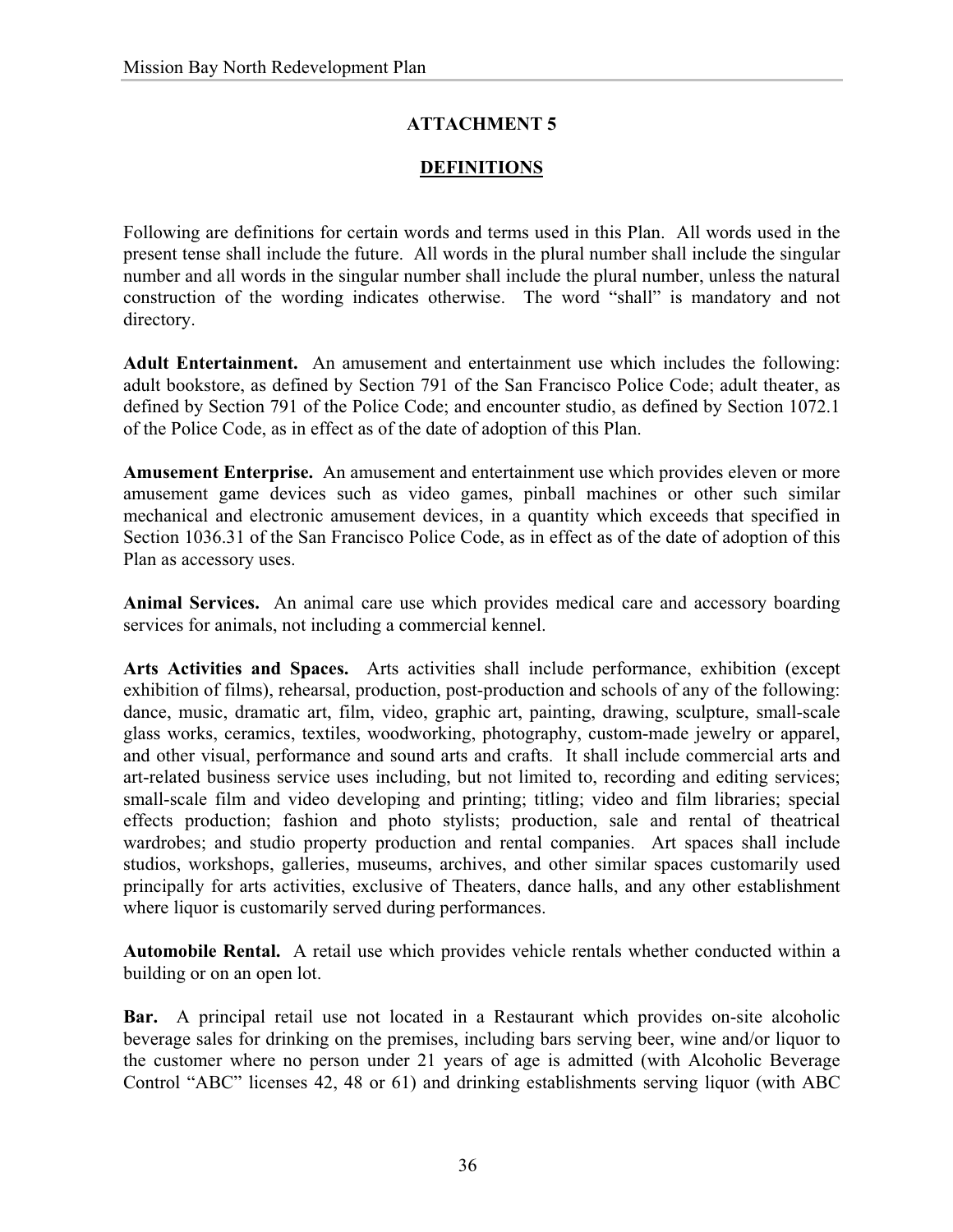licenses 47 or 49) in conjunction with other uses which admit minors, such as theaters and other entertainment.

**Building.** Any structure having a roof supported by columns or walls, and intended for permanent occupancy.

**Building Code.** The City's Building Code, Electric Code, Mechanical Code and Plumbing Code and any construction requirements in the Housing Code and the Fire Code of the City (including the Port).

**Building Permit.** A permit issued by the Central Permit Bureau of the City, which will allow the commencement of construction.

**Business or Professional Service.** An office use which provides to the general public, general business or professional services, including but not limited to, accounting, architectural, clerical, consulting, insurance, legal, management, real estate brokerage and travel services. It also includes business offices of building, electrical, furnace, painting, pest control, plumbing or roofing contractors, if no storage of equipment or items for wholesale use are located on-site. It may also include incidental accessory storage of office supplies and samples. Loading and unloading of all vehicles shall be located entirely within the building containing the use. It may provide services to the business community, provided that it also provides services to the general public. This use does not include research service of an industrial or scientific nature in a commercial or medical laboratory, other than routine medical testing and analysis by a health-care professional or hospital.

**Catering Establishment.** A home and business service, which involves the preparation and delivery of goods, such as the following items: food, beverages, balloons, flowers, plants, party decorations and favors, cigarettes and candy.

**City Agency/Agencies.** Includes all City departments, agencies, boards, commission and bureaus with subdivision or other permit, entitlement, or approval authority or jurisdiction over development within the Plan Area, or any portion thereof, including, without limitation, the Port Commission (the "Port"), the City Administrator, the Public Works Department, the Public Utilities Commission, the Planning Commission, the Public Transportation Commission, the Parking and Traffic Commission, the Building Inspection Commission, the Public Health Commission, the Fire Commission, and the Police Commission, together with any successor City Agency, department or officer designated by or pursuant to law.

**City Regulations.** Includes (i) those City land use codes, including those of its Port Commission (including, without limitation, the Planning and Subdivision Codes, the City General Plan and Waterfront Land Use Plan), (ii) those ordinances, rules, regulations and official policies adopted thereunder and (iii) all those ordinances, rules, regulations, official policies and plans governing zoning, subdivisions and subdivision design, land use, rate of development, density, building size, public improvements and dedications, construction standards, new construction and use, design standards, permit restrictions, development fees or exactions, terms and conditions of occupancy, or environmental guidelines or review, including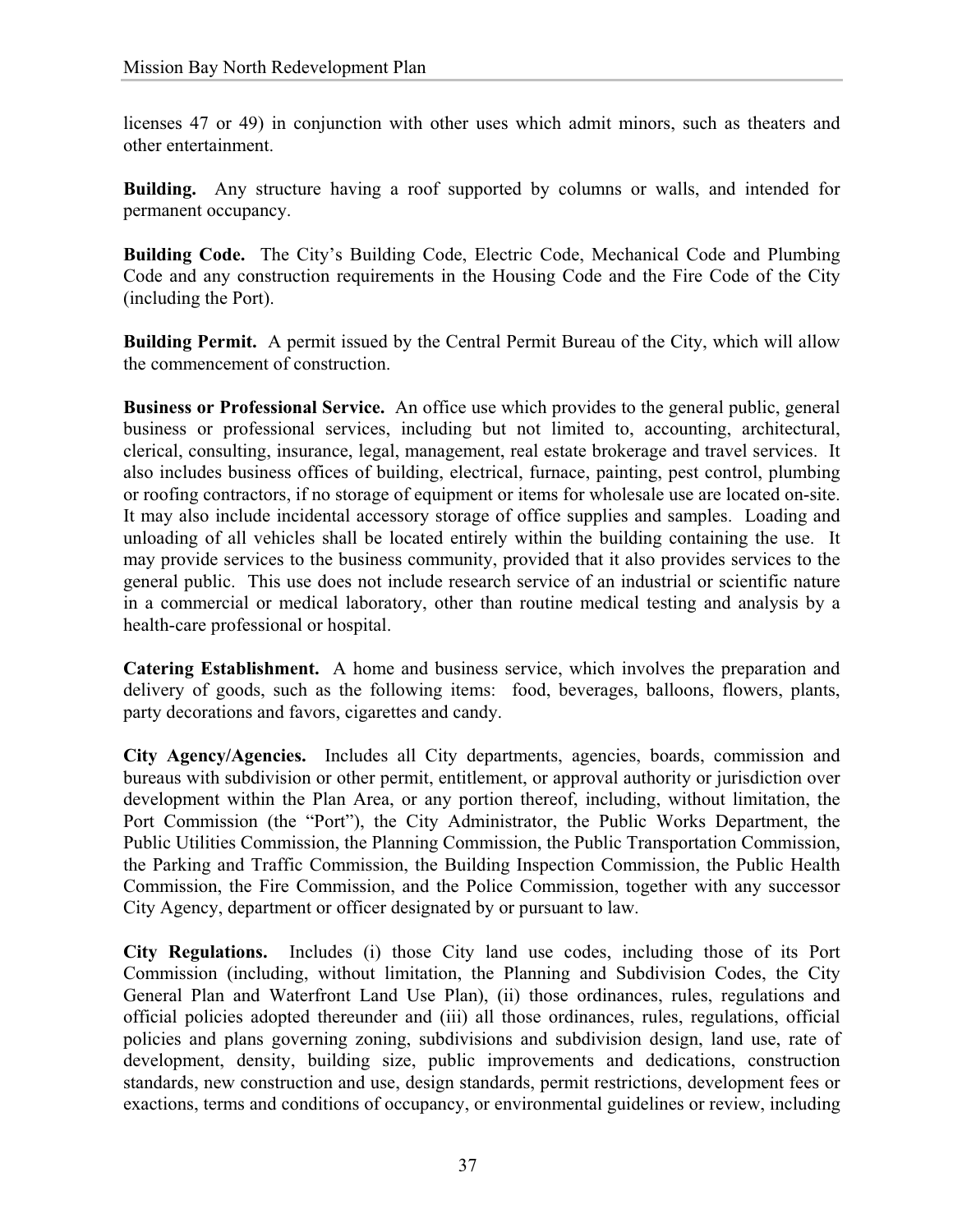those relating to hazardous substances, pertaining to the Plan Area, as adopted and amended by the City from time to time.

**Developable Land Area.** All areas within a lot including without limitation, private open space, private lanes, and private sidewalks; but excluding public streets and rights-of-way, and public open space.

**Dwelling Unit.** A room or suite of two or more rooms that is designed for residential occupancy for 32 consecutive days or more, with or without shared living spaces, such as kitchens, dining facilities or bathrooms.

**Existing City Regulations.** Those City Regulations in effect as of the date of adoption of this Plan.

**Family Child Care Facility.** A use in a residential unit, which provides less than 24-hour care for up to 12 children by licensed personnel and which meets the requirements of the State of California and other authorities.

**Floor Area Ratio.** The ratio of the Gross Floor Area of buildings to Developable Land Area, calculated as described in Section 304.5 for Mission Bay North Retail areas. In cases in which portions of the Gross Floor Area of a building project horizontally beyond the lot lines, all such projecting Gross Floor Area shall also be included in determining the floor area ratio. If the height per story of a building, when all the stories are added together, exceeds an average of 18 feet, then additional Gross Floor Area shall be counted in determining the floor area ratio of the building, equal to the average Gross Floor Area of one additional story for each 18 feet or fraction thereof by which the total building height exceeds the number of stories times 18 feet; except that such additional Gross Floor Area shall not be counted in the case of Live/Work Units or a church, Theater or other place of public assembly.

**Gross Floor Area**. The sum of the gross areas of the several floors of a building or buildings, measured from the exterior faces of exterior walls or from the centerlines of walls separating two buildings. Where columns are outside and separated from an exterior wall (curtain wall) which encloses the building space or are otherwise so arranged that the curtain wall is clearly separate from the structural members, the exterior face of the curtain wall shall be the line of measurement, and the area of the columns themselves at each floor shall also be counted.

(a) Except as specifically excluded in this definition, "gross floor area" shall include, although not be limited to, the following:

(1) Basement and cellar space, including tenants' storage areas and all other space except that used only for storage or services necessary to the operation or maintenance of the building itself;

(2) Elevator shafts, stairwells, exit enclosures and smokeproof enclosures, at each floor;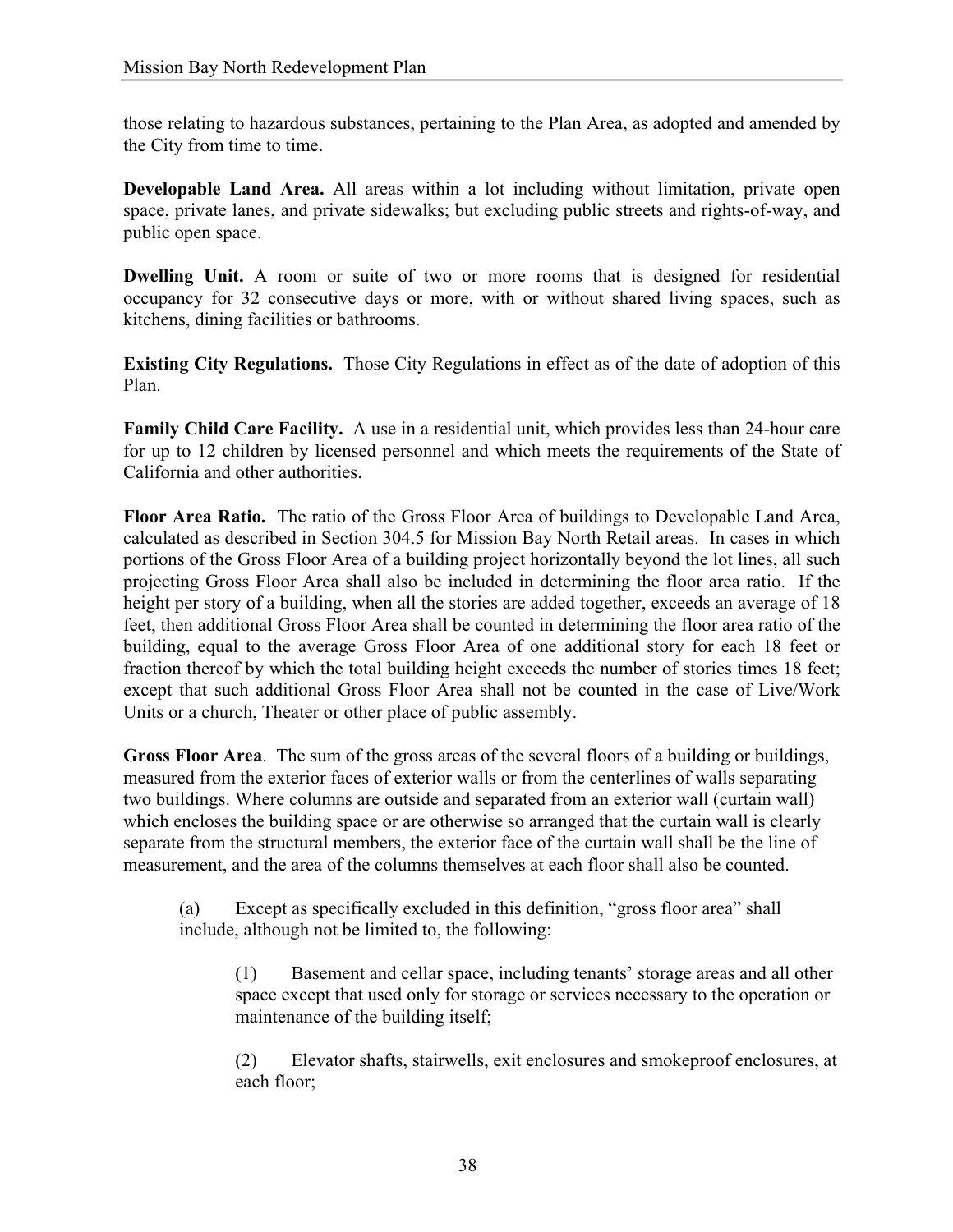(3) Floor space in penthouses except as specifically excluded in this definition;

(4) Attic space (whether or not a floor has been laid) capable of being made into habitable space;

(5) Floor space in balconies or mezzanines in the interior of the building;

(6) Floor space in open or roofed porches, arcades or exterior balconies, if such porch, arcade or balcony is located above the ground floor or first floor of occupancy above basement or garage and is used as the primary access to the interior space it serves;

(7) Floor space in accessory buildings, except for floor spaces used for accessory off-street parking or loading spaces as described herein, and driveways and maneuvering areas incidental thereto; and

(8) Any other floor space not specifically excluded in this definition.

(b) "Gross floor area" shall not include the following:

(1) Basement and cellar space used only for storage or services necessary to the operation or maintenance of the building itself;

(2) Attic space not capable of being made into habitable space;

(3) Elevator or stair penthouses, accessory water tanks or cooling towers, and other mechanical equipment, appurtenances and areas necessary to the operation or maintenance of the building itself, if located at the top of the building or separated therefrom only by other space not included in the gross floor area;

(4) Mechanical equipment, appurtenances and areas, necessary to the operation or maintenance of the building itself if located at an intermediate story of the building and forming a complete floor level;

(5) Outside stairs to the first floor of occupancy at the face of the building which the stairs serve, or fire escapes;

(6) Floor space used for accessory off-street parking and loading spaces and driveways and maneuvering areas incidental thereto;

(7) Arcades, plazas, walkways, porches, breezeways, porticos and similar features (whether roofed or not), at or near street level, accessible to the general public and not substantially enclosed by exterior walls; and accessways to public transit lines, if open for use by the general public; all exclusive of areas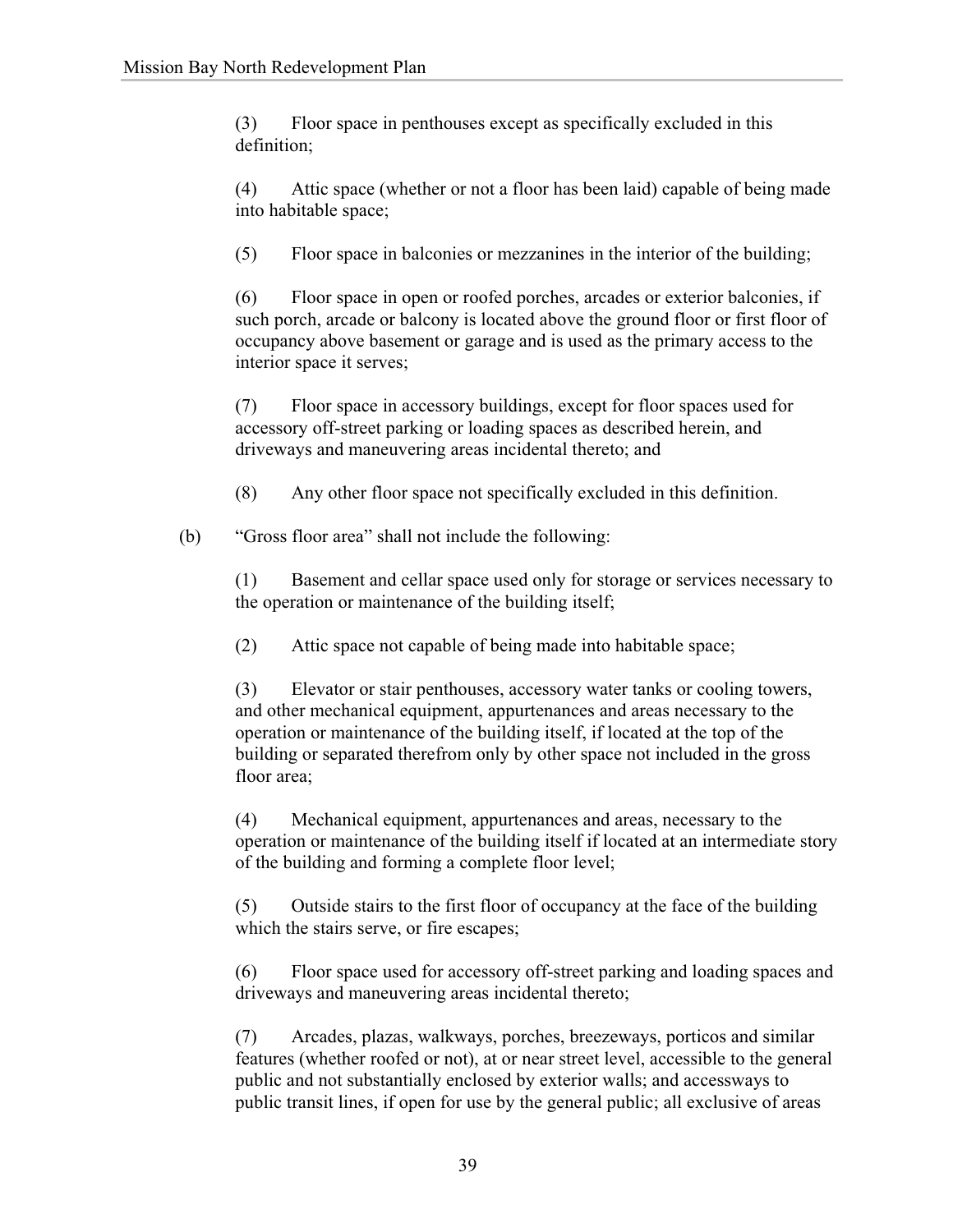devoted to sales, service, display, and other activities other than movement of persons;

(8) Balconies, porches, roof decks, terraces, courts and similar features, except those used for primary access as described in Paragraph (a)(6) above, provided that:

(A) If more than 70 percent of the perimeter of such an area is enclosed, either by building walls (exclusive of a railing or parapet not more than three feet eight inches high) or by such walls and interior lot lines, and the clear space is less than 15 feet in either dimension, the area shall not be excluded from gross floor area unless it is fully open to the sky (except for roof eaves, cornices or belt courses which project not more than two feet from the face of the building wall).

(B) If more than 70 percent of the perimeter of such an area is enclosed, either by building walls (exclusive of a railing or parapet not more than three feet eight inches high), or by such walls and interior lot lines, and the clear space is 15 feet or more in both dimensions, (1) the area shall be excluded from gross floor area if it is fully open to the sky (except for roof eaves, cornices or belt courses which project no more than two feet from the face of the building wall), and (2) the area may have roofed areas along its perimeter which are also excluded from gross floor area if the minimum clear open space between any such roof and the opposite wall or roof (whichever is closer) is maintained at 15 feet (with the above exceptions) and the roofed area does not exceed 10 feet in depth; (3) in addition, when the clear open area exceeds 625 square feet, a canopy, gazebo, or similar roofed structure without walls may cover up to 10 percent of such open space without being counted as gross floor area.

(C) If, however, 70 percent or less of the perimeter of such an area is enclosed by building walls (exclusive of a railing or parapet not more than three feet eight inches high) or by such walls and interior lot lines, and the open side or sides face on a yard, street or court, the area may be roofed to the extent permitted by such codes in instances in which required windows are involved;

(9) On lower, nonresidential floors, elevator shafts and other life-support systems serving exclusively the residential uses on the upper floors of a building;

(10) One-third of that portion of a window bay conforming to the requirements of Section 136(d)(2) of the San Francisco Planning Code (in effect as of the date of adoption of this Plan) which extends beyond the plane formed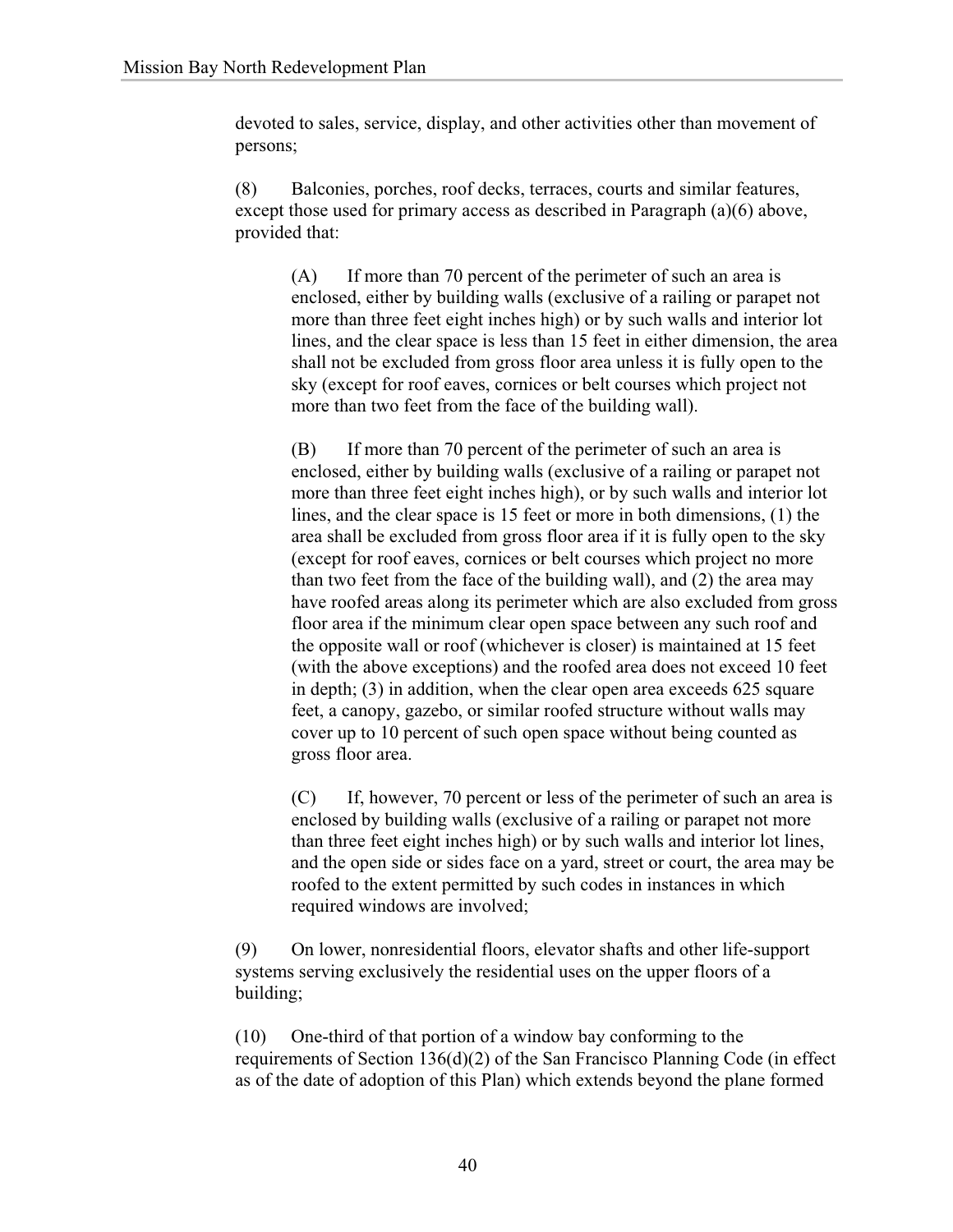by the face of the facade on either side of the bay but not to exceed seven square feet per bay window as measured at each floor;

(11) Ground floor area devoted to building or pedestrian circulation and building service;

(12) Space devoted to personal services, Restaurants, and retail sales of goods intended to meet the convenience shopping and service needs of downtown workers and residents, not to exceed 5,000 occupied square feet per use and, in total, not to exceed 75 percent of the area of the ground floor of the building plus the ground level, on-site open space;

(13) An interior space provided as an open space feature in accordance with the requirements herein;

(14) Floor area devoted to child care facilities provided that:

(A) Allowable indoor space is no less than 3,000 square feet and no more than 6,000 square feet, and

(B) The facilities are made available rent free, and

(C) Adequate outdoor space is provided adjacent, or easily accessible, to the facility. Spaces such as atriums, rooftops or public parks may be used if they meet licensing requirements for child care facilities, and

(D) The space is used for child care for the life of the building as long as there is a demonstrated need. No change in use shall occur without a finding by the Redevelopment Agency that there is a lack of need for child care and that the space will be used for a facility described herein dealing with cultural, educational, recreational, religious, or social service facilities;

- (15) Floor area permanently devoted to cultural, educational, recreational, religious or social service facilities available to the general public at no cost or at a fee covering actual operating expenses, provided that such facilities are:
- (16)

(A) Owned and operated by a nonprofit corporation or institution, or

(B) Are made available rent-free for occupancy only by nonprofit corporations or institutions for such functions. Building area subject to this subsection shall be counted as occupied floor area, except as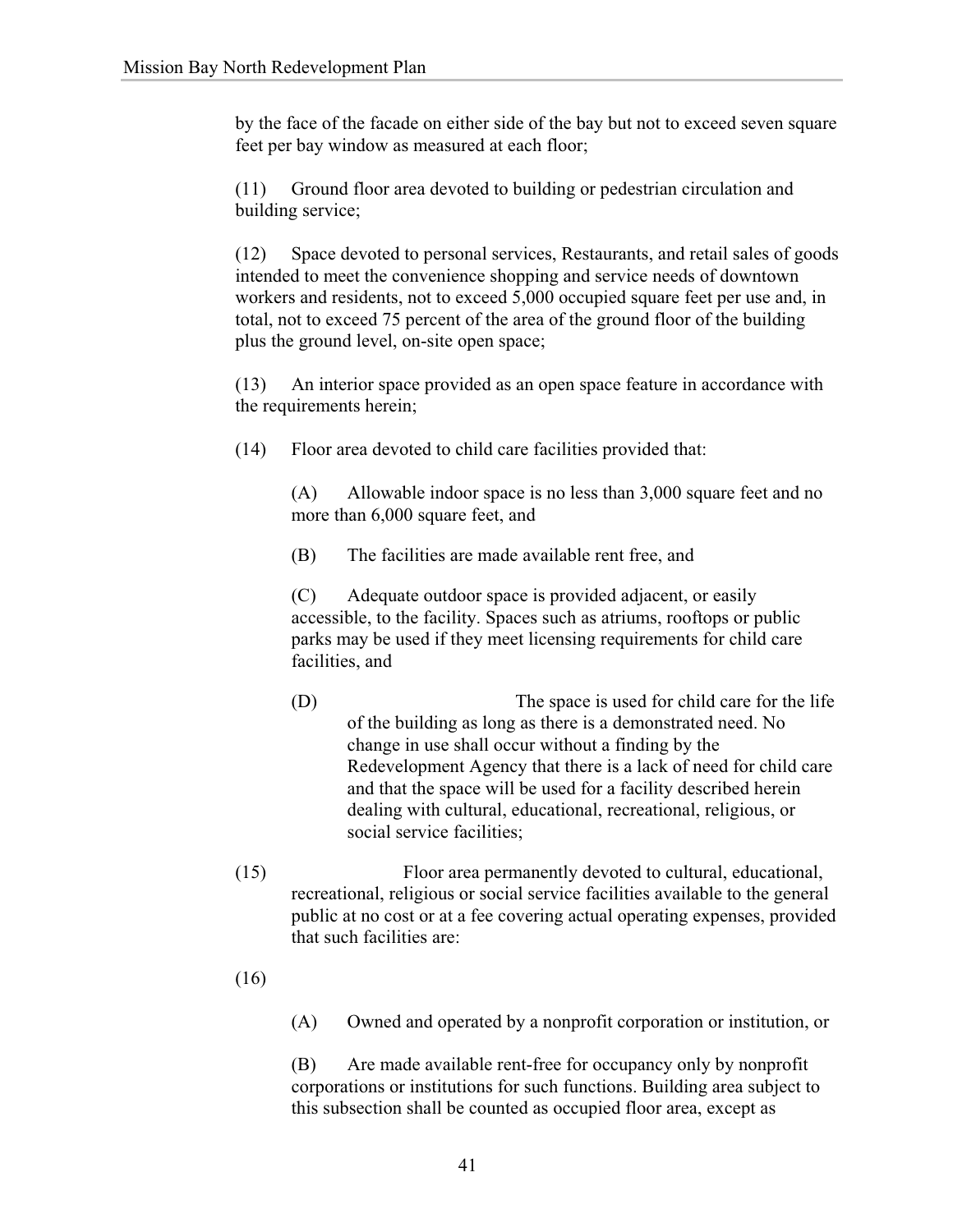provided herein, for the purpose of calculating the off-street parking and freight loading requirements;

(C) For the purpose of calculating the off-street parking and freight loading requirement for the project, building area subject to this subsection shall be counted as occupied floor area, except as provided herein.

**Home Occupation.** A work-related use in a Dwelling Unit intended for sole proprietor businesses.

**Leasable Floor Area.** The Floor Rentable Area, as defined and calculated in the 1996 Building Owners and Managers Association International publication "Standard Method for Measuring Floor Area in Office Buildings."

**Live/Work Unit.** A building or portion of a building combining residential living space with an integrated work space principally used by one or more of the residents. Live/work units are subject to the same land use controls as Dwelling Units.

**Local-Serving Business.** A local-serving business provides goods and/or services which are needed by residents and workers in the immediately surrounding neighborhood to satisfy basic personal and household needs on a frequent and recurring basis, and which if not available would require trips outside of the neighborhood. Office Uses with a single structure shall not be considered "Local-Serving Businesses" if the cumulative total of Office Uses in such structure exceeds 25,000 square feet. Also referred to as "neighborhood-serving" business.

**Local-Serving Child Care Facility.** A local-serving institutional use, which provides less than 24-hour care for children by licensed personnel and which meets the requirements of the State of California and other authorities. Such use is local-serving in that it serves primarily residents and workers of the immediately surrounding neighborhood on a frequent and recurring basis, and which if not available would require trips outside of the neighborhood.

**Nighttime Entertainment.** An assembly and entertainment use that includes dance halls, discotheques, nightclubs, private clubs, and other similar evening-oriented entertainment activities, excluding Adult Entertainment, which require dance hall keeper police permits or place of entertainment police permits which are not limited to non-amplified live entertainment, including Restaurants and Bars which present such activities, but shall not include any arts activities or spaces as defined by this Plan, any Theater performance space which does not serve alcoholic beverages during performances, or any temporary uses permitted by this Plan.

**Office Use.** A space within a structure intended or primarily suitable for occupancy by persons or entities which perform for their own benefit or provide to others at that location, administrative services, design services, business and professional services, financial services or medical services.